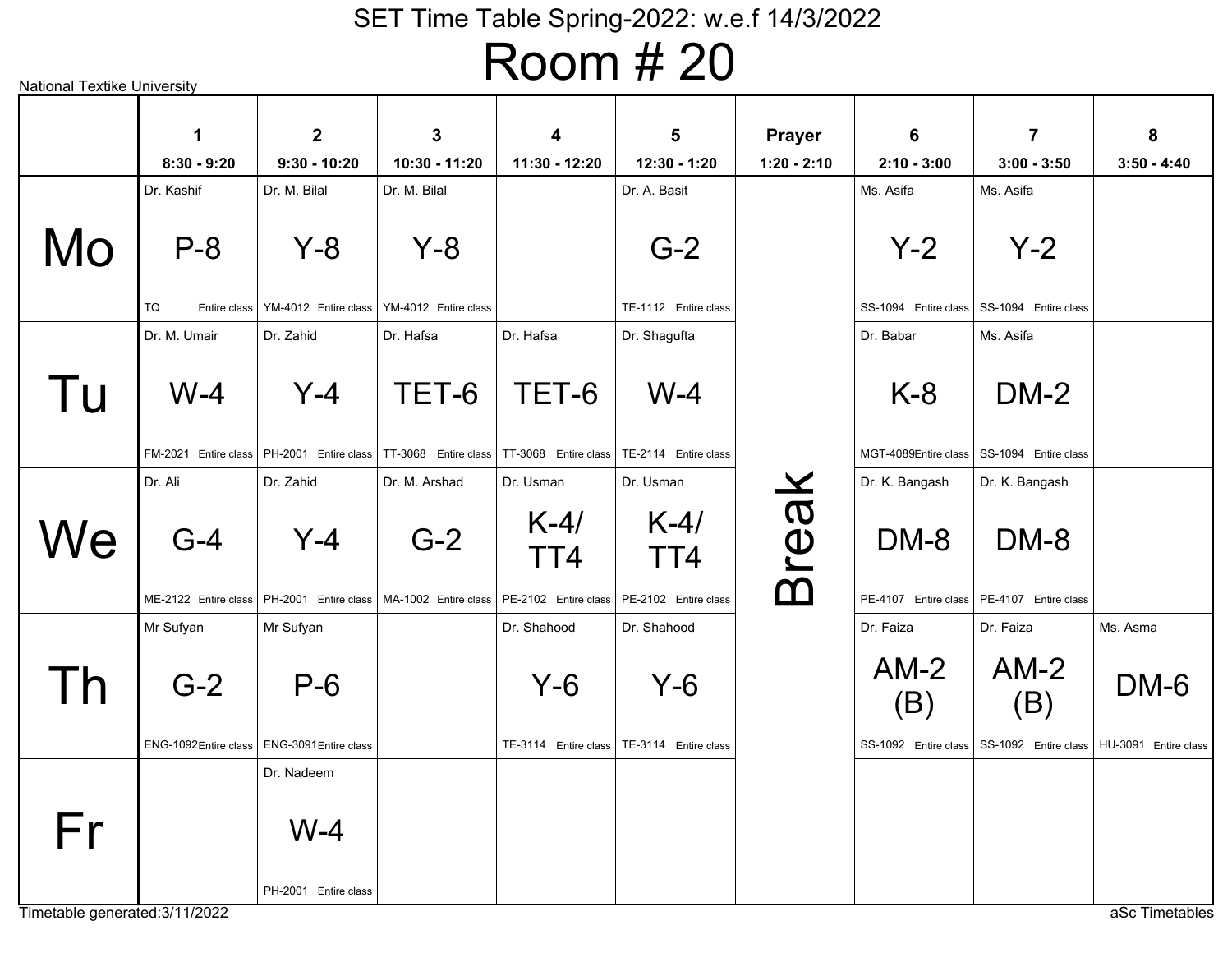Room # 21

|    | 1                           | $\overline{2}$                      | 3                                                    | 4                             | $5\phantom{1}$                                       | <b>Prayer</b> | 6                                               | $\overline{7}$                                  | 8                                               |
|----|-----------------------------|-------------------------------------|------------------------------------------------------|-------------------------------|------------------------------------------------------|---------------|-------------------------------------------------|-------------------------------------------------|-------------------------------------------------|
|    | $8:30 - 9:20$               | $9:30 - 10:20$                      | 10:30 - 11:20                                        | 11:30 - 12:20                 | 12:30 - 1:20                                         | $1:20 - 2:10$ | $2:10 - 3:00$                                   | $3:00 - 3:50$                                   | $3:50 - 4:40$                                   |
|    | Dr. Zulfiqar                | Dr. M. Imran                        |                                                      | Mr. Saqib                     | Ms. Rabia                                            |               |                                                 | Dr. Sharjeel                                    | Dr. Sharjeel                                    |
| Mo | $Y - 4/K - 4/$<br>TT4       | $G-4$                               |                                                      | $P - 8$                       | $W-2$                                                |               |                                                 | $Y - 4$                                         | $Y - 4$                                         |
|    | TQ                          | Entire class   PH-2001 Entire class |                                                      | TE-3111 Entire class          | ENG-1092Entire class                                 |               |                                                 | PE-2102 Entire class                            | PE-2102 Entire class                            |
|    | Dr. M. Ali                  | Dr. M. Ali                          | Dr. Zulfiqar                                         | Dr. Zulfigar                  | Dr. M. Umair                                         |               | Mr. Hassan                                      | Dr. Asim                                        | Dr. Tahir S.                                    |
| Tu | $Y-6$                       | $Y-6$                               | $Y-6$                                                | $Y-6$                         | $AM-2$<br>(B)                                        |               | $W-4$                                           | $K-4/$<br>TT4                                   | $K-2$                                           |
|    | YM-3013 Entire class        | YM-3013 Entire class                | YM-3012 Entire class                                 | YM-3012 Entire class          | AM-1003 Entire class                                 |               | ME-2122 Entire class                            | PH-2001 Entire class                            | CH-1001 Entire class                            |
|    | Dr. M. Ali                  | Dr. Waqas I                         | Mr Sufyan                                            | Miss Mavia                    | Mr Shabaz                                            |               | Ms. Asma                                        | Ms. Asma                                        | Mr. Sagib                                       |
| We | Y-6<br>YM-3013 Entire class | $Y - 8$<br>MGT-4089Entire class     | $P-2$<br>ENG-1092Entire class                        | $P-2$<br>SS-1094 Entire class | $K-2$<br>TQ<br>Entire class                          | <b>Break</b>  | TET <sub>2</sub><br>(B)<br>ENG-1095Entire class | TET <sub>2</sub><br>(B)<br>ENG-1095Entire class | TET <sub>2</sub><br>(B)<br>ME-2122 Entire class |
|    |                             | Dr. Sharjeel                        | Dr. Amjed                                            | Dr. Agsa                      | Dr. Noureen                                          |               |                                                 | Ms. Asifa                                       |                                                 |
| Γh |                             | $Y-4$<br>PE-2102 Entire class       | $G-4$<br>TE-2113 Entire class                        | $G-6$                         | $W-2$<br>GM-3043 Entire class   CH-1001 Entire class |               |                                                 | TET <sub>2</sub><br>(B)<br>SS-1095 Entire class |                                                 |
|    |                             | Dr. M. Arshad                       | Dr. M. Arshad                                        |                               |                                                      |               |                                                 |                                                 |                                                 |
| Fr |                             | $G-2$                               | $G-2$<br>MA-1002 Entire class   MA-1002 Entire class |                               |                                                      |               |                                                 |                                                 |                                                 |

Timetable generated:3/11/2022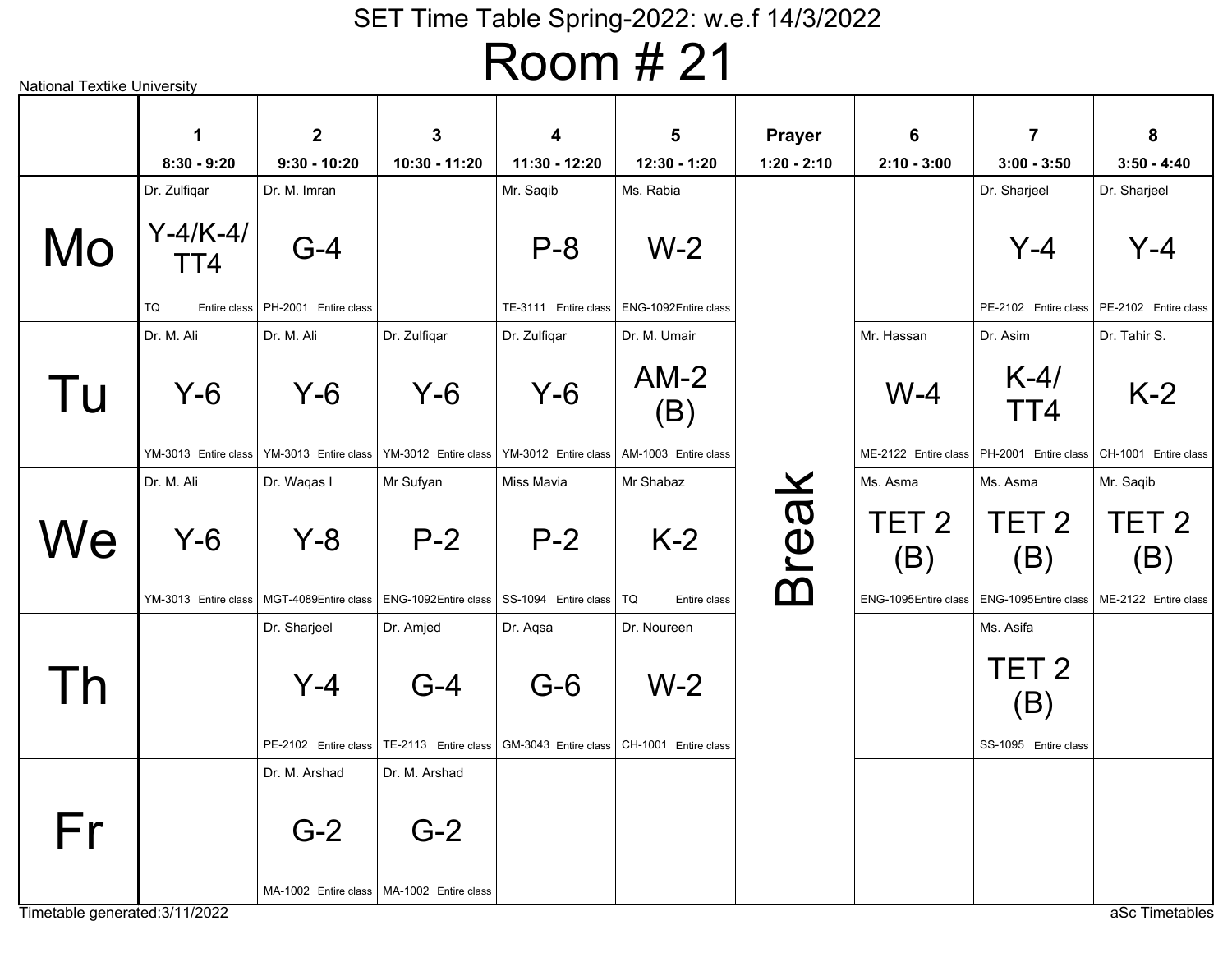# Room # 22

|    | $\mathbf 1$                                                    | $\mathbf{2}$                  | $\mathbf{3}$                  | $\overline{\mathbf{4}}$                                            | $5\phantom{1}$                | <b>Prayer</b> | 6                                     | $\overline{7}$                                       | 8                             |
|----|----------------------------------------------------------------|-------------------------------|-------------------------------|--------------------------------------------------------------------|-------------------------------|---------------|---------------------------------------|------------------------------------------------------|-------------------------------|
|    | $8:30 - 9:20$                                                  | $9:30 - 10:20$                | 10:30 - 11:20                 | 11:30 - 12:20                                                      | 12:30 - 1:20                  | $1:20 - 2:10$ | $2:10 - 3:00$                         | $3:00 - 3:50$                                        | $3:50 - 4:40$                 |
|    |                                                                | Dr. M. Irfan                  | Dr. A. Basit                  | Dr Imran                                                           | Dr. Ahsan                     |               | Dr. Shahood                           |                                                      | Mr. Saqib                     |
| Mo |                                                                | $Y-2$                         | $G-4$                         | $P-2$                                                              | $P - 8$                       |               | $K-4/$<br>TT4                         |                                                      | TET <sub>2</sub><br>(B)       |
|    |                                                                | TE-1112 Entire class          |                               | TE-3112 Entire class   TE-1112 Entire class   TP-4033 Entire class |                               |               | TE-3114 Entire class                  |                                                      | ME-2122 Entire class          |
|    | Dr. M. Tahir                                                   | Dr. Waqas I                   | Dr. Waqas I                   | Dr. Asim                                                           |                               |               |                                       | Mr. Saeed                                            | Mr. Saeed                     |
| Tu | $P-2$                                                          | $P - 8$                       | $P - 8$                       | $DM-4$                                                             |                               |               |                                       | $G-8$                                                | $G-8$                         |
|    | TQ<br>Entire class                                             | MGT-4089Entire class          | MGT-4089Entire class          | PH-2001 Entire class                                               |                               |               |                                       | MGT-4089Entire class                                 | MGT-4089Entire class          |
|    |                                                                | Dr. Zulfiqar                  | Dr. Affan                     | Mr. Uzair                                                          | Mr. Uzair                     |               | Dr. Faiza                             | Mr. Sameer                                           | Mr. Sameer                    |
| We |                                                                | $Y-6$<br>YM-3012 Entire class | $Y - 8$                       | $Y - 8$<br>TE-4111 Entire class   YM-4011 Entire class             | $Y-8$<br>YM-4011 Entire class | <b>Break</b>  | $AM-2$<br>(B)<br>SS-1092 Entire class | $W-2$<br>MA-1002 Entire class   MA-1002 Entire class | $W-2$                         |
|    | Dr. Habib                                                      | Dr. Noureen                   | Ms. Neelam                    | Dr. M. Umair                                                       |                               |               |                                       | Mr. Qummar                                           | Mr. Qummar                    |
| Th | $W-2$<br>TE-1112 Entire class                                  | $Y-2$<br>CH-1001 Entire class | $P-6$<br>EE-3001 Entire class | $AM-2$<br>(B)<br>AM-1003 Entire class                              |                               |               |                                       | $P-6$<br>TP-3033 Entire class                        | $P-6$<br>TP-3033 Entire class |
|    | Ms. Rabia                                                      | Ms. Rabia                     |                               | Miss Mavia                                                         |                               |               |                                       |                                                      |                               |
| Fr | $AM-2$<br>(A)<br>ENG-1091 Entire class   ENG-1091 Entire class | $AM-2$<br>(A)                 |                               | $G-2$<br>SS-1094 Entire class                                      |                               |               |                                       |                                                      |                               |

National Textike University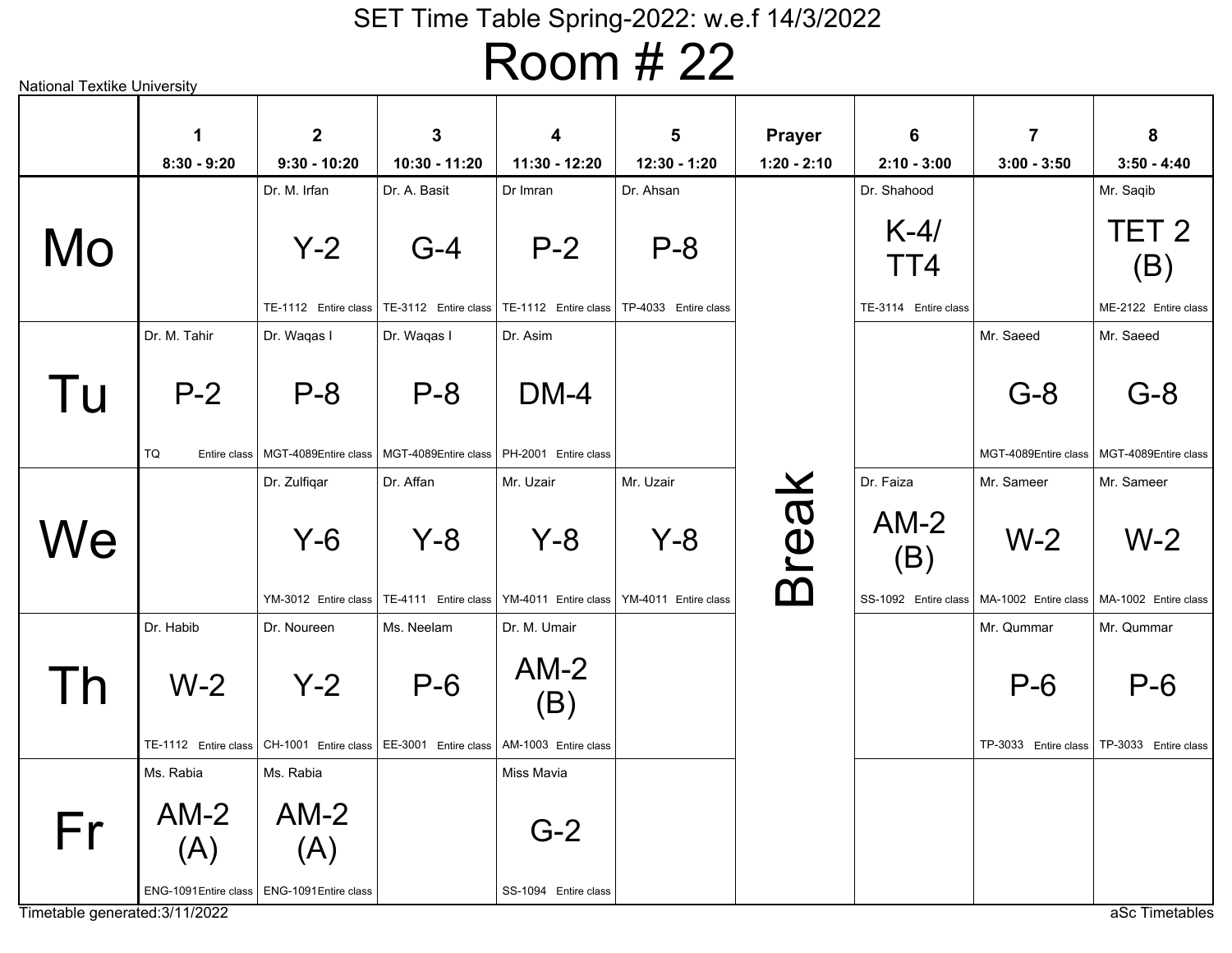# Room # 23

|    | $\mathbf 1$   | $\overline{2}$                                | $\mathbf{3}$                                                                                                     | $\overline{\mathbf{4}}$ | 5            | <b>Prayer</b> | 6                    | $\overline{7}$                               | 8             |
|----|---------------|-----------------------------------------------|------------------------------------------------------------------------------------------------------------------|-------------------------|--------------|---------------|----------------------|----------------------------------------------|---------------|
|    | $8:30 - 9:20$ | $9:30 - 10:20$                                | 10:30 - 11:20                                                                                                    | 11:30 - 12:20           | 12:30 - 1:20 | $1:20 - 2:10$ | $2:10 - 3:00$        | $3:00 - 3:50$                                | $3:50 - 4:40$ |
|    |               | Dr. Waqas I                                   | Dr. Waqas I                                                                                                      | Dr. M. Irfan            | Dr. M. Irfan |               |                      | Dr. Babar                                    |               |
|    |               |                                               |                                                                                                                  |                         |              |               |                      |                                              |               |
| Mo |               | $W-8$                                         | $W-8$                                                                                                            | $Y-4$                   | $Y - 4$      |               |                      | $G-6$                                        |               |
|    |               |                                               |                                                                                                                  |                         |              |               |                      |                                              |               |
|    |               | MGT-4089Entire class                          | MGT-4089Entire class   YM-2012 Entire class   YM-2012 Entire class                                               |                         |              |               |                      | MGT-4084Entire class                         |               |
|    | Dr. M. Zubair | Dr. Khubab                                    | Dr. Khubab                                                                                                       | Dr. A. Basit            | Dr. A. Basit |               |                      | Dr. Waqas I                                  | Dr. Waqas I   |
|    |               |                                               |                                                                                                                  |                         |              |               |                      |                                              |               |
| Tu | $W-6$         | DM-6                                          | DM-6                                                                                                             | $G-2$                   | $G-2$        |               |                      | $Y - 8$                                      | Y-8           |
|    |               |                                               |                                                                                                                  |                         |              |               |                      |                                              |               |
|    |               | FM-3023 Entire class   PE-310.11 Entire class | PE-310.11 Entire class   TE-1112    Entire class   TE-1112    Entire class                                       |                         |              |               |                      | MGT-4089Entire class   MGT-4089Entire class  |               |
|    | Dr. M. Umair  | Dr. M. Umair                                  | Dr. Waqas I                                                                                                      | Dr. Rizwan              | Mr Sufyan    |               | Mr. Qummar           | Ms. Rabia                                    |               |
|    |               |                                               |                                                                                                                  |                         |              |               |                      |                                              |               |
| We | $W-4$         | $W-4$                                         | $W-8$                                                                                                            | DM-8                    | $P-6$        |               | $Y-4$                | $AM-2$                                       |               |
|    |               |                                               |                                                                                                                  |                         |              |               |                      | (A)                                          |               |
|    |               |                                               | FM-2021 Entire class   FM-2021 Entire class   MGT-4089Entire class   MGT-4089Entire class   ENG-3091Entire class |                         |              | <b>Break</b>  |                      | TE-2113 Entire class   ENG-1091 Entire class |               |
|    | Dr. Fatima    | Dr. Usman                                     | Mr. Sameer                                                                                                       | Dr. Jawad               |              |               | Mr. Saqib            | Mr. Saqib                                    |               |
|    |               |                                               |                                                                                                                  |                         |              |               |                      |                                              |               |
| Th | $G-6$         | $G-4$                                         | $W-2$                                                                                                            | TET-4                   |              |               | $G-6$                | $G-6$                                        |               |
|    |               |                                               |                                                                                                                  |                         |              |               |                      |                                              |               |
|    |               |                                               | GM-3044 Entire class   PE-2102 Entire class   MA-1002 Entire class                                               | TT-2068 Entire class    |              |               | TE-3111 Entire class | TE-3111 Entire class                         |               |
|    |               | Mr. Qummar                                    |                                                                                                                  |                         |              |               |                      |                                              |               |
|    |               |                                               |                                                                                                                  |                         |              |               |                      |                                              |               |
| Fr |               | $Y-4$                                         |                                                                                                                  |                         |              |               |                      |                                              |               |
|    |               |                                               |                                                                                                                  |                         |              |               |                      |                                              |               |
|    |               | TE-2113 Entire class                          |                                                                                                                  |                         |              |               |                      |                                              |               |
|    |               |                                               |                                                                                                                  |                         |              |               |                      |                                              |               |

Timetable generated:3/11/2022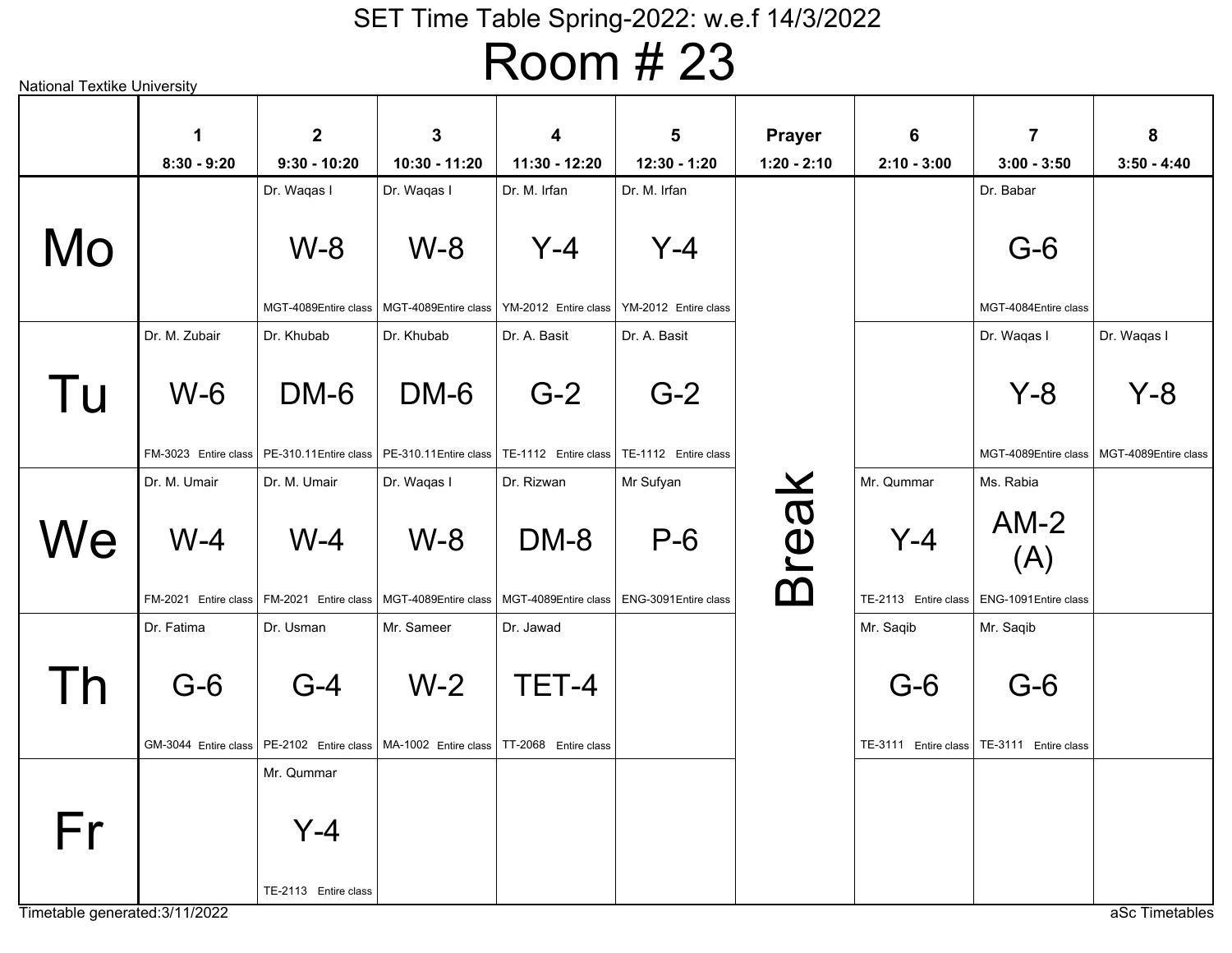# Room # 24

|    | $\mathbf 1$           | $\overline{2}$                              | 3                                                                                         | $\overline{\mathbf{4}}$                     | 5                    | <b>Prayer</b> | 6                    | $\overline{7}$                                                     | 8                    |
|----|-----------------------|---------------------------------------------|-------------------------------------------------------------------------------------------|---------------------------------------------|----------------------|---------------|----------------------|--------------------------------------------------------------------|----------------------|
|    | $8:30 - 9:20$         | $9:30 - 10:20$                              | 10:30 - 11:20                                                                             | 11:30 - 12:20                               | 12:30 - 1:20         | $1:20 - 2:10$ | $2:10 - 3:00$        | $3:00 - 3:50$                                                      | $3:50 - 4:40$        |
|    |                       | Dr. Zuhaib                                  | Dr. Khubab / Dr.<br>Yasir                                                                 | Dr. Khubab / Dr.<br>Yasir                   | Mr Sufyan            |               | Dr. Kashif           | Dr. Kashif                                                         |                      |
| Mo |                       | TET-4                                       | DM-6                                                                                      | DM-6                                        | $P-2$                |               | $Y-6$                | $Y-6$                                                              |                      |
|    |                       |                                             | TT-2070 Entire class   PE-3108 Entire class   PE-3108 Entire class   ENG-1092Entire class |                                             |                      |               |                      | TE-3115 Entire class   TE-3115 Entire class                        |                      |
|    | Mr Sufyan             | Mr. Saeed                                   | Dr. M. Irfan                                                                              | Dr. M. Irfan                                | Dr. Faiza            |               | Mr Shabaz            |                                                                    |                      |
|    |                       |                                             |                                                                                           |                                             |                      |               |                      |                                                                    |                      |
| Tu | $P-6$                 | $G-8$                                       | $Y-2$                                                                                     | $Y-2$                                       | TET-8                |               | $K-6$                |                                                                    |                      |
|    | ENG-3091 Entire class |                                             | TE-4111 Entire class   TE-1112 Entire class   TE-1112 Entire class   SS-2095 Entire class |                                             |                      |               | KN-3053 Entire class |                                                                    |                      |
|    |                       | Dr. Danish                                  | Dr. Tahir S.                                                                              | Dr. Affan                                   | Dr. Waqas I          |               | Dr. Faheem           | Dr. Faheem                                                         | Dr. Usman            |
| We |                       | $AM-2$<br>(A)                               | $K-2$                                                                                     | $W-8$                                       | $P - 8$              | <b>Break</b>  | TET-4                | TET-4                                                              | $G-4$                |
|    |                       | AM-1003 Entire class                        |                                                                                           | CH-1001 Entire class   TE-4111 Entire class | MGT-4089Entire class |               |                      | TT-2069 Entire class   TT-2069 Entire class                        | PE-2102 Entire class |
|    |                       | Dr. Asif H                                  | Dr. Asif H                                                                                | Dr. Zulfiqar                                | Dr. Zulfiqar         |               | Mr. Sameer           | Mr. Sameer                                                         | Ms. Asifa            |
|    |                       |                                             |                                                                                           |                                             |                      |               |                      |                                                                    |                      |
| Th |                       | $DM-4$                                      | $DM-4$                                                                                    | $DM-4$                                      | $DM-4$               |               | $Y-2$                | $Y-2$                                                              | $Y-2$                |
|    |                       |                                             | PE-2101 Entire class   PE-2101 Entire class   PE-2107 Entire class   PE-2107 Entire class |                                             |                      |               |                      | MA-1002 Entire class   MA-1002 Entire class   SS-1094 Entire class |                      |
|    |                       | Miss Ayesha                                 | Miss Ayesha                                                                               |                                             |                      |               |                      |                                                                    |                      |
|    |                       |                                             |                                                                                           |                                             |                      |               |                      |                                                                    |                      |
| Fr |                       | DM-8                                        | DM-8                                                                                      |                                             |                      |               |                      |                                                                    |                      |
|    |                       | PE-4105 Entire class   PE-4105 Entire class |                                                                                           |                                             |                      |               |                      |                                                                    |                      |

National Textike University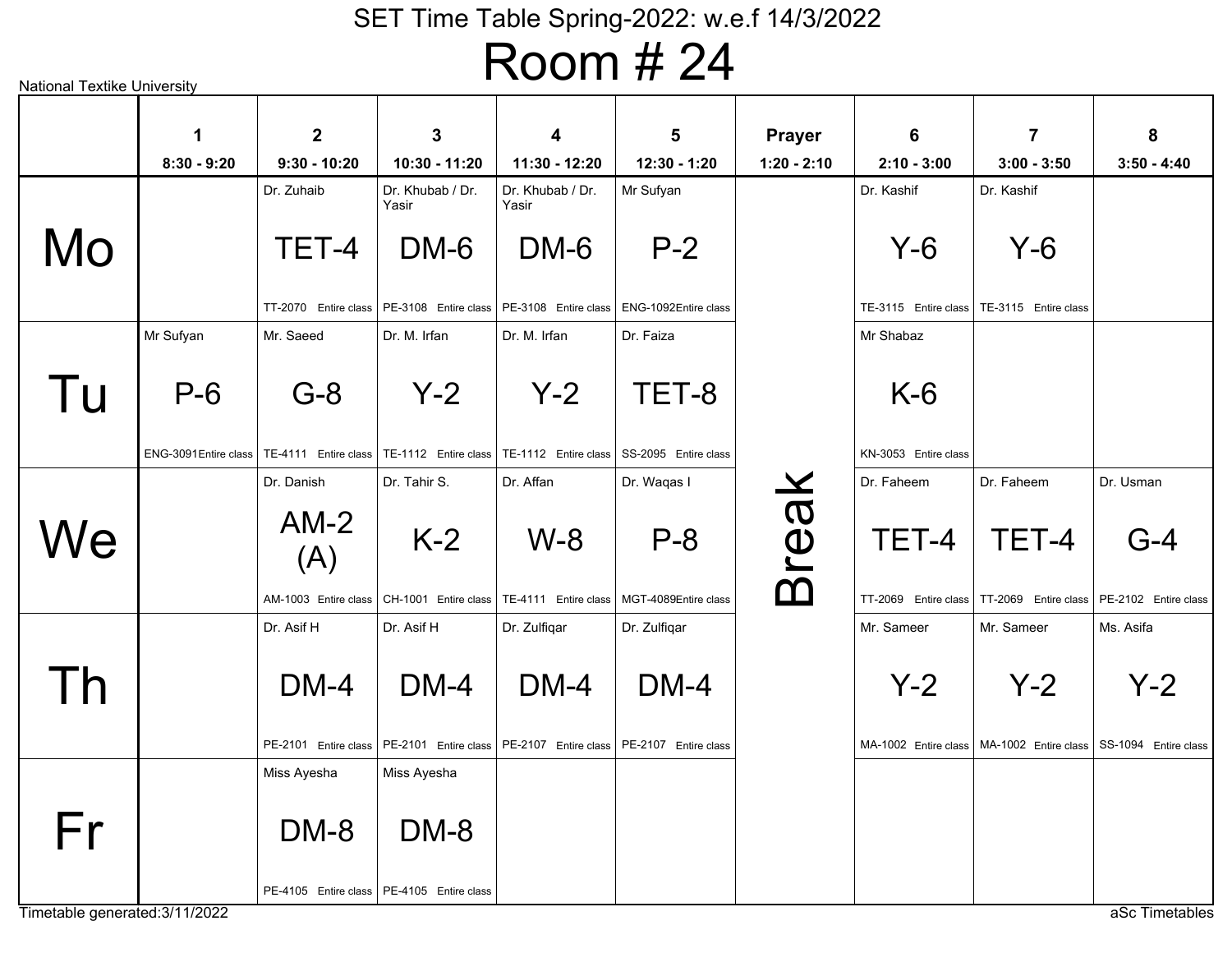|    | 1                    | $\mathbf{2}$         | $\mathbf{3}$                                                                            | $\overline{\mathbf{4}}$                      | 5                       | <b>Prayer</b> | $6\phantom{1}$          | $\overline{7}$                              | 8             |
|----|----------------------|----------------------|-----------------------------------------------------------------------------------------|----------------------------------------------|-------------------------|---------------|-------------------------|---------------------------------------------|---------------|
|    | $8:30 - 9:20$        | $9:30 - 10:20$       | 10:30 - 11:20                                                                           | 11:30 - 12:20                                | 12:30 - 1:20            | $1:20 - 2:10$ | $2:10 - 3:00$           | $3:00 - 3:50$                               | $3:50 - 4:40$ |
|    |                      | Dr. Munir            | Dr. Munir                                                                               | Dr. Sheraz                                   | Dr. Sheraz              |               |                         | Dr. Affan                                   |               |
| Mo |                      | $P - 8$              | $P - 8$                                                                                 | TET <sub>2</sub><br>(B)                      | TET <sub>2</sub><br>(B) |               |                         | $W-8$                                       |               |
|    |                      | TP-4032 Entire class |                                                                                         | TP-4032 Entire class   TT-1062 Entire class  | TT-1062 Entire class    |               |                         | TE-4111 Entire class                        |               |
|    | Mr. Bilal            | Mr. Bilal            | Mr. Bilal                                                                               | Dr. H. Shahzad                               | Dr. Salman              |               | Dr. K. Bangash          |                                             |               |
| Tu | TET-6                | TET-6                | TET-8                                                                                   | $AM-2$<br>(B)                                | TET-2<br>(A)            |               | TET <sub>2</sub><br>(B) |                                             |               |
|    | TT-3067 Entire class | TT-3067 Entire class | MGT-4089Entire class   TQ                                                               | Entire class                                 | STAT-100 Entire class   |               | PE-2102 Entire class    |                                             |               |
|    | Dr. M. Zubair        | Dr. M. Zubair        | Mr. Ayub                                                                                | Ms. Rabia                                    | Ms. Rabia               |               |                         | Mr. Hassan                                  | Dr. Shahood   |
| We | $W-6$                | $W-6$                | $W-6$                                                                                   | $AM-2$<br>(B)                                | $AM-2$<br>(B)           | <b>Break</b>  |                         | $Y-4$                                       | $G-6$         |
|    | FM-3023 Entire class | FM-3023 Entire class |                                                                                         | FM-3024 Entire class   ENG-1091 Entire class | ENG-1091 Entire class   |               |                         | ME-2122 Entire class   TE-3114 Entire class |               |
|    |                      | Dr. Talha            | Dr. Talha                                                                               | Dr. Faiza                                    | Dr. Shagufta            |               | Ms. Asma                |                                             |               |
| Th |                      | $Y-6$                | $Y-6$                                                                                   | TET-8                                        | $K-4/$<br>TT4           |               | TET-6                   |                                             |               |
|    |                      | CS-3072 Entire class |                                                                                         | CS-3072 Entire class SS-2095 Entire class    | TE-2114 Entire class    |               | ENG-3092Entire class    |                                             |               |
|    |                      | Miss Mavia           | <b>Miss Mavia</b>                                                                       | Mr. Sameer                                   | Mr. Sameer              |               |                         |                                             |               |
| Fr |                      | $K-2$                | $K-2$                                                                                   | $K-2$                                        | $K-2$                   |               |                         |                                             |               |
|    |                      |                      | SS-1094 Entire class SS-1094 Entire class   MA-1002 Entire class   MA-1002 Entire class |                                              |                         |               |                         |                                             |               |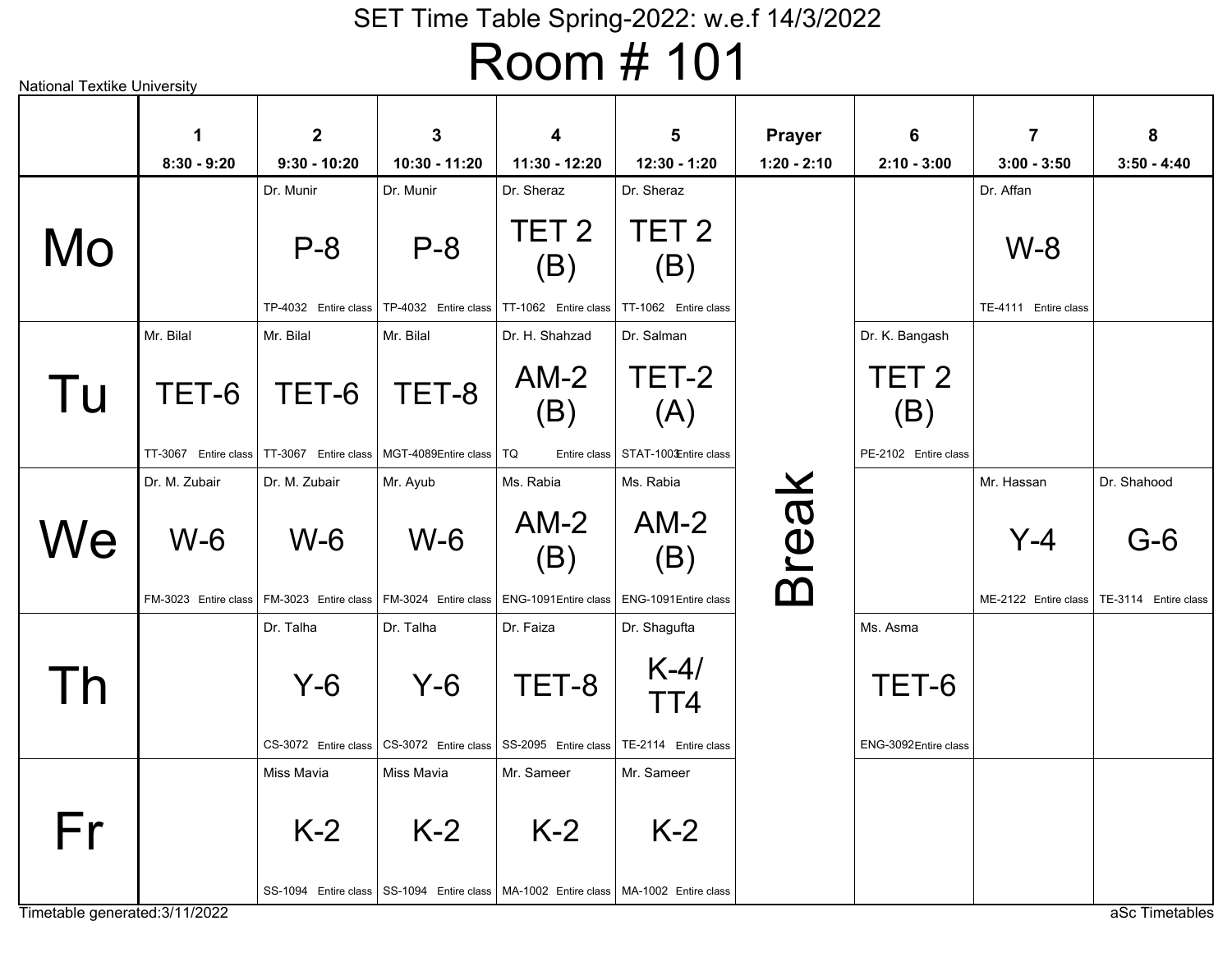| National Textike University |                      |                               |                                                                                    | 17 - 11 - 11 - 11                                 | . <del>. .</del>     |                                |                      |                      |                      |
|-----------------------------|----------------------|-------------------------------|------------------------------------------------------------------------------------|---------------------------------------------------|----------------------|--------------------------------|----------------------|----------------------|----------------------|
|                             | 1<br>$8:30 - 9:20$   | $\mathbf 2$<br>$9:30 - 10:20$ | 3<br>10:30 - 11:20                                                                 | 4<br>11:30 - 12:20                                | 5<br>12:30 - 1:20    | <b>Prayer</b><br>$1:20 - 2:10$ | 6<br>$2:10 - 3:00$   | 7<br>$3:00 - 3:50$   | 8<br>$3:50 - 4:40$   |
|                             | Dr. Danish           | Dr. Amjed                     | Dr. Madeha                                                                         | Dr. Madeha                                        | Mr. Saeed            |                                | Ms. Asma             | Ms. Asma             |                      |
| Mo                          | $G-2$                | $P - 4$                       | $P - 4$                                                                            | $P - 4$                                           | $G-8$                |                                | TET-6                | $DM-2$               |                      |
|                             | TQ<br>Entire class   | TE-2113 Entire class          |                                                                                    | TE-2114    Entire class   TE-2114    Entire class | MGT-4089Entire class |                                | ENG-3092Entire class | ENG-1092Entire class |                      |
|                             | Dr. Sheraz           | Dr. M. Tahir                  | Dr. Munir                                                                          | Dr. Munir                                         | Dr. Haroon           |                                | Dr. Zakariya         |                      |                      |
| Tu                          | TET-2<br>(A)         | $P-2$                         | $K-4/$<br>TT4                                                                      | $K-4/$<br>TT4                                     | Y-6                  |                                | DM-6                 |                      |                      |
|                             | TT-1062 Entire class | CH-1001 Entire class          | TE-2113 Entire class                                                               | TE-2113 Entire class                              | EE-3001 Entire class |                                | PE-3107 Entire class |                      |                      |
|                             | Dr. Danish           | Dr. Khubab / Dr.<br>Yasir     | Ms. Asma                                                                           | Ms. Asma                                          | Dr. Salman           |                                | Mr Sufyan            | Mr Sufyan            | Ms. Asma             |
| We                          | $AM-2$<br>(A)        | DM-6                          | $DM-2$                                                                             | TET-2<br>(A)                                      | $DM-2$               | <b>Break</b>                   | $G-2$                | $G-2$                | DM-6                 |
|                             | TQ<br>Entire class   | PE-3108 Entire class          | ENG-1092Entire class                                                               | ENG-1095Entire class                              | CS-1071 Entire class |                                | ENG-1092Entire class | ENG-1092Entire class | HU-3091 Entire class |
|                             | Ms. Asma             | Ms. Asifa                     | Ms. Asifa                                                                          | Dr. Zakariya                                      | Mr Sufyan            |                                | Mr. H. Fayzan        | Mr. H. Fayzan        | Miss Mavia           |
| Th                          | <b>DM-2</b>          | $DM-2$                        | $DM-2$                                                                             | DM-6                                              | $P-2$                |                                | DM-6                 | DM-6                 | $K-2$                |
|                             | ENG-1092Entire class | SS-1094 Entire class          |                                                                                    | SS-1094 Entire class   PE-3107 Entire class       | ENG-1092Entire class |                                | PE-3109 Entire class | PE-3109 Entire class | SS-1094 Entire class |
|                             |                      | Dr. A. Rehman                 | Dr. Danish                                                                         |                                                   |                      |                                |                      |                      |                      |
| Fr                          |                      | $P-4/K-6$                     | $\begin{array}{ c } \hline \mathsf{AM-2} \\\hline \text{(A)} \\\hline \end{array}$ |                                                   |                      |                                |                      |                      |                      |
|                             |                      | TQ                            | Entire class   AM-1003 Entire class                                                |                                                   |                      |                                |                      |                      |                      |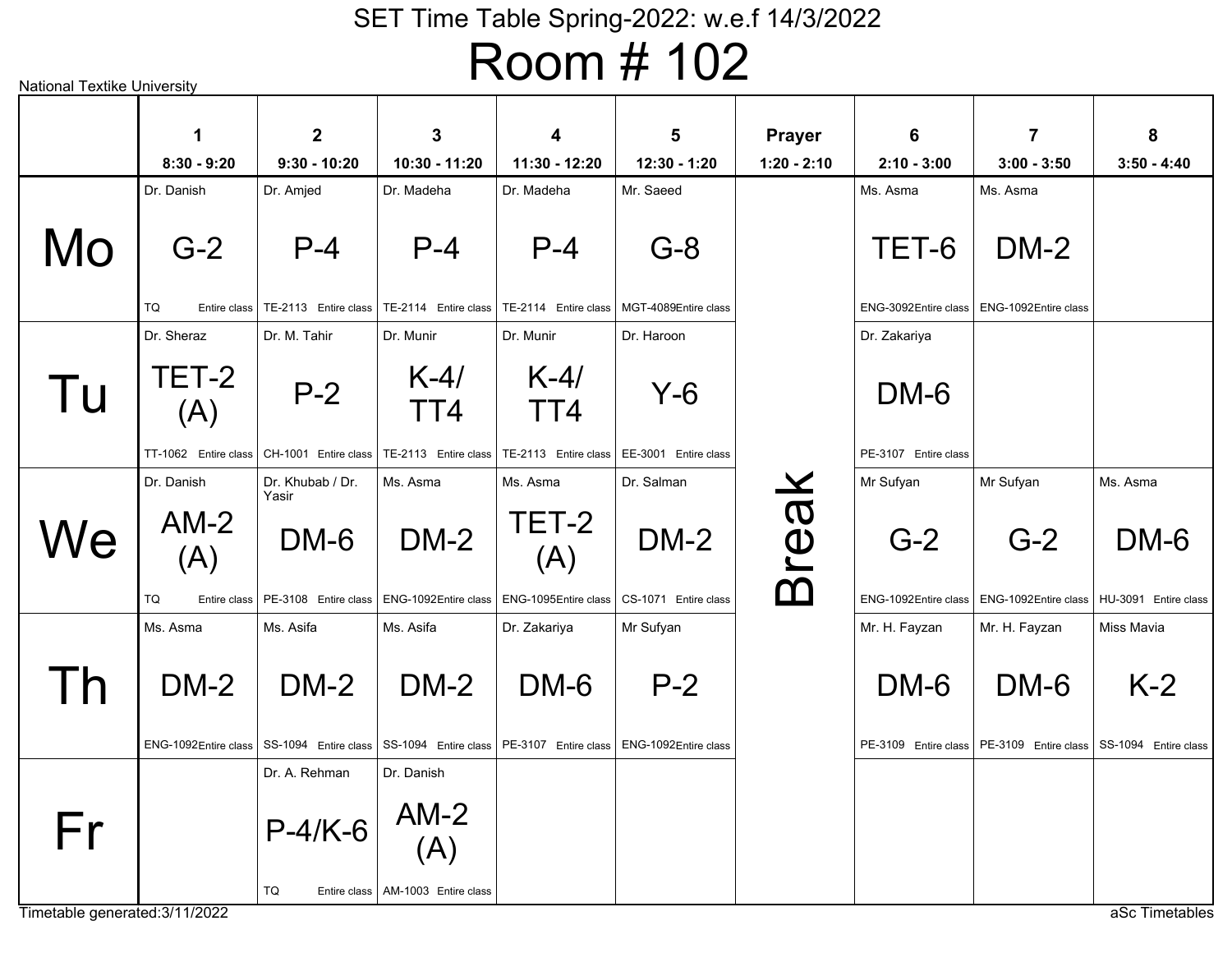|    | $\mathbf 1$                   | $\mathbf{2}$                                | $\mathbf{3}$         | $\overline{\mathbf{4}}$                                                     | $5\phantom{1}$                                                            | <b>Prayer</b> | 6                            | $\overline{7}$                              | 8                             |
|----|-------------------------------|---------------------------------------------|----------------------|-----------------------------------------------------------------------------|---------------------------------------------------------------------------|---------------|------------------------------|---------------------------------------------|-------------------------------|
|    | $8:30 - 9:20$                 | $9:30 - 10:20$                              | 10:30 - 11:20        | 11:30 - 12:20                                                               | 12:30 - 1:20                                                              | $1:20 - 2:10$ | $2:10 - 3:00$                | $3:00 - 3:50$                               | $3:50 - 4:40$                 |
|    |                               | Dr. Sheraz                                  | Dr. Sheraz           | Mr. Muzammil                                                                | Mr. Owais                                                                 |               | Dr. K. Bangash               | Dr. Asif H                                  |                               |
| Mo |                               | TET-2<br>(A)                                | TET-2<br>(A)         | DM-8                                                                        | $DM-4$                                                                    |               | TET <sub>2</sub><br>(B)      | $W-6$                                       |                               |
|    |                               | TT-1062 Entire class                        | TT-1062 Entire class | PE-4108 Entire class   CS-3071 Entire class                                 |                                                                           |               |                              | PE-2102 Entire class   PE-2102 Entire class |                               |
|    | Dr. Zulfiqar                  | Mr. Uzair                                   | Dr. M. Imran         | Dr. Affan                                                                   | Ms. Rabia                                                                 |               | Dr. Haroon                   |                                             | Dr. Salman                    |
| Tu | $G-4$                         | $Y - 8$                                     | $G-4$                | $W-8$                                                                       | $Y-2$                                                                     |               | $W-6$                        |                                             | TET <sub>2</sub><br>(B)       |
|    | TQ<br>Entire class            | YM-4011 Entire class                        |                      | PH-2001 Entire class   TE-4111 Entire class   ENG-1092Entire class          |                                                                           |               | EE-3001 Entire class         |                                             | STAT-100 Entire class         |
|    | Mr. Bilal                     | Mr. Bilal                                   | Dr. Kashif           | Dr. Kashif                                                                  | Dr. Haroon                                                                |               | Mr. H. Fayzan                | Dr. A. Rehman                               | Dr. A. Rehman                 |
| We | TET-8<br>MGT-4089Entire class | TET-8<br>MGT-4089Entire class               | $P-6$                | $P-6$<br>TP-3032 Entire class   TP-3032 Entire class   EE-3001 Entire class | $W-6$                                                                     | <b>Break</b>  | DM-6<br>PE-3109 Entire class | $P-4$<br>TP-2031 Entire class               | $P-4$<br>TP-2031 Entire class |
|    |                               | Mr. Ayub                                    | Ms. Asma             |                                                                             | Mr. Sameer                                                                |               | Ms. Neelam                   | Dr. Asim                                    |                               |
| Τh |                               | $W-6$                                       | TET-2<br>(A)         |                                                                             | $K-2$                                                                     |               | $P-6$                        | $DM-4$                                      |                               |
|    |                               | FM-3024 Entire class                        | ENG-1095Entire class |                                                                             | MA-1002 Entire class                                                      |               |                              | EE-3001 Entire class   PH-2001 Entire class |                               |
| Fr |                               | Mr. Sameer<br>$Y-2$<br>MA-1002 Entire class |                      | Dr. Faiza<br>$AM-2$<br>(A)                                                  | Dr. Faiza<br>$AM-2$<br>(A)<br>SS-1092 Entire class   SS-1092 Entire class |               |                              |                                             |                               |

National Textike University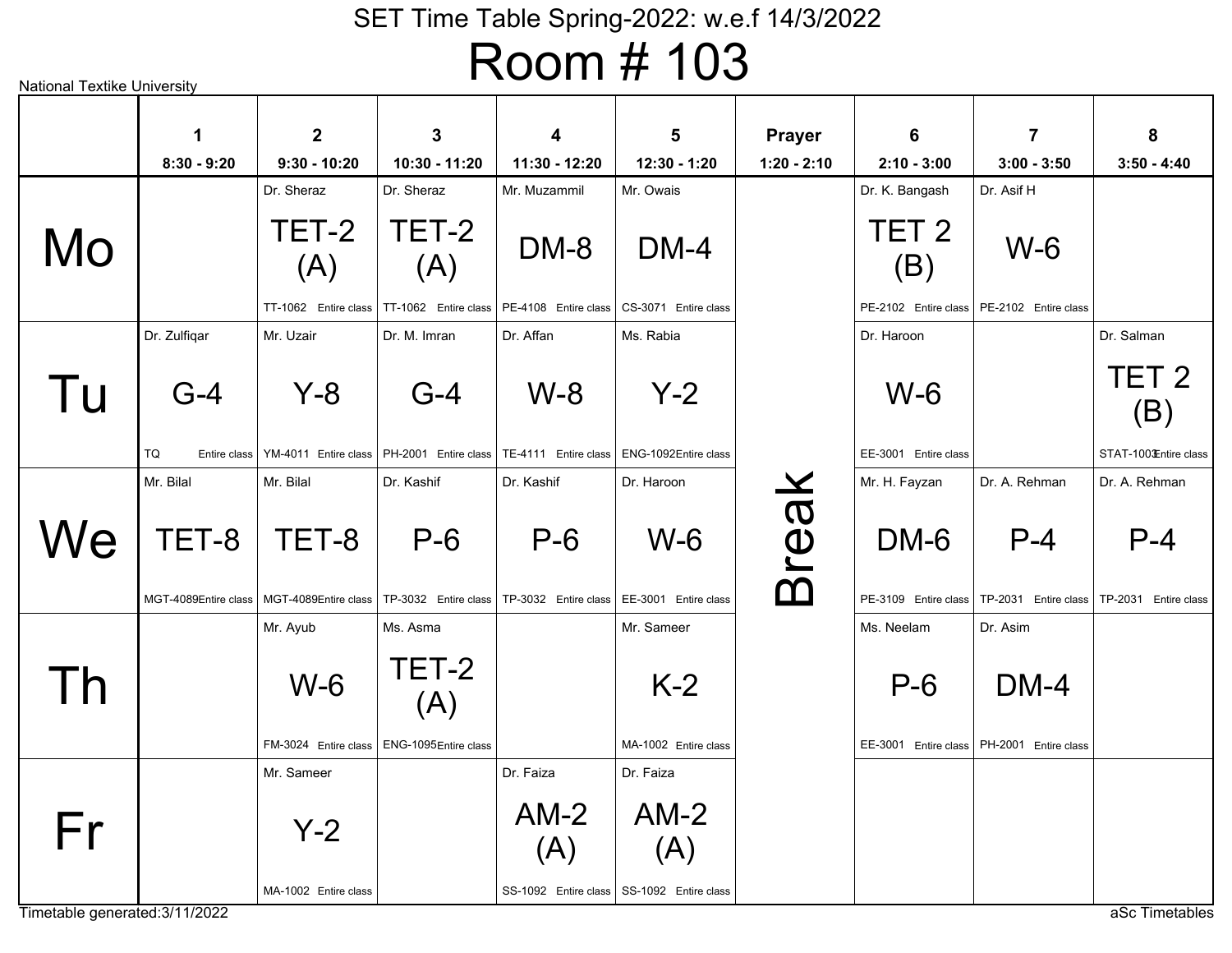aSc Timetables W-4TE-2114 Entire class Dr. ShaguftaG-2CH-1001 Entire class Dr. Tahir S.K-6TE-3115 Entire class Dr. A. RehmanK-6TE-3115 Entire class Dr. A. RehmanAM-2 (B)DES-1092Entire classMs. SadiaG-2CH-1001 Entire class Dr. Tahir S.TET 2 (B)TT-1062Entire classDr. SherazG-6TE-3114 Entire class Dr. ShahoodG-6MGT-4084Entire classDr. BabarDM-8MGT-4089Entire classDr. RizwanK-6EE-3001 Entire class Dr. HaroonP-2CH-1001 Entire class Dr. M. TahirW-6HU-1092Entire classMs. SadiaW-4PH-2001 Entire class Dr. NadeemTET 2 (B)SS-1095 Entire class Ms. AsifaG-6MGT-4084Entire classDr. BabarK-8TE-4111 Entire class Dr. AffanTET-4STAT-1003Entire class丨HU-1092 \_Entire class丨TT-2066 Entire class Dr. FaheemTET 2 (B)Dr. SalmanTET 2 (B)Ms. Sadia $AM-2$  (A)DES-1092Entire classMs. Sadia $AM-2$  (A)DES-1092Entire classMs. SadiaG-2SS-1094 Entire class Miss MaviaG-2SS-1094 Entire class Miss MaviaBreak MoTu**We** ThFr**18:30 - 9:2029:30 - 10:20310:30 - 11:20411:30 - 12:20512:30 - 1:20Prayer1:20 - 2:1062:10 - 3:0073:00 - 3:50**

Timetable generated:3/11/2022

National Textike University

AM-2

**83:50 - 4:40**

Ms. Sadia

(B)

DES-1092Entire class

Dr. Haroon

K-6

EE-3001 Entire class

Dr. Affan

K-8

TE-4111 Entire class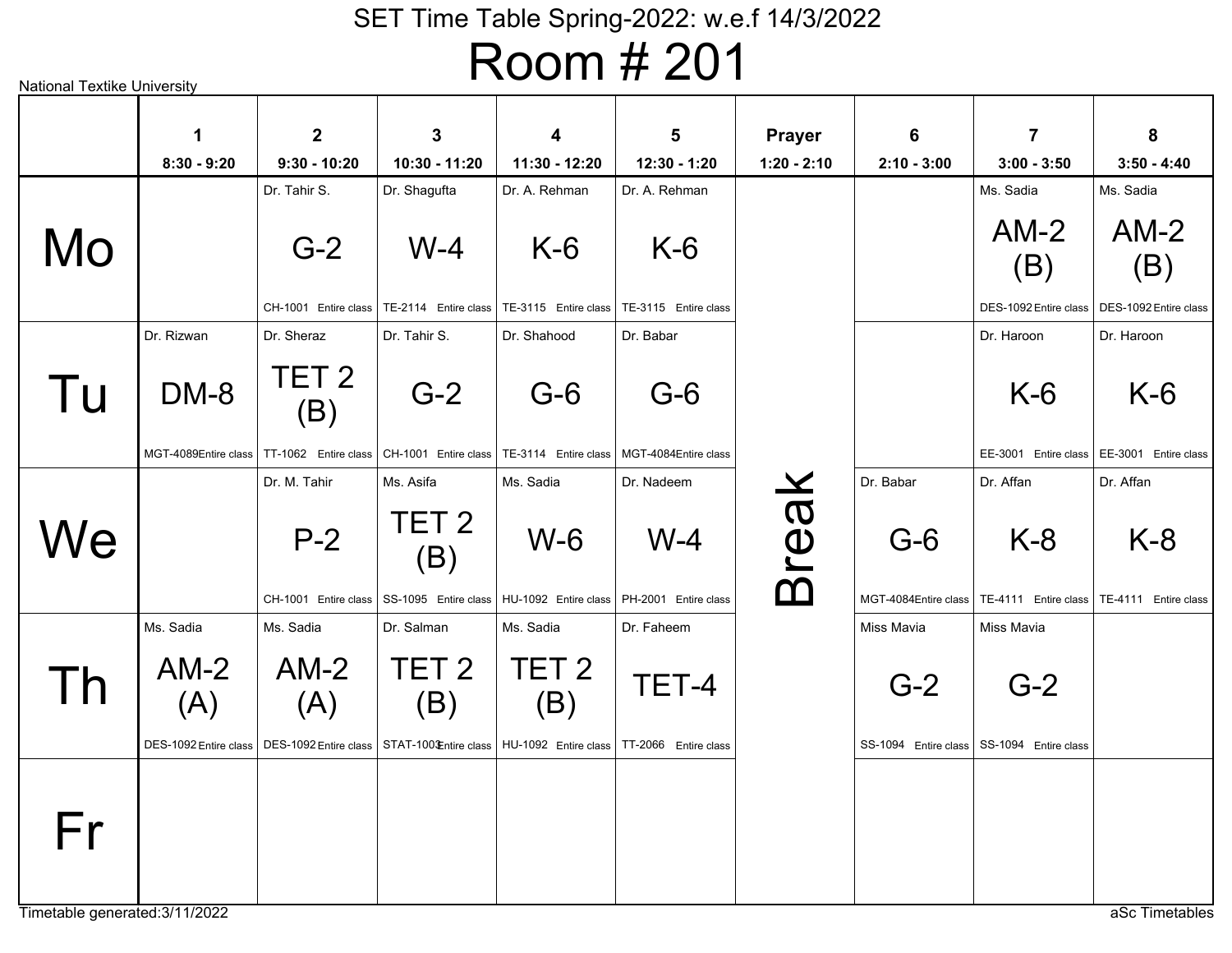|     | $\mathbf 1$                       | $\overline{2}$                                                                                                            | $\mathbf{3}$                       | $\overline{\mathbf{4}}$            | $5\phantom{1}$                              | <b>Prayer</b> | 6                    | $\overline{7}$                                                     | 8             |
|-----|-----------------------------------|---------------------------------------------------------------------------------------------------------------------------|------------------------------------|------------------------------------|---------------------------------------------|---------------|----------------------|--------------------------------------------------------------------|---------------|
|     | $8:30 - 9:20$                     | $9:30 - 10:20$                                                                                                            | 10:30 - 11:20                      | 11:30 - 12:20                      | 12:30 - 1:20                                | $1:20 - 2:10$ | $2:10 - 3:00$        | $3:00 - 3:50$                                                      | $3:50 - 4:40$ |
|     |                                   | Dr. Kashif                                                                                                                |                                    | Dr. Usman                          | Ms. Asma                                    |               | Mr. Farooq           | Mr. Farooq                                                         |               |
| Mo  |                                   | $P-6$                                                                                                                     |                                    | $G-4$                              | DM-6                                        |               | TET-4                | TET-4                                                              |               |
|     |                                   | TP-3032 Entire class                                                                                                      |                                    |                                    | PE-2102 Entire class   HU-3091 Entire class |               | MGT-4084Entire class | MGT-4084Entire class                                               |               |
|     | Dr. Noureen                       | Dr. Yasir / Dr.<br>Talha                                                                                                  | Dr. Yasir / Dr.<br>Talha           | Dr. Zubair                         | Dr. Zubair                                  |               | Dr. Muzzamil         | Dr. Muzzamil                                                       | Dr. Muzzamil  |
| Tu  | $Y-2$                             | $W-8$                                                                                                                     | $W-8$                              | DM-6                               | DM-6                                        |               | $K-2$                | $K-2$                                                              | $K-8$         |
|     |                                   | CH-1001 Entire class CS-3072 Entire class CS-3072 Entire class PE-2105 Entire class PE-2105 Entire class                  |                                    |                                    |                                             |               |                      | TE-1112 Entire class   TE-1112 Entire class   KN-4054 Entire class |               |
|     | Ms. Sadia                         | Dr. K. Bangash                                                                                                            | Dr. Faiza                          | Dr. Fatima                         | Dr. Fatima                                  |               |                      | Ms. Sadia                                                          | Ms. Sadia     |
| We  | $AM-2$<br>(B)                     | TET <sub>2</sub><br>(B)                                                                                                   | TET-8                              | $G-6$                              | $G-6$                                       | Break         |                      | TET-2<br>(A)                                                       | TET-2<br>(A)  |
|     | DES-1092 Entire class<br>Dr Imran | PE-2102 Entire class<br>Dr Imran                                                                                          | SS-2095 Entire class<br>Miss Mavia | GM-3044 Entire class<br>Miss Mavia | GM-3044 Entire class<br>Dr. Amna            |               |                      | HU-1092 Entire class   HU-1092 Entire class                        |               |
| l h | $P-2$                             | $P-2$<br>TE-1112 Entire class   TE-1112 Entire class   SS-1094 Entire class   SS-1094 Entire class   TE-4111 Entire class | $P-2$                              | $P-2$                              | TET-8                                       |               |                      |                                                                    |               |
|     |                                   |                                                                                                                           |                                    |                                    |                                             |               |                      |                                                                    |               |
| Fr  |                                   |                                                                                                                           |                                    |                                    |                                             |               |                      |                                                                    |               |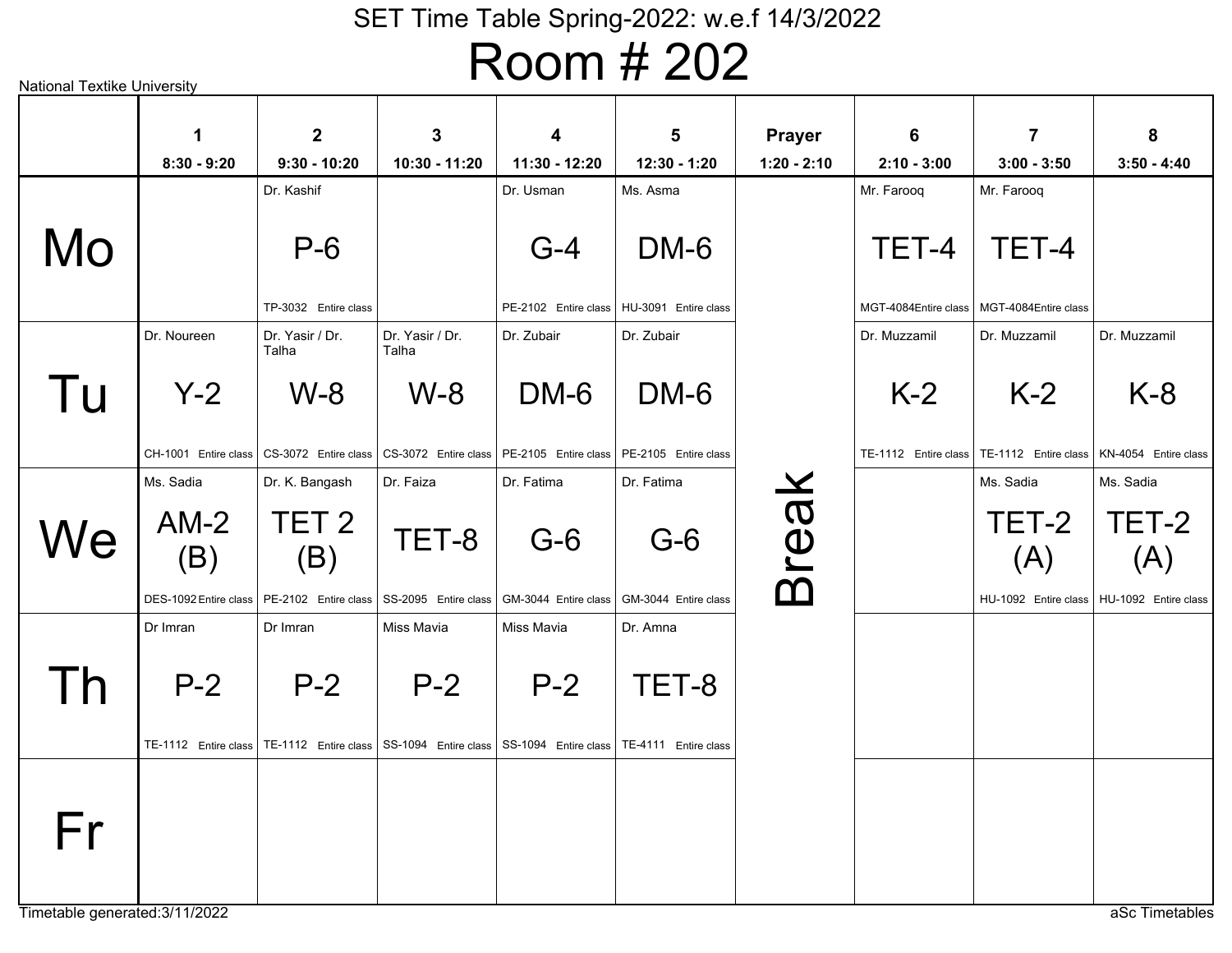# Room # 203

| National Textike University |                      |                                  |                                            |                                             |                                  |                                |                                  |                                             |                       |
|-----------------------------|----------------------|----------------------------------|--------------------------------------------|---------------------------------------------|----------------------------------|--------------------------------|----------------------------------|---------------------------------------------|-----------------------|
|                             | 1<br>$8:30 - 9:20$   | $\overline{2}$<br>$9:30 - 10:20$ | 3<br>10:30 - 11:20                         | 4<br>11:30 - 12:20                          | $5\phantom{1}$<br>$12:30 - 1:20$ | <b>Prayer</b><br>$1:20 - 2:10$ | $6\phantom{1}6$<br>$2:10 - 3:00$ | $\overline{7}$<br>$3:00 - 3:50$             | 8<br>$3:50 - 4:40$    |
|                             |                      | Dr Imran                         | Dr Imran                                   |                                             | Dr. Ali                          |                                |                                  | Mr Ashraf                                   | Mr Ashraf             |
| Mo                          |                      | $K-6$                            | $K-6$                                      |                                             | $G-4$                            |                                |                                  | $K-8$                                       | $K-8$                 |
|                             |                      | TE-3111 Entire class             | TE-3111 Entire class                       |                                             | ME-2122 Entire class             |                                |                                  | KN-4053 Entire class                        | KN-4053 Entire class  |
|                             | Mr Shabaz            | Dr. Shagufta                     | Dr. Zuhaib                                 | Dr. Ahsan                                   | Ms. Sadia                        |                                | Dr. Salman                       | Ms. Sadia                                   | Ms. Sadia             |
| Tu                          | $K-6$                | $K-4/$<br>TT4                    | TET-4                                      | $P - 8$                                     | $W-6$                            |                                | $DM-2$                           | TET <sub>2</sub><br>(B)                     | $AM-2$<br>(A)         |
|                             | KN-3053 Entire class | TE-2114 Entire class             |                                            | TT-2070 Entire class   TP-4033 Entire class | HU-1092 Entire class             |                                |                                  | CS-1071 Entire class   HU-1092 Entire class | DES-1092 Entire class |
|                             | Mr. Muzammil         | Dr. Aqsa                         | Mr. Saqib                                  | Dr. Salman                                  | Dr. Salman                       |                                | Dr. Aqsa                         | Dr. Aqsa                                    |                       |
| We                          | $DM-4$               | $G-6$                            | $G-6$                                      | TET <sub>2</sub><br>(B)                     | TET-2<br>(A)                     | <b>Break</b>                   | $G-4$                            | $G-4$                                       |                       |
|                             | PE-2103 Entire class | GM-3043 Entire class             | TE-3111 Entire class STAT-100 £ntire class |                                             | STAT-100 Entire class            |                                |                                  | TE-2114 Entire class   TE-2114 Entire class |                       |
|                             | Mr. Muzammil         | Mr. Saqib                        | Mr. Saqib                                  | Dr Imran                                    |                                  |                                |                                  |                                             |                       |
| l h                         | $DM-4$               | $P - 8$                          | $P-8$                                      | $K-6$                                       |                                  |                                |                                  |                                             |                       |
|                             | PE-2103 Entire class | TE-3111 Entire class             | TE-3111 Entire class                       | TE-3111 Entire class                        |                                  |                                |                                  |                                             |                       |
| Fr                          |                      |                                  |                                            |                                             |                                  |                                |                                  |                                             |                       |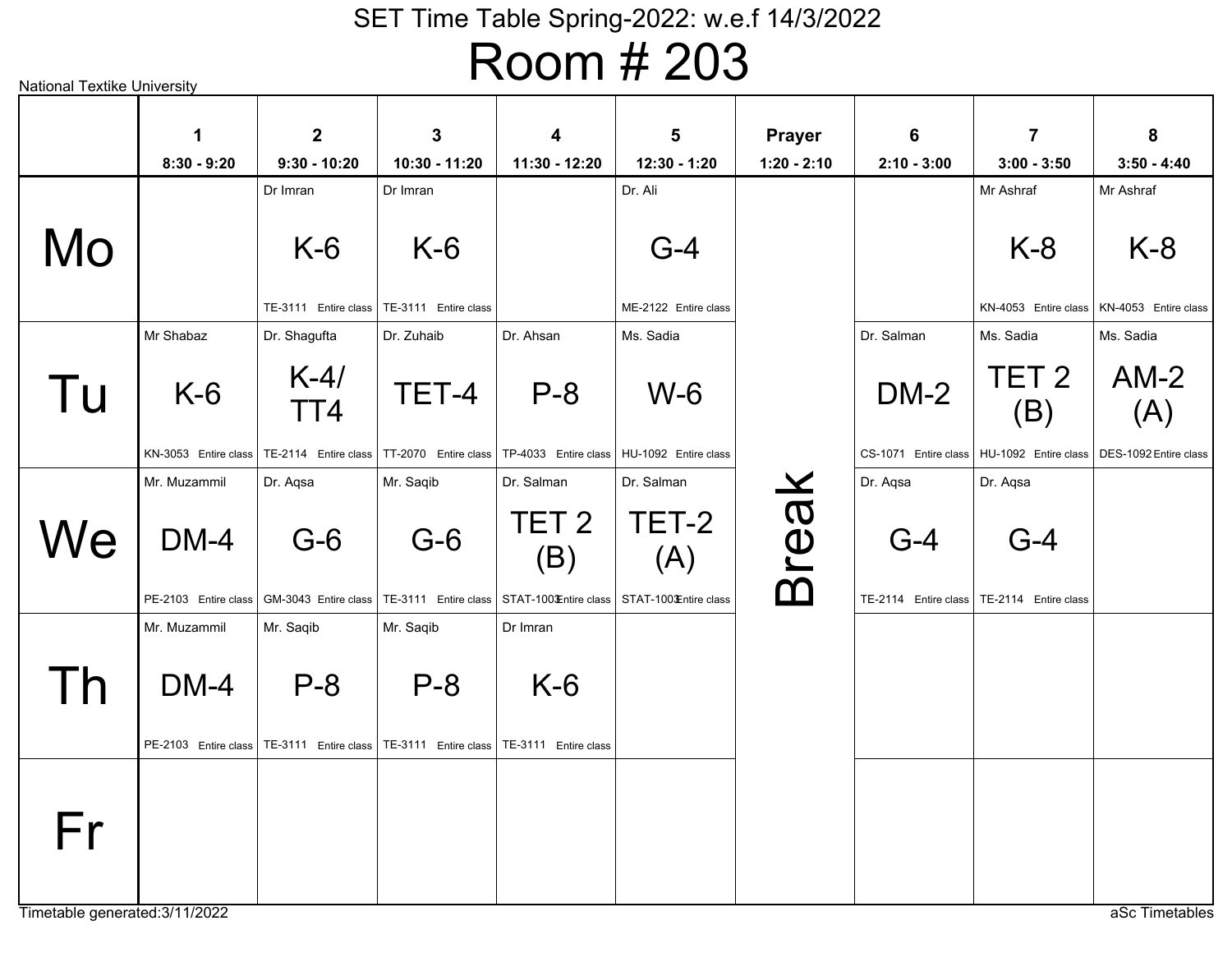| National Textike University |                                                      |                                              |                                                                   |                                                                 |                                                                                          |                                |                                            |                                                                     |                    |
|-----------------------------|------------------------------------------------------|----------------------------------------------|-------------------------------------------------------------------|-----------------------------------------------------------------|------------------------------------------------------------------------------------------|--------------------------------|--------------------------------------------|---------------------------------------------------------------------|--------------------|
|                             | 1<br>$8:30 - 9:20$                                   | $\overline{2}$<br>$9:30 - 10:20$             | 3<br>10:30 - 11:20                                                | 4<br>11:30 - 12:20                                              | $5\phantom{1}$<br>12:30 - 1:20                                                           | <b>Prayer</b><br>$1:20 - 2:10$ | $6\phantom{1}6$<br>$2:10 - 3:00$           | $\overline{7}$<br>$3:00 - 3:50$                                     | 8<br>$3:50 - 4:40$ |
| Mo                          |                                                      | Ms. Iqra<br>DM-8<br>PE-4106 Entire class     | Ms. Iqra<br>DM-8                                                  | Ms. Iqra<br><b>DM-2</b>                                         | Ms. Iqra<br>$DM-2$<br>PE-4106 Entire class   PE-1102 Entire class   PE-1102 Entire class |                                | Dr. Babar<br>$K-8$<br>MGT-4089Entire class |                                                                     |                    |
| Tu                          | Ms. Iqra<br><b>DM-2</b><br>PE-1102 Entire class      | Mr Ashraf<br>$K-8$<br>KN-4053 Entire class   | Ms. Rabia<br>$W-2$<br>ENG-1092Entire class   ENG-1092Entire class | Ms. Rabia<br>$W-2$                                              |                                                                                          |                                | Dr. Habib<br>$W-2$                         | Dr. Habib<br>$W-2$<br>TE-1112 Entire class   TE-1112 Entire class   |                    |
| We                          | Dr. Ahsan<br>$P - 8$<br>TP-4033 Entire class         | Dr. Amjed<br>$P - 4$<br>TE-2113 Entire class |                                                                   |                                                                 | Mr. Muzammil<br>DM-8<br>PE-4108 Entire class                                             | <b>Break</b>                   | Dr. Ali<br>$P-6$                           | Dr. Zakariya<br>DM-6<br>ME-2122 Entire class   PE-3107 Entire class |                    |
| Th                          | Dr. Shahood<br>$K-4/$<br>TT4<br>TE-3114 Entire class | Dr. Rashid<br>TET-6<br>TT-3069 Entire class  | Dr. Rashid<br>TET-6                                               | Dr. Ali<br>$P-6$<br>TT-3069 Entire class   ME-2122 Entire class | Mr. Hassan<br>TET-2<br>(A)<br>ME-2122 Entire class                                       |                                |                                            |                                                                     |                    |
| Fr                          |                                                      |                                              |                                                                   |                                                                 |                                                                                          |                                |                                            |                                                                     |                    |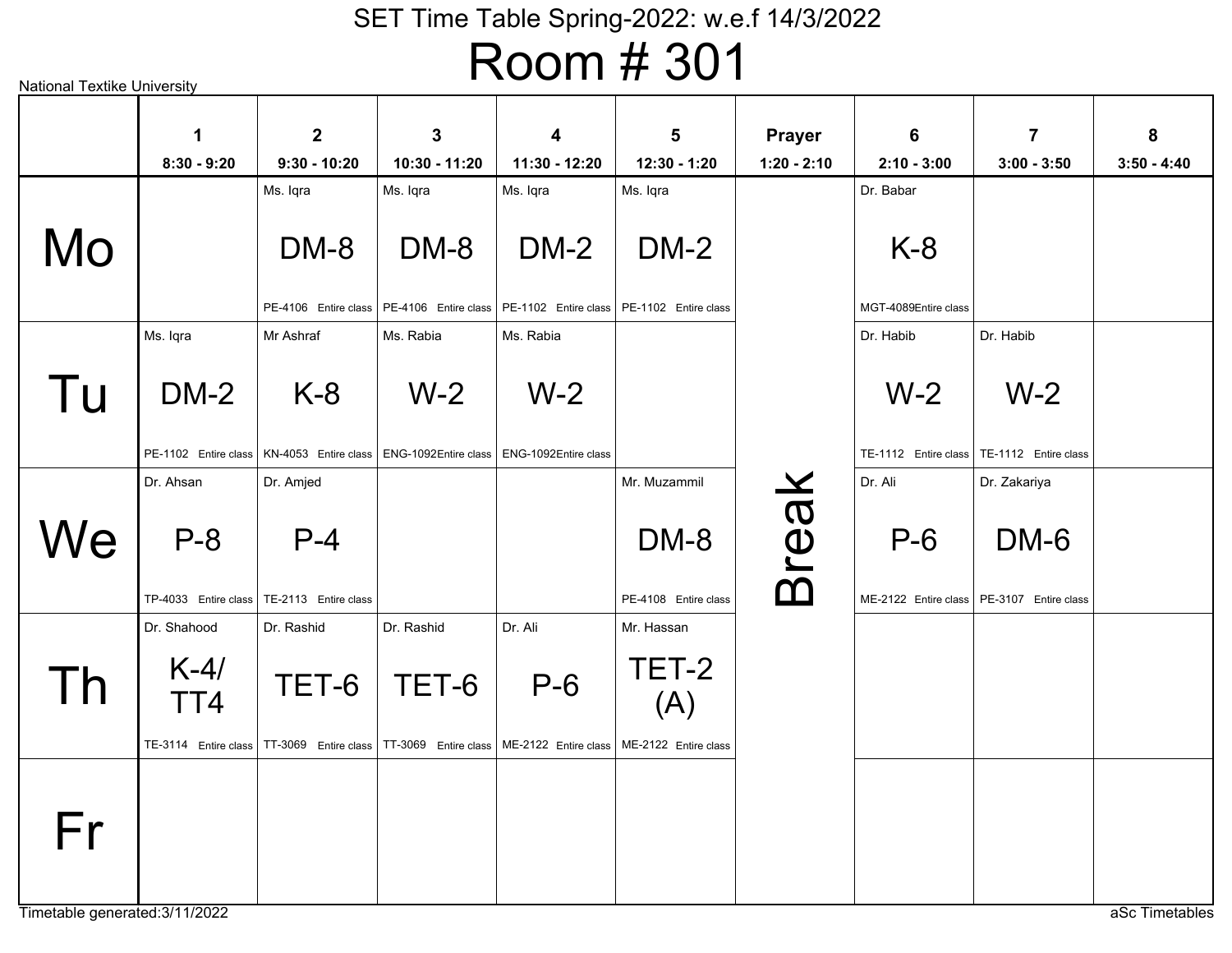|    | $\mathbf 1$                   | $\mathbf{2}$                                                                              | $\mathbf{3}$                                                                | 4                             | 5                    | <b>Prayer</b> | 6                    | $\overline{7}$                        | 8                                     |
|----|-------------------------------|-------------------------------------------------------------------------------------------|-----------------------------------------------------------------------------|-------------------------------|----------------------|---------------|----------------------|---------------------------------------|---------------------------------------|
|    | $8:30 - 9:20$                 | $9:30 - 10:20$                                                                            | 10:30 - 11:20                                                               | 11:30 - 12:20                 | 12:30 - 1:20         | $1:20 - 2:10$ | $2:10 - 3:00$        | $3:00 - 3:50$                         | $3:50 - 4:40$                         |
|    |                               | Dr. Asim                                                                                  | Ms. Rabia                                                                   | Ms. Rabia                     | Dr. Haroon           |               |                      |                                       |                                       |
| Mo |                               | $K-4/$<br>TT4                                                                             | $Y-2$                                                                       | $Y-2$                         | $Y-6$                |               |                      |                                       |                                       |
|    |                               | PH-2001 Entire class                                                                      | ENG-1092Entire class   ENG-1092Entire class                                 |                               | EE-3001 Entire class |               |                      |                                       |                                       |
|    | Ms. Rabia                     | Dr. Faheem                                                                                | Mr. Muzammil                                                                | Dr. Mumtaz                    | Mr. Hassan           |               | Dr. Usman            |                                       |                                       |
| Tu | $AM-2$<br>(B)                 | TET-4                                                                                     | $DM-4$                                                                      | $W-6$                         | $P - 8$              |               | $K-4/$<br>TT4        |                                       |                                       |
|    |                               | ENG-1091Entire class   TT-2066 Entire class   PE-2103 Entire class   TE-3113 Entire class |                                                                             |                               | ME-2121 Entire class |               | PE-2102 Entire class |                                       |                                       |
|    |                               | Dr. Zufliqar                                                                              | Dr. Babar                                                                   | Dr. Amna                      | Dr. Amna             |               |                      | Dr. Anwaar                            | Dr. Anwaar                            |
| We |                               | $DM-2$<br>CH-1001 Entire class                                                            | $K-8$<br>MGT-4089Entire class   TE-4111 Entire class   TE-4111 Entire class | TET-8                         | TET-8                | <b>Break</b>  |                      | $AM-2$<br>(B)<br>CH-1003 Entire class | $AM-2$<br>(B)<br>CH-1003 Entire class |
|    | Dr. Danish                    | Mr. Hassan                                                                                | Mr Sufyan                                                                   | Mr Sufyan                     |                      |               |                      |                                       |                                       |
| Th | $W-8$<br>FM-4023 Entire class | $W-4$<br>ME-2122 Entire class                                                             | $K-2$<br>ENG-1092Entire class                                               | $K-2$<br>ENG-1092Entire class |                      |               |                      |                                       |                                       |
| Fr |                               |                                                                                           |                                                                             |                               |                      |               |                      |                                       |                                       |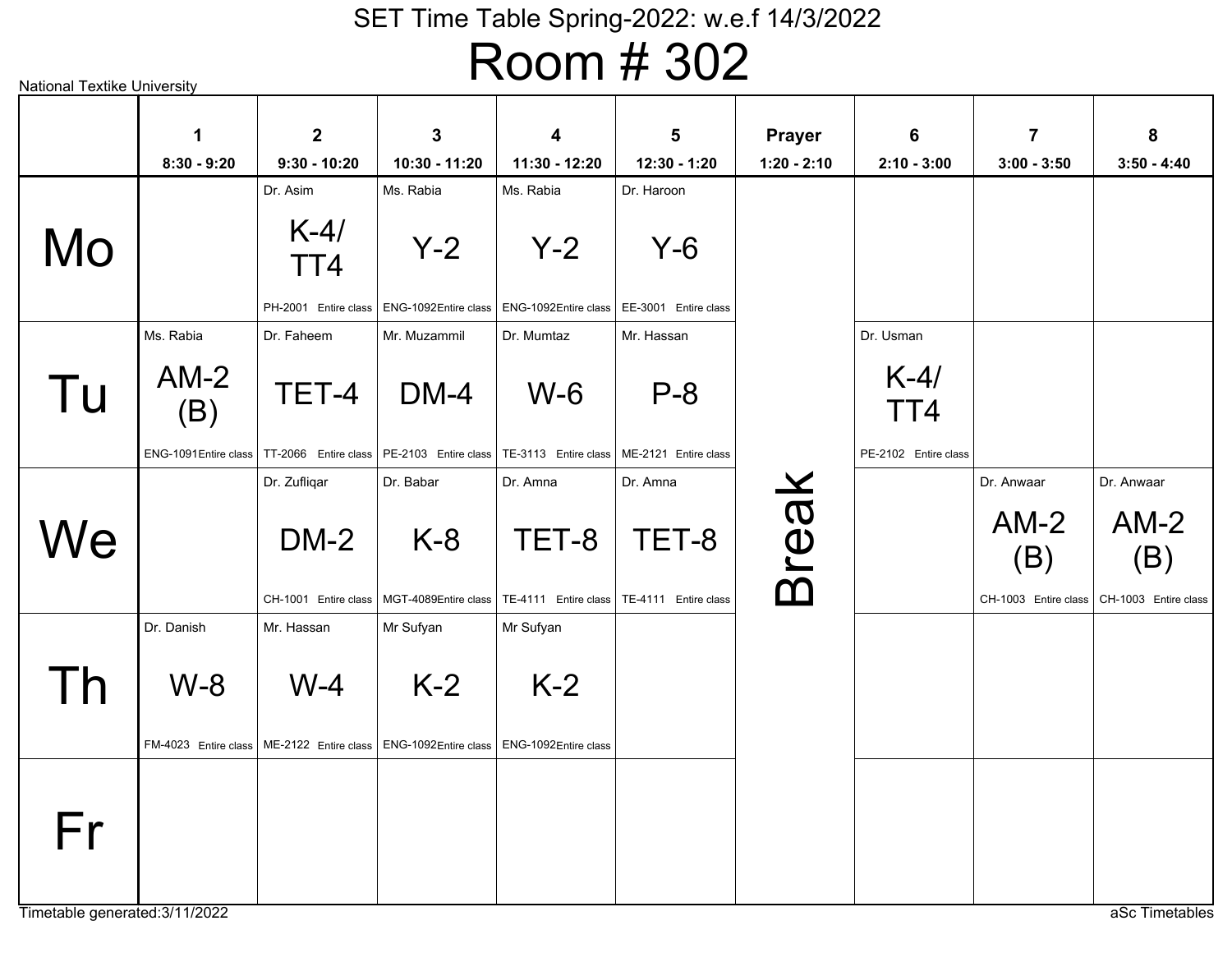National Textike University aSc Timetables W-6TE-3113 Entire class Dr. MumtazDM-4ME-2122 Entire class Dr. AliDM-4 ME-2122 Entire class Dr. AliP-4CS-3071 Entire class Mr. NaeemDM-8MGT-4089Entire classDr. RizwanDM-8PE-4106 Entire class Ms. IqraP-6TP-3033Entire classMr. QummarTET-4TT-2067 Entire class Dr. AmnaTET-4TT-2067 Entire class Dr. AmnaAM-2 (A)SS-1092 Entire class Dr. FaizaAM-2 (A)CH-1003 Entire class I CH-1003 Entire class Dr. AnwaarAM-2 (A)Dr. AnwaarK-2ENG-1092Entire classMr SufyanAM-2 (B)AM-1002 Entire class Dr. H. ShahzadAM-2 (B)AM-1002 Entire class Dr. H. ShahzadP-2MA-1002 Entire class Mr. SameerTET-2 (A)ME-2122 Entire class Mr. HassanP-8ME-2121 Entire class TT-3066 Entire class Mr. HassanG-8GM-4044Entire classDr. ShaguftaG-8GM-4044Entire classDr. ShaguftaTET-6Dr. JawadBreak MoTu**We** ThFr**18:30 - 9:2029:30 - 10:20310:30 - 11:20411:30 - 12:20512:30 - 1:20Prayer1:20 - 2:1062:10 - 3:0073:00 - 3:50**

**83:50 - 4:40**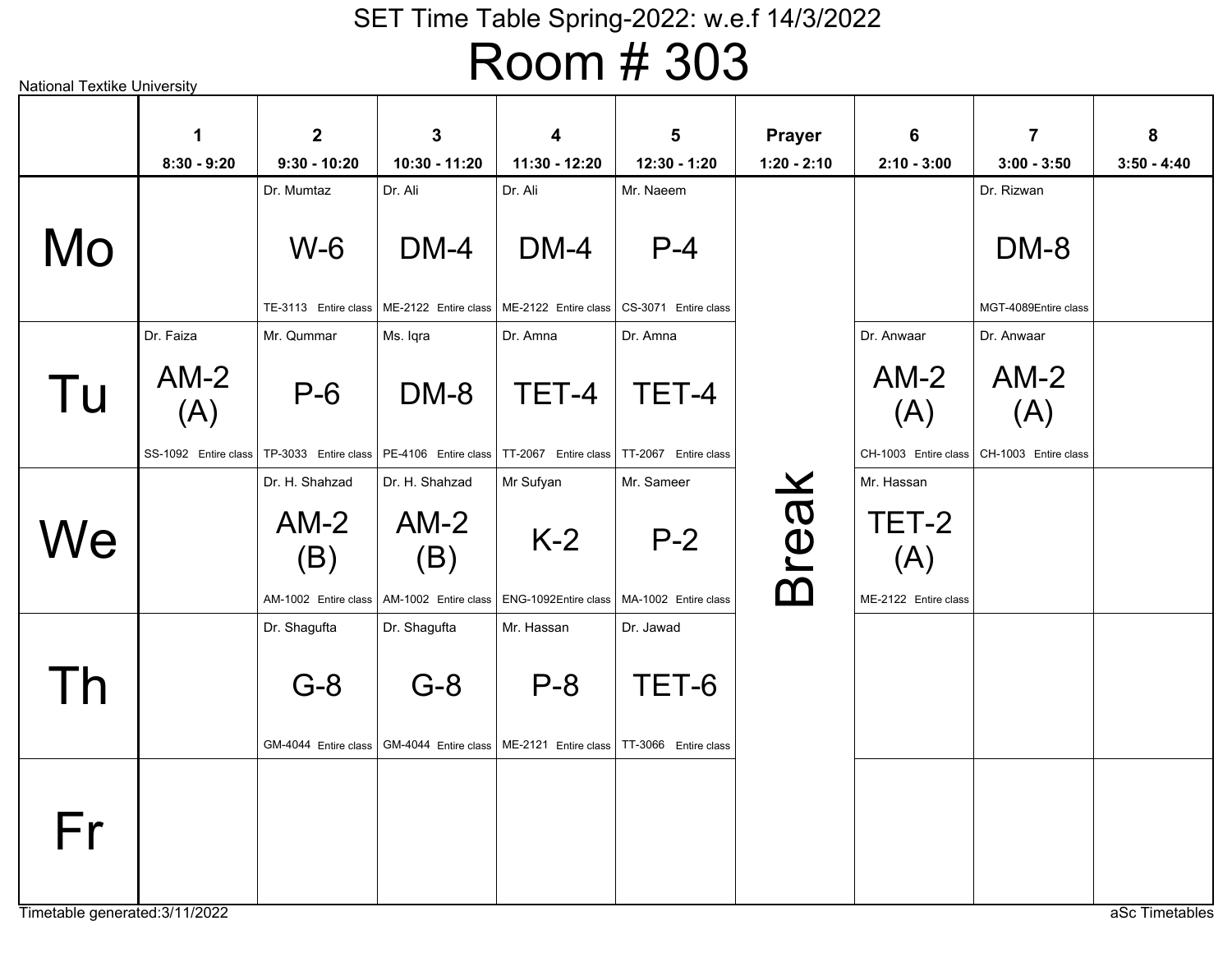|    | 1                    | $\mathbf{2}$                                | $\mathbf{3}$                                                                | 4             | 5                             | <b>Prayer</b> | 6             | $\overline{7}$                                                     | 8                    |
|----|----------------------|---------------------------------------------|-----------------------------------------------------------------------------|---------------|-------------------------------|---------------|---------------|--------------------------------------------------------------------|----------------------|
|    | $8:30 - 9:20$        | $9:30 - 10:20$                              | 10:30 - 11:20                                                               | 11:30 - 12:20 | 12:30 - 1:20                  | $1:20 - 2:10$ | $2:10 - 3:00$ | $3:00 - 3:50$                                                      | $3:50 - 4:40$        |
|    |                      | Ms. Neelam                                  | Dr. Affan                                                                   | Dr. Salman    | Miss Ayesha                   |               |               |                                                                    | Dr. Jawad            |
| Mo |                      | $G-6$                                       | $K-8$                                                                       | TET-2<br>(A)  | TET-2<br>(A)                  |               |               |                                                                    | TET-4                |
|    |                      | EE-3001 Entire class                        | TE-4111 Entire class   STAT-100 Entire class                                |               | PE-2102 Entire class          |               |               |                                                                    | TT-2068 Entire class |
|    | Mr. Hassan           | Dr. Zufliqar                                | Mr. Ayub                                                                    |               | Dr. Amjed                     |               | Dr. Asif H    | Dr. Asif H                                                         | Dr. Asif H           |
| Tu | $Y-4$                | $DM-2$                                      | $W-6$                                                                       |               | $G-4$                         |               | $DM-4$        | $W-6$                                                              | $W-6$                |
|    | ME-2122 Entire class | CH-1001 Entire class   FM-3024 Entire class |                                                                             |               | TE-2113 Entire class          |               |               | PE-2101 Entire class   PE-2102 Entire class   PE-2102 Entire class |                      |
|    |                      | Mr. Farooq                                  | Dr. Sharjeel                                                                | Dr. Sharjeel  | Dr. Shagufta                  |               |               |                                                                    |                      |
| We |                      | TET-4                                       | $W-4$<br>MGT-4084Entire class   TE-2113 Entire class   TE-2113 Entire class | $W-4$         | $G-8$<br>GM-4044 Entire class | <b>Break</b>  |               |                                                                    |                      |
|    |                      | Dr. Ali                                     | Dr. Ali                                                                     |               | Ms. Neelam                    |               |               |                                                                    |                      |
| Th |                      | $K-4/$<br>TT4<br>ME-2122 Entire class       | $K-4/$<br>TT4<br>ME-2122 Entire class                                       |               | $G-6$<br>EE-3001 Entire class |               |               |                                                                    |                      |
|    |                      |                                             |                                                                             |               |                               |               |               |                                                                    |                      |
| Fr |                      |                                             |                                                                             |               |                               |               |               |                                                                    |                      |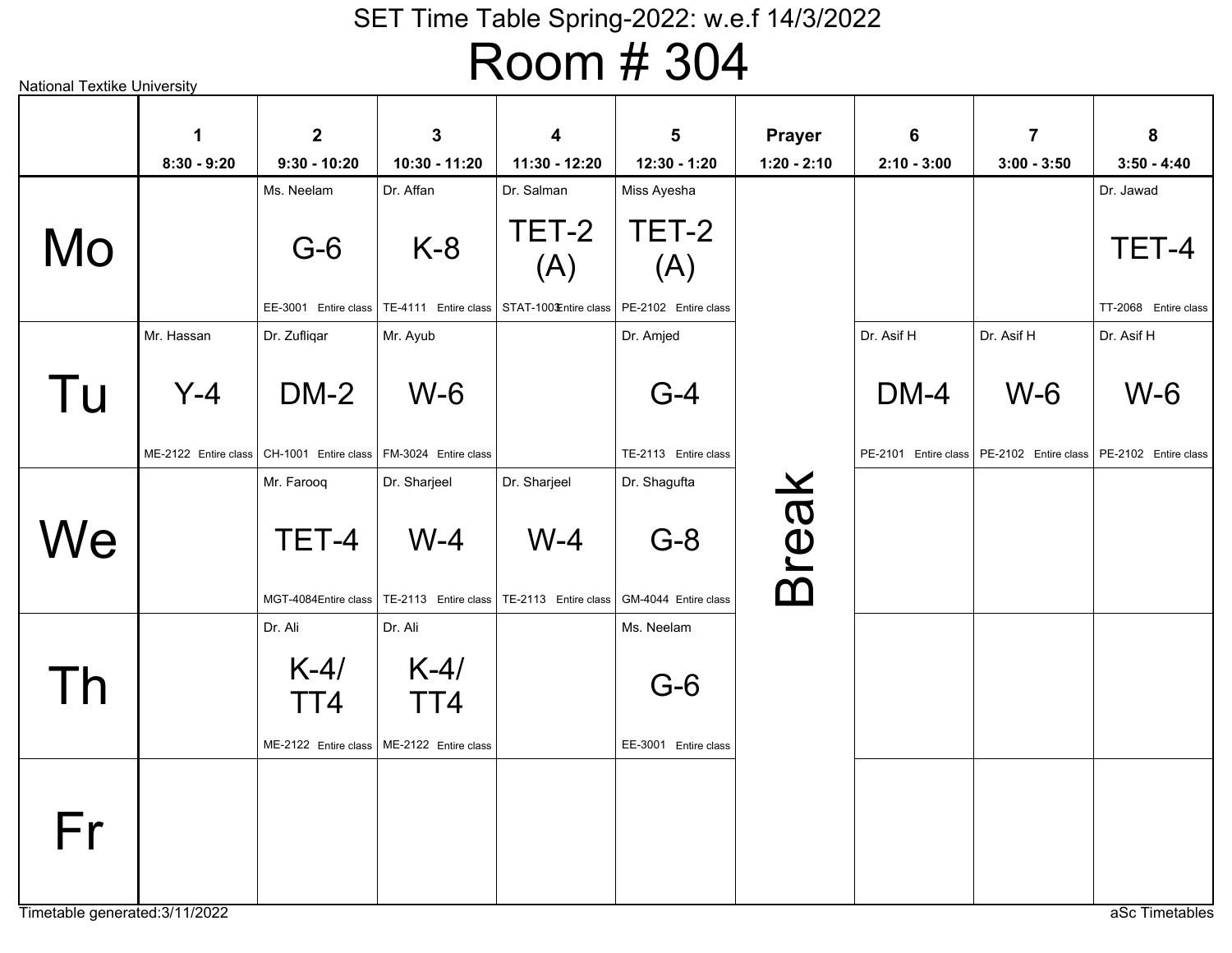# Room # 305

|    | $\mathbf 1$   | $\overline{2}$                | 3                                           | 4                                                    | $5\phantom{1}$ | <b>Prayer</b> | $6\phantom{1}$ | $\overline{7}$ | 8             |
|----|---------------|-------------------------------|---------------------------------------------|------------------------------------------------------|----------------|---------------|----------------|----------------|---------------|
|    | $8:30 - 9:20$ | $9:30 - 10:20$<br>Mr. Saeed   | 10:30 - 11:20<br>Mr. Saeed                  | 11:30 - 12:20                                        | 12:30 - 1:20   | $1:20 - 2:10$ | $2:10 - 3:00$  | $3:00 - 3:50$  | $3:50 - 4:40$ |
|    |               |                               |                                             |                                                      |                |               |                |                |               |
| Mo |               | $G-8$                         | $G-8$                                       |                                                      |                |               |                |                |               |
|    |               | TE-4111 Entire class          | TE-4111 Entire class                        |                                                      |                |               |                |                |               |
|    |               | Dr. A. Basit                  | Mr. Sameer                                  | Mr. Sameer                                           |                |               |                |                |               |
| Tu |               | $G-4$                         | $P-2$                                       | $P-2$                                                |                |               |                |                |               |
|    |               | TE-3112 Entire class          | MA-1002 Entire class   MA-1002 Entire class |                                                      |                |               |                |                |               |
|    |               | Dr. Noureen                   |                                             | Dr. Muzzamil                                         | Dr. Muzzamil   |               |                |                |               |
| We |               | $W-2$<br>CH-1001 Entire class |                                             | $K-8$<br>KN-4054 Entire class   KN-4054 Entire class | $K-8$          | <b>Break</b>  |                |                |               |
|    |               | Mr Shabaz                     |                                             |                                                      |                |               |                |                |               |
| Th |               | $K-6$<br>KN-3053 Entire class |                                             |                                                      |                |               |                |                |               |
|    |               |                               |                                             |                                                      |                |               |                |                |               |
| Fr |               |                               |                                             |                                                      |                |               |                |                |               |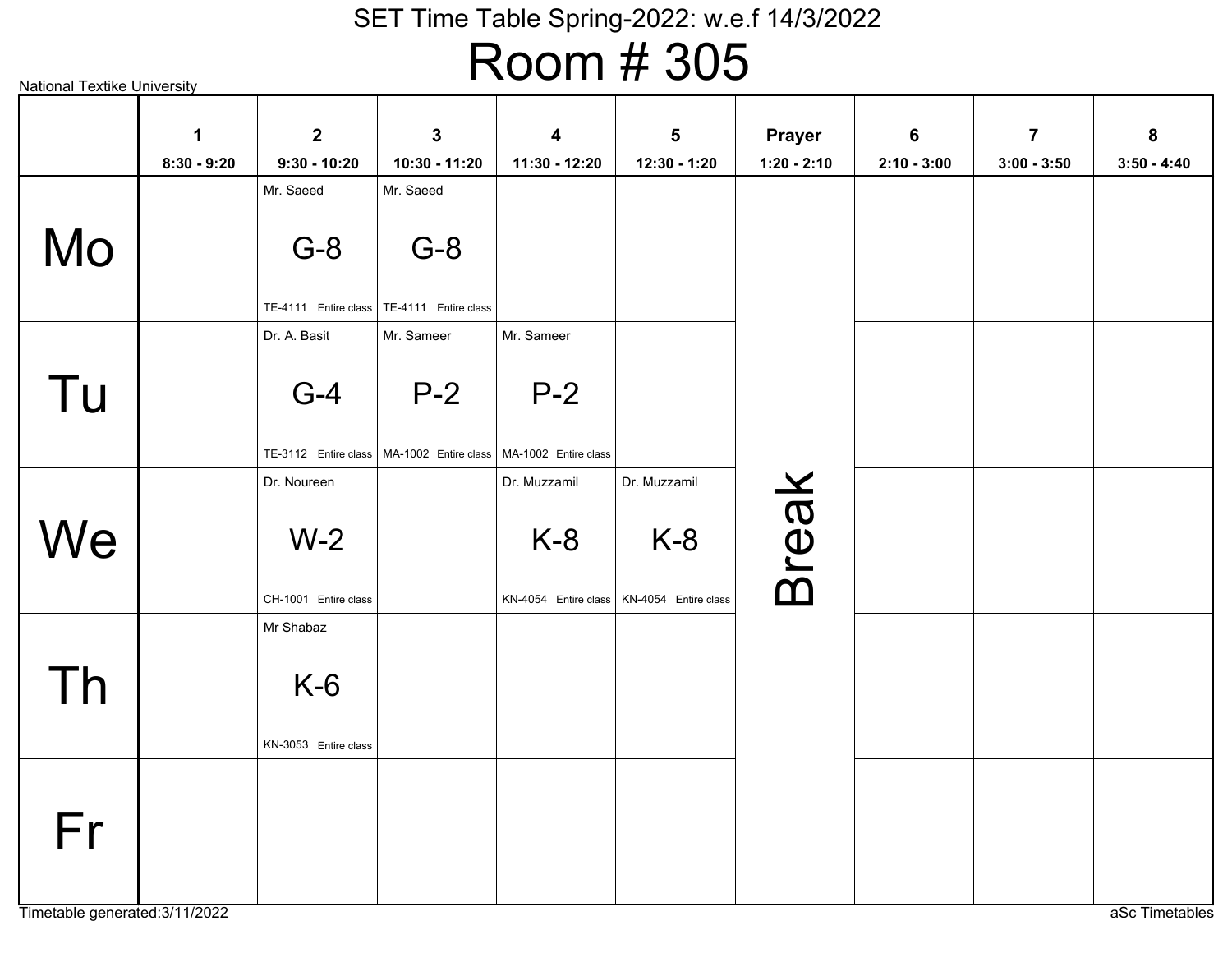# Room # 401

|    | $\mathbf 1$                                   | $\overline{2}$ | $\mathbf{3}$                                | 4                                                                  | $5\phantom{1}$ | <b>Prayer</b> | $6\phantom{1}$ | $\overline{7}$ | 8             |
|----|-----------------------------------------------|----------------|---------------------------------------------|--------------------------------------------------------------------|----------------|---------------|----------------|----------------|---------------|
|    | $8:30 - 9:20$                                 | $9:30 - 10:20$ | 10:30 - 11:20                               | 11:30 - 12:20                                                      | 12:30 - 1:20   | $1:20 - 2:10$ | $2:10 - 3:00$  | $3:00 - 3:50$  | $3:50 - 4:40$ |
|    |                                               | Dr. Fatima     | Dr. Fatima                                  |                                                                    |                |               |                |                |               |
| Mo |                                               | $Y-4$          | $Y-4$                                       |                                                                    |                |               |                |                |               |
|    |                                               |                | TE-2114 Entire class   TE-2114 Entire class |                                                                    |                |               |                |                |               |
|    |                                               |                | Ms. Asifa                                   | Ms. Asifa                                                          | Ms. Asifa      |               |                |                |               |
| Tu |                                               |                | TET-2<br>(A)                                | TET-2<br>(A)                                                       | $W-2$          |               |                |                |               |
|    |                                               |                |                                             | SS-1095 Entire class   SS-1095 Entire class   SS-1094 Entire class |                |               |                |                |               |
| We |                                               |                |                                             |                                                                    |                | <b>Break</b>  |                |                |               |
| Th | Dr. Muzzamil<br>$K-2$<br>TE-1112 Entire class |                |                                             |                                                                    |                |               |                |                |               |
| Fr |                                               |                |                                             |                                                                    |                |               |                |                |               |

Timetable generated:3/11/2022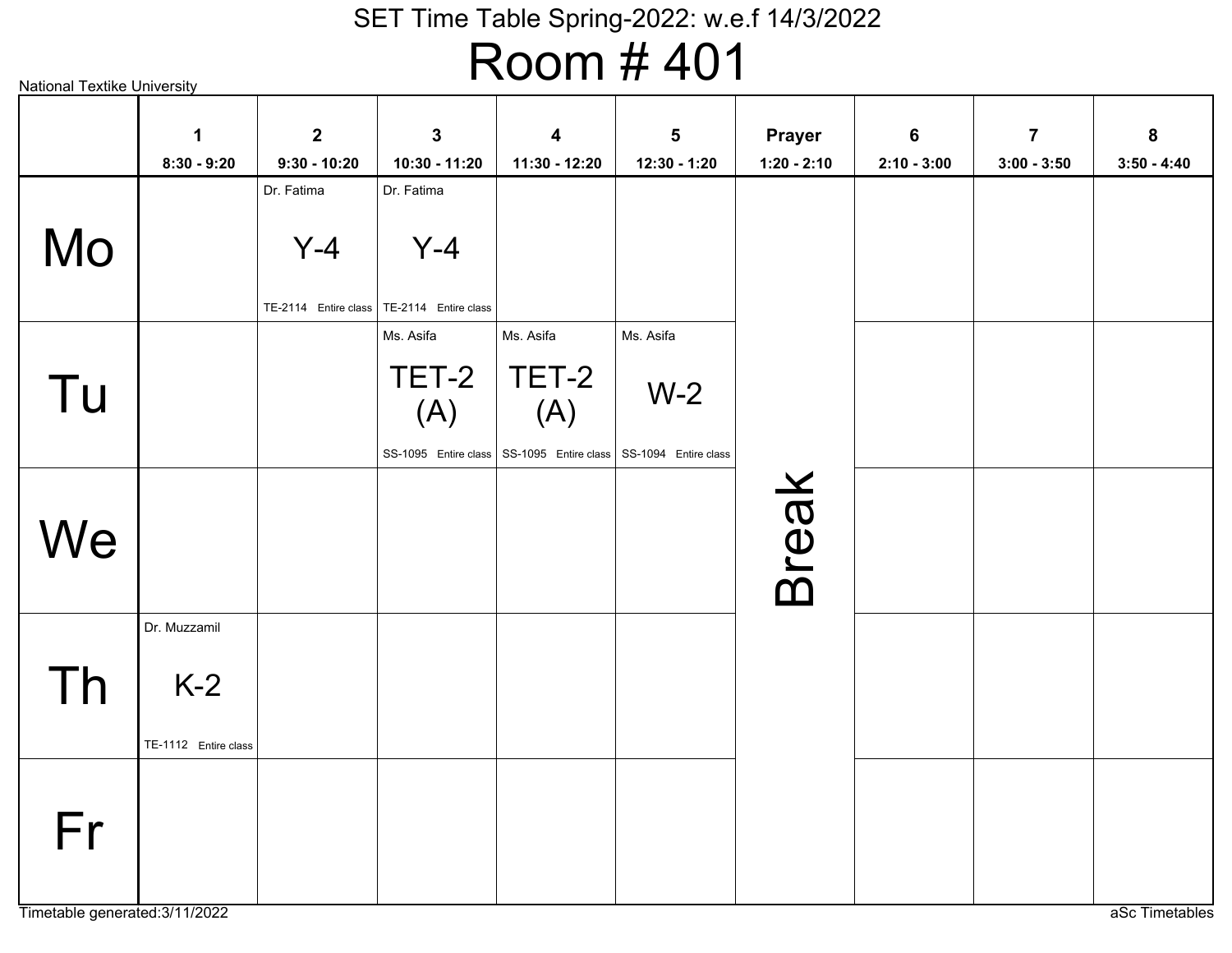# Room # 402

|    | $\mathbf 1$<br>$8:30 - 9:20$ | $\overline{2}$<br>$9:30 - 10:20$                    | $\mathbf{3}$<br>10:30 - 11:20        | 4<br>11:30 - 12:20                                                          | 5<br>12:30 - 1:20                                      | <b>Prayer</b><br>$1:20 - 2:10$ | 6<br>$2:10 - 3:00$ | $\overline{7}$<br>$3:00 - 3:50$ | 8<br>$3:50 - 4:40$ |
|----|------------------------------|-----------------------------------------------------|--------------------------------------|-----------------------------------------------------------------------------|--------------------------------------------------------|--------------------------------|--------------------|---------------------------------|--------------------|
|    |                              | Dr. Jawad                                           |                                      | Dr. Affan                                                                   | Dr. Affan                                              |                                |                    |                                 |                    |
| Mo |                              | TET-6<br>TT-3066 Entire class                       |                                      | $Y-8$                                                                       | $Y - 8$<br>TE-4111 Entire class   TE-4111 Entire class |                                |                    |                                 |                    |
|    | Mr. Owais                    | Dr. Zulfiqar                                        | Mr. Naeem                            | Dr. M. Aslam                                                                | Dr. M. Aslam                                           |                                |                    |                                 |                    |
| Tu | $DM-4$                       | DM-4<br>CS-3071 Entire class   PE-2107 Entire class | $P-4$                                | $P-4$<br>CS-3071 Entire class   PH-2001 Entire class   PH-2001 Entire class | $P-4$                                                  |                                |                    |                                 |                    |
|    |                              | Miss Ayesha                                         | Miss Ayesha                          |                                                                             |                                                        |                                |                    |                                 |                    |
| We |                              | TET-2<br>(A)<br>PE-2102 Entire class                | TET-2<br>(A)<br>PE-2102 Entire class |                                                                             |                                                        | <b>Break</b>                   |                    |                                 |                    |
| Th |                              | Dr. A. Rehman<br>$P-4$<br>TP-2031 Entire class      |                                      |                                                                             |                                                        |                                |                    |                                 |                    |
| Fr |                              |                                                     |                                      |                                                                             |                                                        |                                |                    |                                 |                    |

Timetable generated:3/11/2022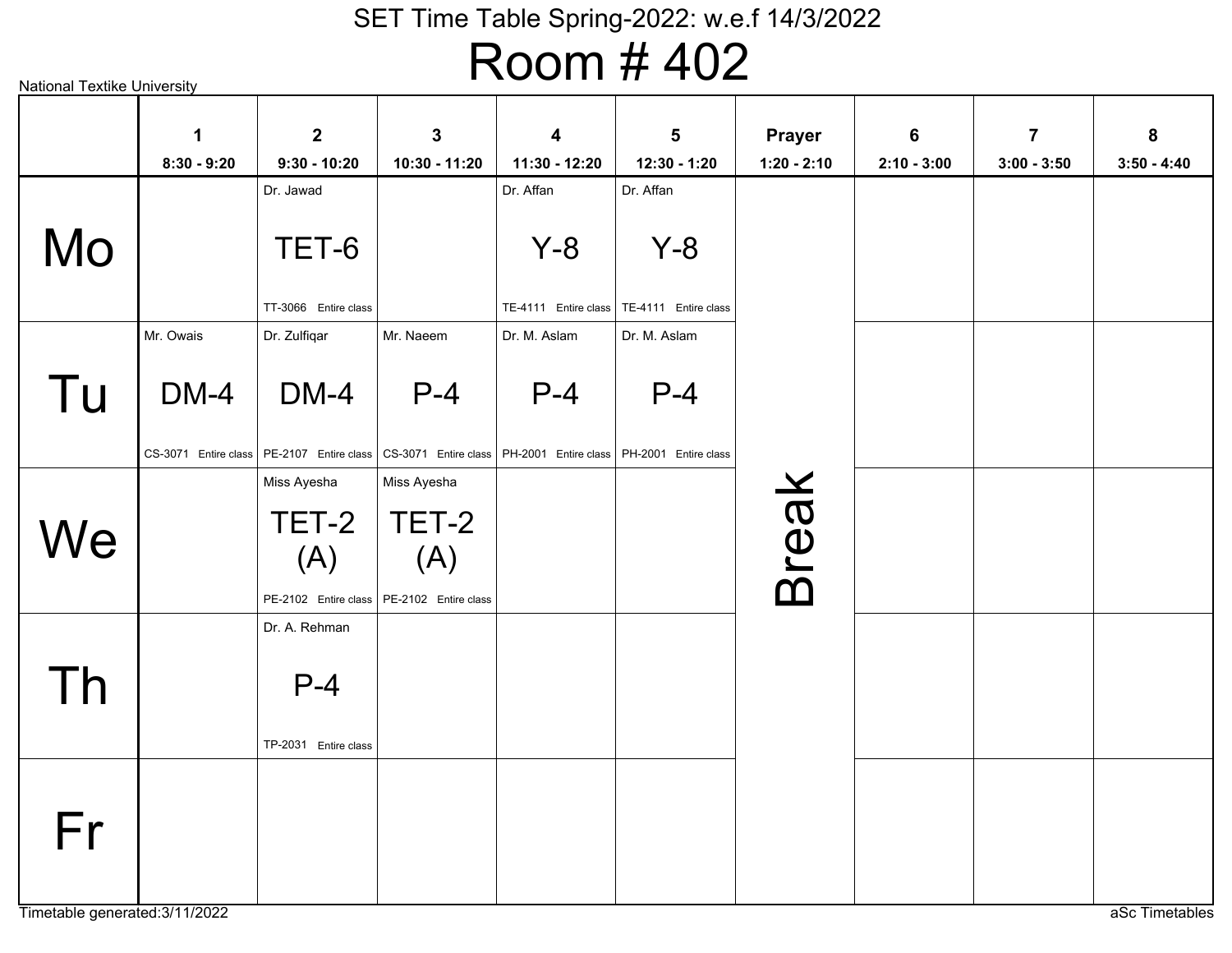# Room # 403

|    | $\mathbf 1$<br>$8:30 - 9:20$ | $\mathbf{2}$<br>$9:30 - 10:20$              | $\mathbf{3}$<br>10:30 - 11:20                                              | $\overline{\mathbf{4}}$<br>11:30 - 12:20 | $\overline{\mathbf{5}}$<br>12:30 - 1:20 | <b>Prayer</b><br>$1:20 - 2:10$ | $6\phantom{1}$<br>$2:10 - 3:00$ | $\overline{7}$<br>$3:00 - 3:50$ | ${\bf 8}$<br>$3:50 - 4:40$ |
|----|------------------------------|---------------------------------------------|----------------------------------------------------------------------------|------------------------------------------|-----------------------------------------|--------------------------------|---------------------------------|---------------------------------|----------------------------|
| Mo |                              | Ms. Asifa<br>$W-2$                          | Ms. Asifa<br>$W-2$<br>SS-1094 Entire class   SS-1094 Entire class          |                                          |                                         |                                |                                 |                                 |                            |
| Tu |                              |                                             | Dr. M. Ali<br>$AM-2$<br>(A)<br>AM-1002 Entire class   AM-1002 Entire class | Dr. M. Ali<br>$AM-2$<br>(A)              |                                         |                                |                                 |                                 |                            |
| We |                              |                                             |                                                                            |                                          |                                         | <b>Break</b>                   |                                 |                                 |                            |
| Th |                              | Dr. Danish<br>$W-8$<br>FM-4023 Entire class |                                                                            |                                          |                                         |                                |                                 |                                 |                            |
| Fr |                              |                                             |                                                                            |                                          |                                         |                                |                                 |                                 |                            |

Timetable generated:3/11/2022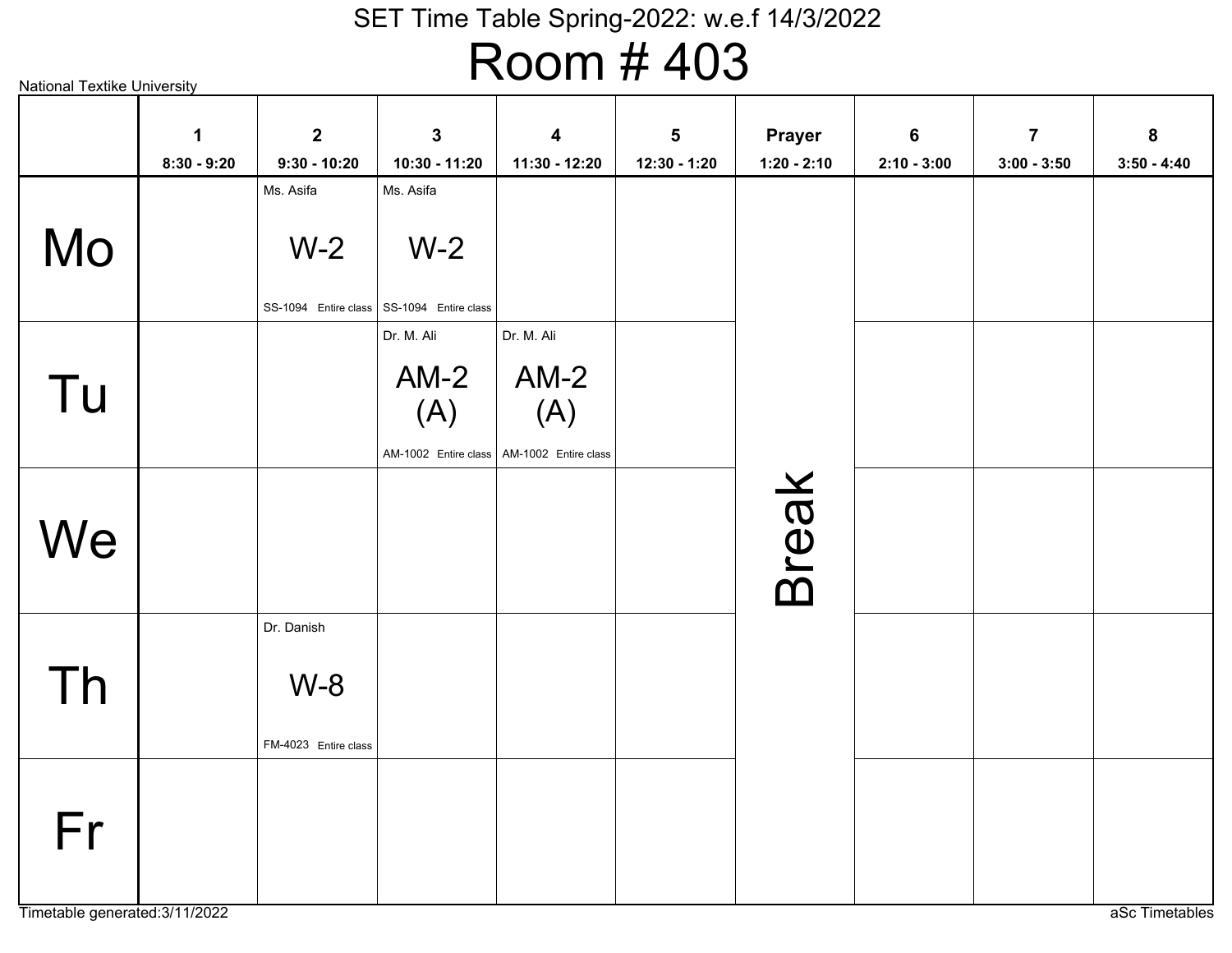# Physcis Lab1

| National Textike University |               |                      |               |               |              |               |               |                |               |
|-----------------------------|---------------|----------------------|---------------|---------------|--------------|---------------|---------------|----------------|---------------|
|                             | 1             | $\mathbf{2}$         | $\mathbf 3$   | 4             | 5            | <b>Prayer</b> | 6             | $\overline{7}$ | ${\bf 8}$     |
|                             | $8:30 - 9:20$ | $9:30 - 10:20$       | 10:30 - 11:20 | 11:30 - 12:20 | 12:30 - 1:20 | $1:20 - 2:10$ | $2:10 - 3:00$ | $3:00 - 3:50$  | $3:50 - 4:40$ |
| Mo                          |               |                      | Dr. Asim      | $K-4/TT4$     |              |               | Dr. M. Aslam  | $P-4$          |               |
|                             |               |                      |               |               |              |               |               |                |               |
|                             |               |                      | PH-2001       |               | Group 1      |               | PH-2001       |                | Group 2       |
|                             | Dr. M. Aslam  |                      | Dr. Zahid     |               |              |               | Dr. M. Imran  |                |               |
| Tu                          |               | $P-4$                |               | $Y-4$         |              |               |               | $G-4$          |               |
|                             | PH-2001       | Group 1              | PH-2001       |               | Entire class |               | PH-2001       |                | Group 1       |
|                             | Dr. Asim      |                      | Dr. M. Imran  |               |              |               | Dr. Asim      |                |               |
| We                          | PH-2001       | $K-4/TT4$<br>Group 2 | PH-2001       | $G-4$         | Group 2      | <b>Break</b>  | PH-2001       | DM-4           | Entire class  |
| Th                          |               |                      |               |               |              |               |               |                |               |
| Fr                          |               |                      | Dr. Nadeem    | $W-4$         |              |               | Dr. Nadeem    | $W-4$          |               |
|                             |               |                      | PH-2001       |               | Group 2      |               | PH-2001       |                | Group 1       |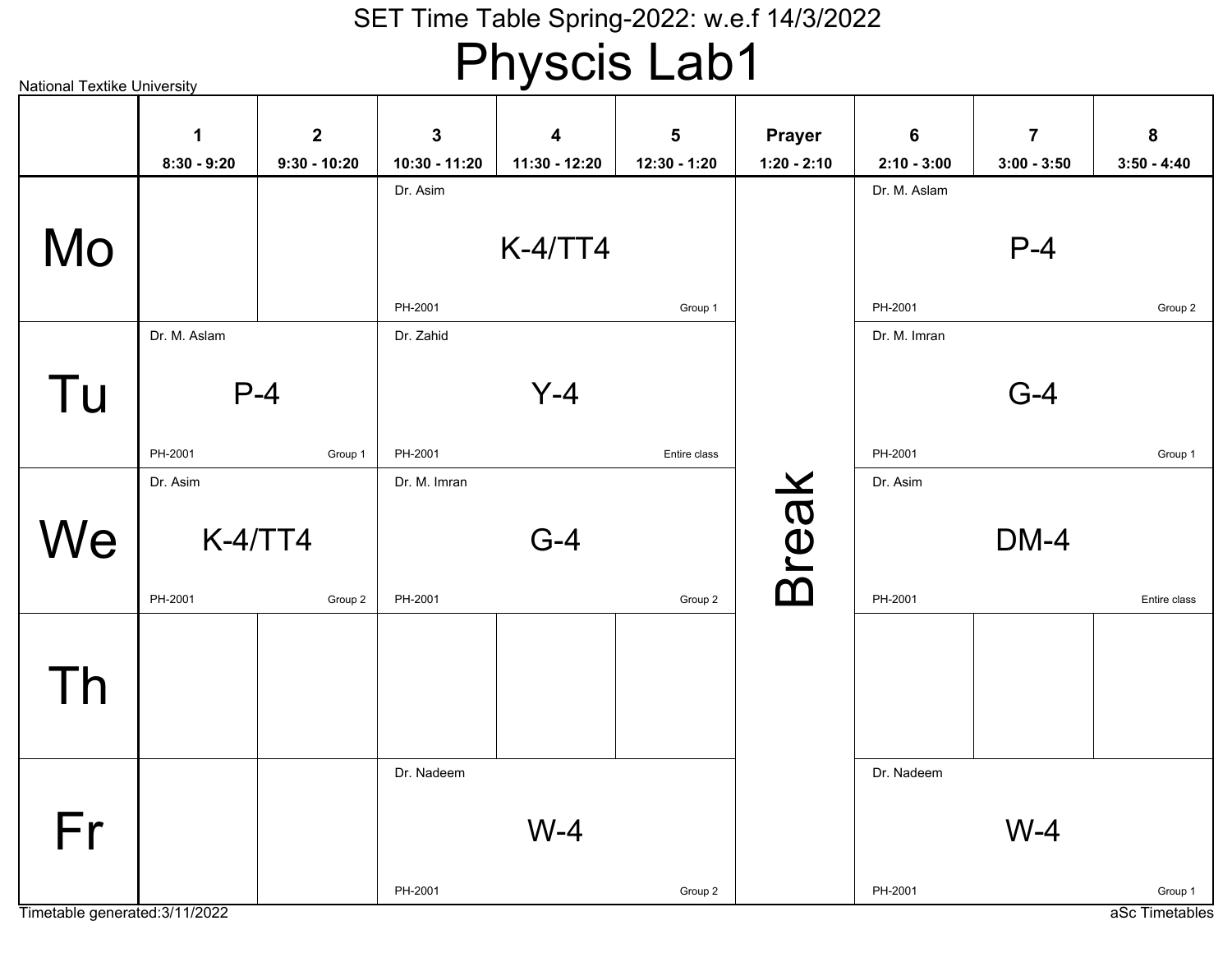# Physics Lab 2

| <b>National Textike University</b> |                              |                                  |                                 | . <i>.</i>                          |                                           |                                |                                  |                                          |                                   |
|------------------------------------|------------------------------|----------------------------------|---------------------------------|-------------------------------------|-------------------------------------------|--------------------------------|----------------------------------|------------------------------------------|-----------------------------------|
|                                    | $\mathbf 1$<br>$8:30 - 9:20$ | $\overline{2}$<br>$9:30 - 10:20$ | $\mathbf{3}$<br>$10:30 - 11:20$ | $\boldsymbol{4}$<br>$11:30 - 12:20$ | $\overline{\mathbf{5}}$<br>$12:30 - 1:20$ | <b>Prayer</b><br>$1:20 - 2:10$ | $6\phantom{1}6$<br>$2:10 - 3:00$ | $\overline{\mathbf{7}}$<br>$3:00 - 3:50$ | $\boldsymbol{8}$<br>$3:50 - 4:40$ |
| Mo                                 |                              |                                  |                                 |                                     |                                           |                                |                                  |                                          |                                   |
| Tu                                 |                              |                                  |                                 |                                     |                                           |                                |                                  |                                          |                                   |
| We                                 |                              |                                  |                                 |                                     |                                           | Break                          |                                  |                                          |                                   |
| Th                                 |                              |                                  |                                 |                                     |                                           |                                |                                  |                                          |                                   |
| Fr                                 |                              |                                  |                                 |                                     |                                           |                                |                                  |                                          |                                   |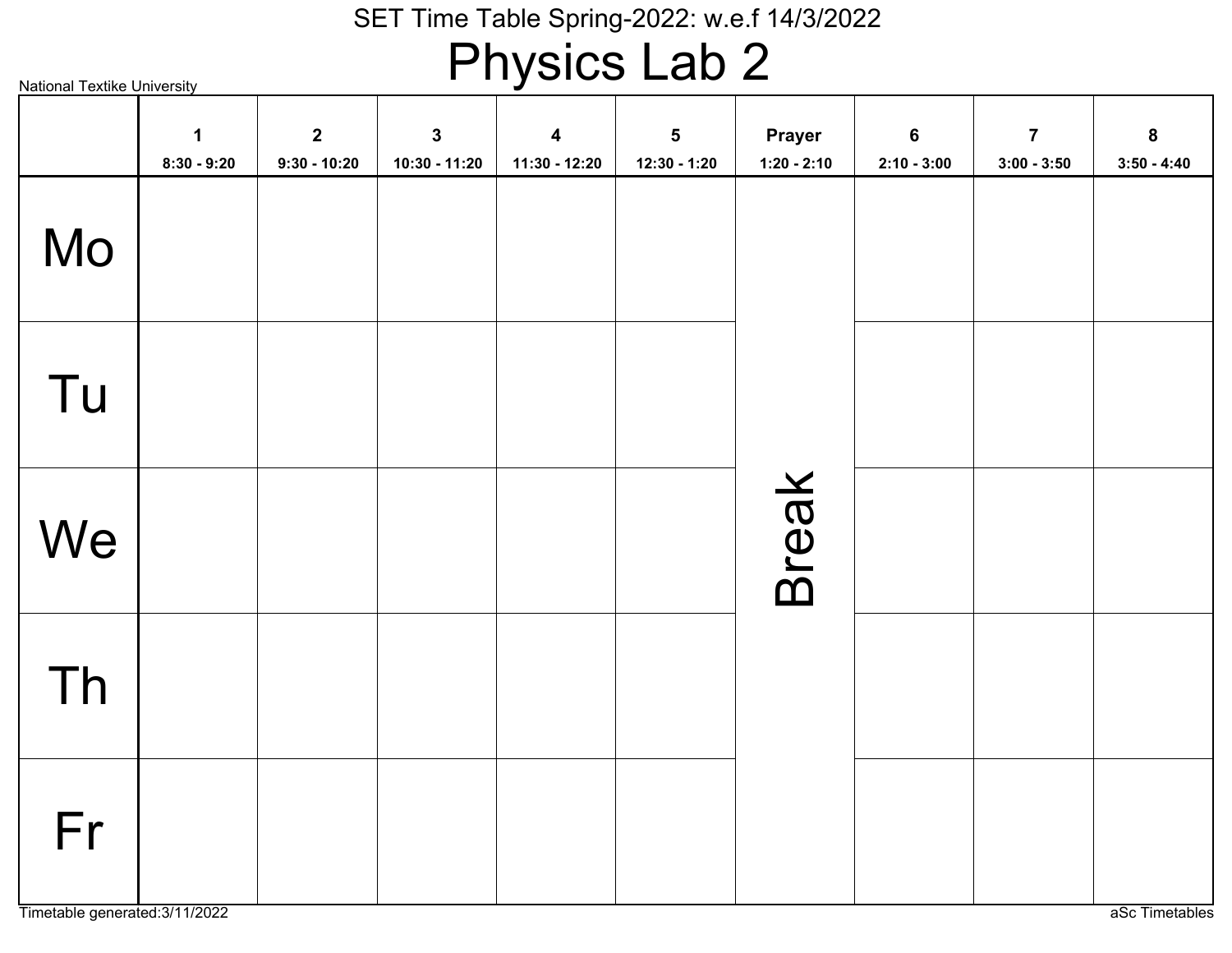# Chemistry Lab1

National Textike UniversityK-2CH-1001Dr. Tahir S.Group 1DM-2CH-1001Dr. ZufliqarEntire classY-2CH-1001Dr. NoureenGroup 2W-2CH-1001Dr. NoureenGroup 1P-2CH-1001Dr. M. TahirGroup 2AM-2 (A)CH-1003Dr. AnwaarEntire classY-2CH-1001Dr. NoureenGroup 1Break MoTu**We** ThFr**18:30 - 9:2029:30 - 10:20310:30 - 11:20411:30 - 12:20512:30 - 1:20Prayer1:20 - 2:1062:10 - 3:0073:00 - 3:5083:50 - 4:40**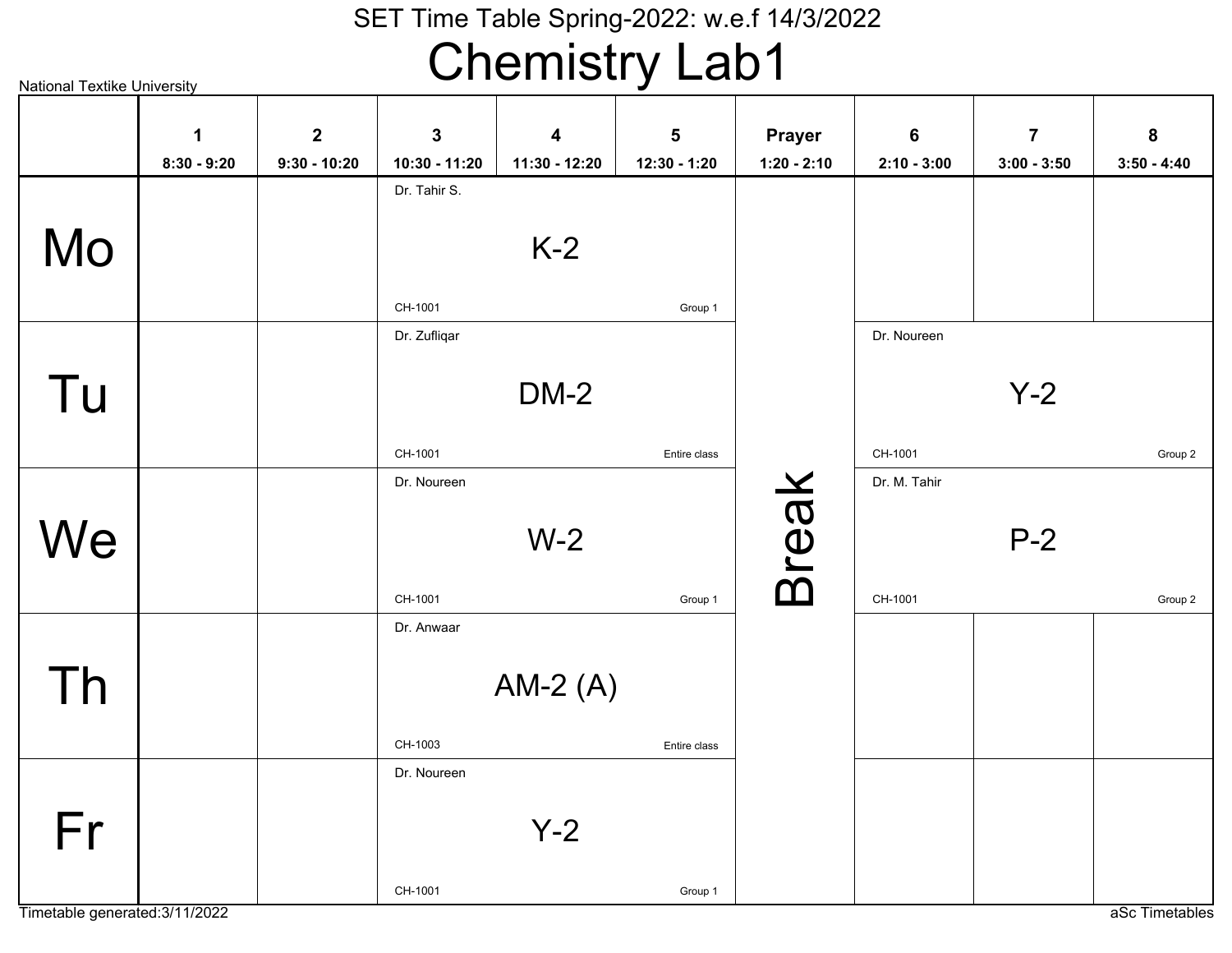# Chemistry Lab 2

National Textike University

| 1<br>$8:30 - 9:20$ | $\overline{2}$<br>$9:30 - 10:20$ | $\mathbf{3}$<br>10:30 - 11:20 | $\overline{\mathbf{4}}$<br>11:30 - 12:20 | 5<br>12:30 - 1:20 | <b>Prayer</b><br>$1:20 - 2:10$ | $6\phantom{1}$<br>$2:10 - 3:00$ | $\overline{7}$<br>$3:00 - 3:50$ | ${\bf 8}$<br>$3:50 - 4:40$ |
|--------------------|----------------------------------|-------------------------------|------------------------------------------|-------------------|--------------------------------|---------------------------------|---------------------------------|----------------------------|
|                    |                                  | Dr. Anwaar                    |                                          |                   |                                | Dr. Tahir S.                    |                                 |                            |
|                    |                                  |                               |                                          |                   |                                |                                 |                                 |                            |
|                    |                                  |                               |                                          |                   |                                | Dr. M. Tahir                    |                                 | Group 1                    |
|                    |                                  |                               |                                          |                   |                                |                                 | $P-2$                           |                            |
|                    |                                  |                               |                                          |                   |                                | CH-1001                         |                                 | Group 1                    |
|                    |                                  |                               |                                          |                   |                                |                                 |                                 |                            |
|                    |                                  |                               |                                          |                   |                                |                                 | $K-2$                           |                            |
|                    |                                  |                               |                                          |                   |                                | CH-1001                         |                                 | Group 2                    |
|                    |                                  | Dr. Tahir S.                  |                                          |                   |                                | Dr. Noureen                     |                                 |                            |
|                    |                                  |                               | $G-2$                                    |                   |                                |                                 | $W-2$                           |                            |
|                    |                                  | CH-1001                       |                                          | Group 2           |                                | CH-1001                         |                                 | Group 2                    |
|                    |                                  |                               |                                          |                   |                                |                                 |                                 |                            |
|                    |                                  |                               |                                          |                   |                                |                                 |                                 |                            |
|                    |                                  |                               | CH-1003                                  |                   | AM-2 $(B)$<br>Entire class     | <b>Break</b>                    | CH-1001<br>Dr. Tahir S.         | $G-2$                      |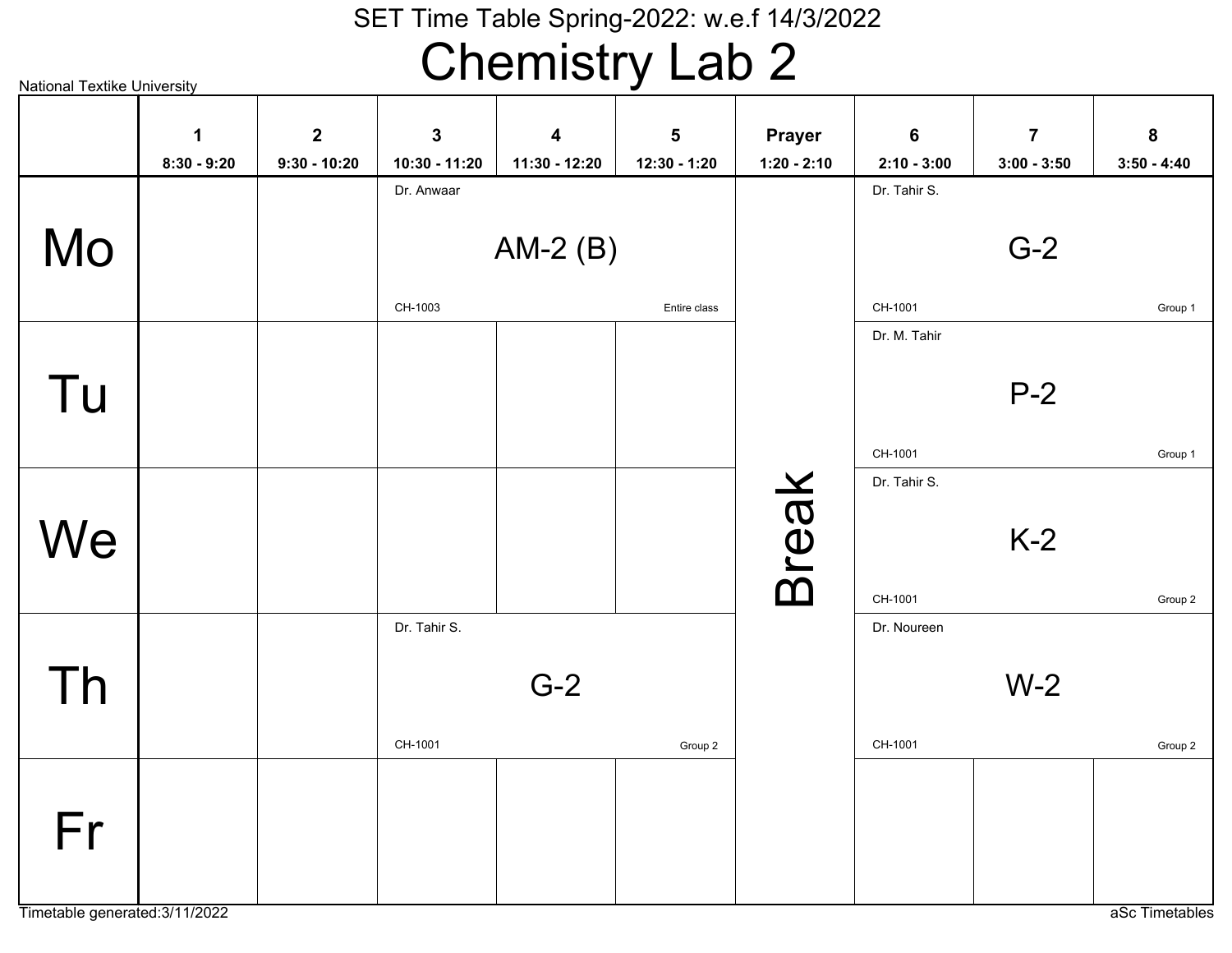### SET Time Table Spring-2022: w.e.f 14/3/2022Yarn Manufacturing Lab

|    |                              |                                  |                               |                                          |                                         |                         |                                 | $\overline{7}$ |                            |
|----|------------------------------|----------------------------------|-------------------------------|------------------------------------------|-----------------------------------------|-------------------------|---------------------------------|----------------|----------------------------|
|    | $\mathbf 1$<br>$8:30 - 9:20$ | $\overline{2}$<br>$9:30 - 10:20$ | $\mathbf{3}$<br>10:30 - 11:20 | $\overline{\mathbf{4}}$<br>11:30 - 12:20 | $\overline{\mathbf{5}}$<br>12:30 - 1:20 | Prayer<br>$1:20 - 2:10$ | $6\phantom{1}$<br>$2:10 - 3:00$ | $3:00 - 3:50$  | ${\bf 8}$<br>$3:50 - 4:40$ |
|    |                              |                                  |                               |                                          |                                         |                         | Mr. Uzair                       |                |                            |
|    |                              |                                  |                               |                                          |                                         |                         |                                 |                |                            |
| Mo |                              |                                  |                               |                                          |                                         |                         |                                 | $Y-8$          |                            |
|    |                              |                                  |                               |                                          |                                         |                         |                                 |                |                            |
|    |                              |                                  |                               |                                          |                                         |                         | YM-4011                         |                | Group 2                    |
|    |                              |                                  | Mr. Uzair                     |                                          |                                         |                         | Dr. M. Irfan                    |                |                            |
|    |                              |                                  |                               |                                          |                                         |                         |                                 |                |                            |
| Tu |                              |                                  |                               | $Y-8$                                    |                                         |                         |                                 | $Y-4$          |                            |
|    |                              |                                  | YM-4011                       |                                          | Group 1                                 |                         | YM-2012                         |                | Entire class               |
|    |                              |                                  | Mr. Bilal                     |                                          |                                         |                         | Dr. M. Ali                      |                |                            |
|    |                              |                                  |                               |                                          |                                         |                         |                                 |                |                            |
| We |                              |                                  |                               | TET-6                                    |                                         |                         |                                 | $Y-6$          |                            |
|    |                              |                                  |                               |                                          |                                         | <b>Break</b>            |                                 |                |                            |
|    |                              |                                  | TT-3067                       |                                          | Entire class                            |                         | YM-3013                         |                | Group 2                    |
|    |                              |                                  |                               |                                          |                                         |                         | Dr. M. Ali                      |                |                            |
|    |                              |                                  |                               |                                          |                                         |                         |                                 |                |                            |
| Th |                              |                                  |                               |                                          |                                         |                         |                                 | AM-2 $(A)$     |                            |
|    |                              |                                  |                               |                                          |                                         |                         | AM-1002                         |                | Entire class               |
|    |                              |                                  |                               |                                          |                                         |                         |                                 |                |                            |
|    |                              |                                  |                               |                                          |                                         |                         |                                 |                |                            |
| Fr |                              |                                  |                               |                                          |                                         |                         |                                 |                |                            |
|    |                              |                                  |                               |                                          |                                         |                         |                                 |                |                            |
|    |                              |                                  |                               |                                          |                                         |                         |                                 |                |                            |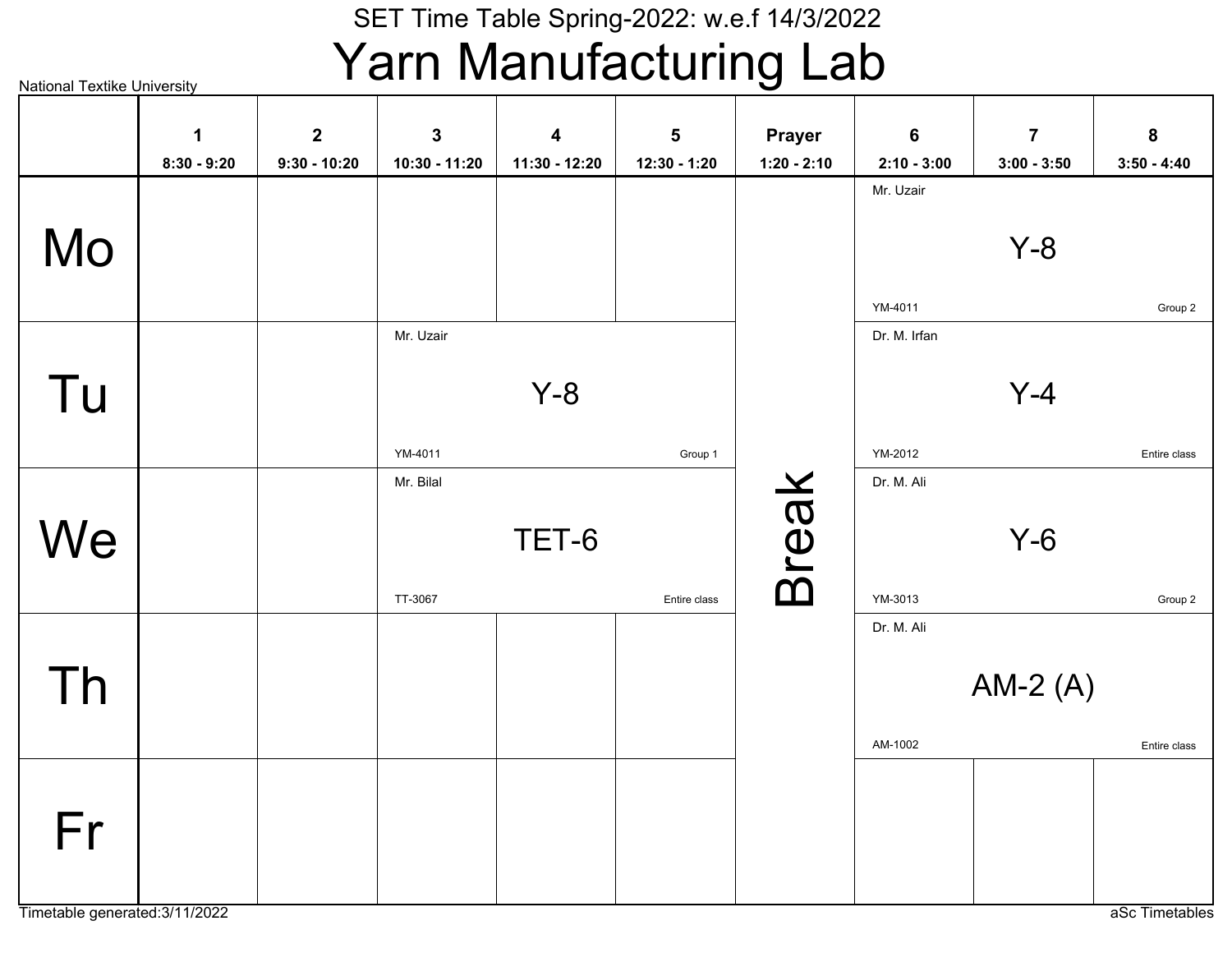### SET Time Table Spring-2022: w.e.f 14/3/2022Yarn Manufacturing Lab 2

National Textike University

|    | 1              | $\mathbf{2}$   | $\mathbf{3}$  | $\boldsymbol{4}$ | $5\phantom{1}$ | <b>Prayer</b> | $6\phantom{1}$ | $\overline{7}$ | 8             |
|----|----------------|----------------|---------------|------------------|----------------|---------------|----------------|----------------|---------------|
|    | $8:30 - 9:20$  | $9:30 - 10:20$ | 10:30 - 11:20 | 11:30 - 12:20    | 12:30 - 1:20   | $1:20 - 2:10$ | $2:10 - 3:00$  | $3:00 - 3:50$  | $3:50 - 4:40$ |
|    |                |                | Dr. Faheem    |                  |                |               | Dr. M. Bilal   |                |               |
|    |                |                |               |                  |                |               |                |                |               |
| Mo |                |                |               | TET-4            |                |               |                | $Y-8$          |               |
|    |                |                |               |                  |                |               |                |                |               |
|    |                |                | TT-2069       |                  | Entire class   |               | YM-4012        |                | Group 1       |
|    |                |                | Dr. M. Bilal  |                  |                |               | Dr. M. Ali     |                |               |
|    |                |                |               |                  |                |               |                |                |               |
| Tu |                |                |               | $Y-8$            |                |               |                | $Y-6$          |               |
|    |                |                |               |                  |                |               |                |                |               |
|    |                |                | YM-4012       |                  | Group 2        |               | YM-3013        |                | Group 1       |
|    |                |                | Dr. Zulfiqar  |                  |                |               | Dr. Zulfiqar   |                |               |
|    |                |                |               |                  |                |               |                |                |               |
| We |                |                |               | $Y-6$            |                |               |                | $Y-6$          |               |
|    |                |                |               |                  |                |               |                |                |               |
|    |                |                | YM-3012       |                  | Group 2        | <b>Break</b>  | YM-3012        |                | Group 1       |
|    | Dr. H. Shahzad |                |               |                  |                |               |                |                |               |
|    |                |                |               |                  |                |               |                |                |               |
| Th |                | AM-2 $(B)$     |               |                  |                |               |                |                |               |
|    |                |                |               |                  |                |               |                |                |               |
|    | AM-1002        |                | Entire class  |                  |                |               |                |                |               |
|    |                |                |               |                  |                |               |                |                |               |
|    |                |                |               |                  |                |               |                |                |               |
| Fr |                |                |               |                  |                |               |                |                |               |
|    |                |                |               |                  |                |               |                |                |               |
|    |                |                |               |                  |                |               |                |                |               |
|    |                |                |               |                  |                |               |                |                |               |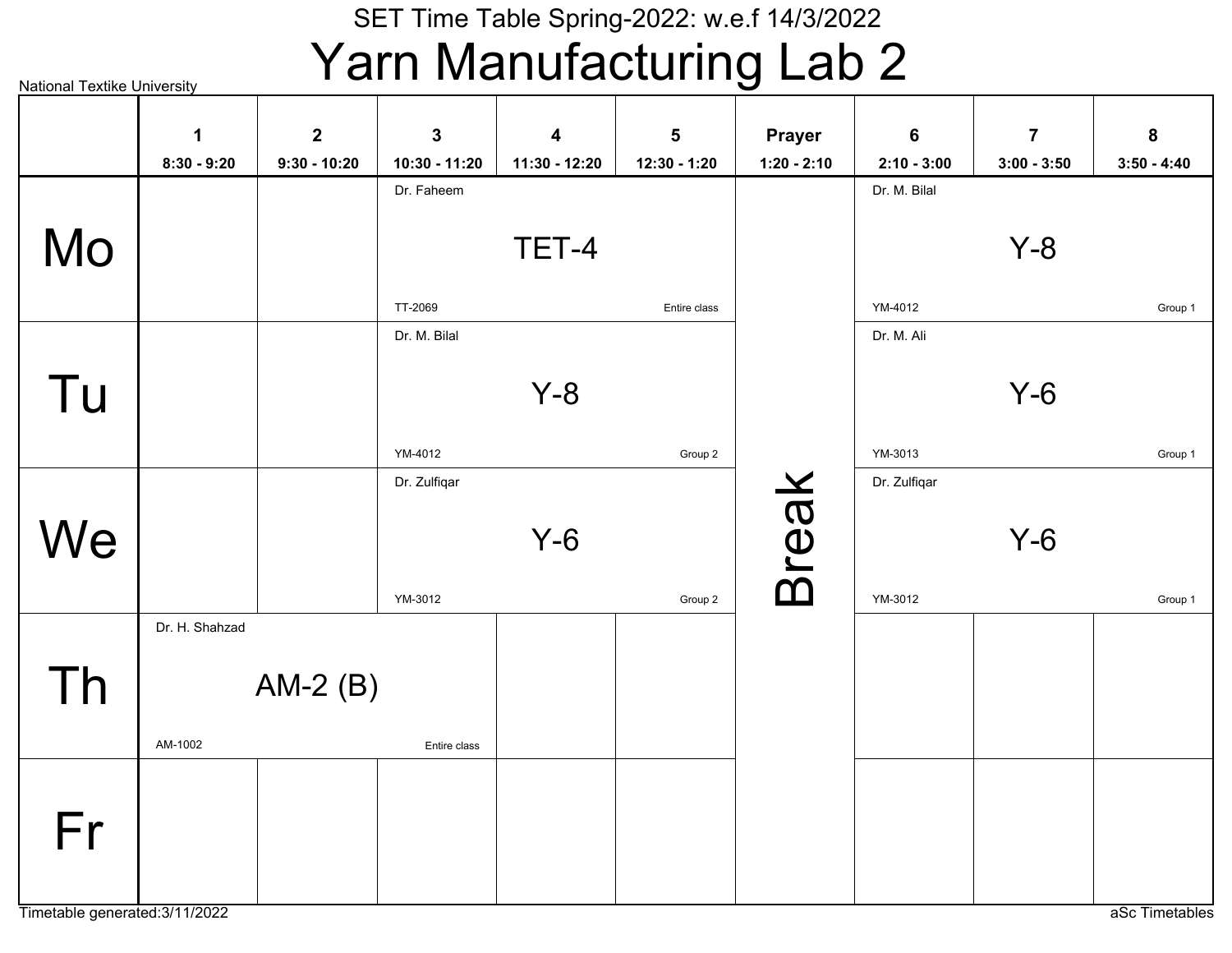# Weaving Lab

|    | $\mathbf 1$<br>$8:30 - 9:20$ | $\mathbf{2}$<br>$9:30 - 10:20$ | $\mathbf{3}$<br>10:30 - 11:20 | $\overline{\mathbf{4}}$<br>11:30 - 12:20 | $\overline{\mathbf{5}}$<br>12:30 - 1:20 | Prayer<br>$1:20 - 2:10$ | $\bf 6$<br>$2:10 - 3:00$ | $\overline{7}$<br>$3:00 - 3:50$ | ${\bf 8}$<br>$3:50 - 4:40$ |
|----|------------------------------|--------------------------------|-------------------------------|------------------------------------------|-----------------------------------------|-------------------------|--------------------------|---------------------------------|----------------------------|
| Mo |                              |                                |                               |                                          |                                         |                         |                          |                                 |                            |
| Tu |                              | Dr. M. Umair<br>FM-2021        | $W-4$                         |                                          |                                         |                         | Dr. Zuhaib<br>TT-2070    | TET-4                           | Entire class               |
| We |                              |                                | Dr. Mumtaz<br>AM-1003         | Group 1<br>AM-2 $(A)$                    | Entire class                            | <b>Break</b>            | Mr. Ayub<br>FM-3024      | $W-6$                           | Group 1                    |
| Th |                              |                                | Mr. Ayub<br>FM-3024           | $W-6$                                    | Group 2                                 |                         |                          |                                 |                            |
| Fr |                              |                                |                               |                                          |                                         |                         |                          |                                 |                            |

Timetable generated:3/11/2022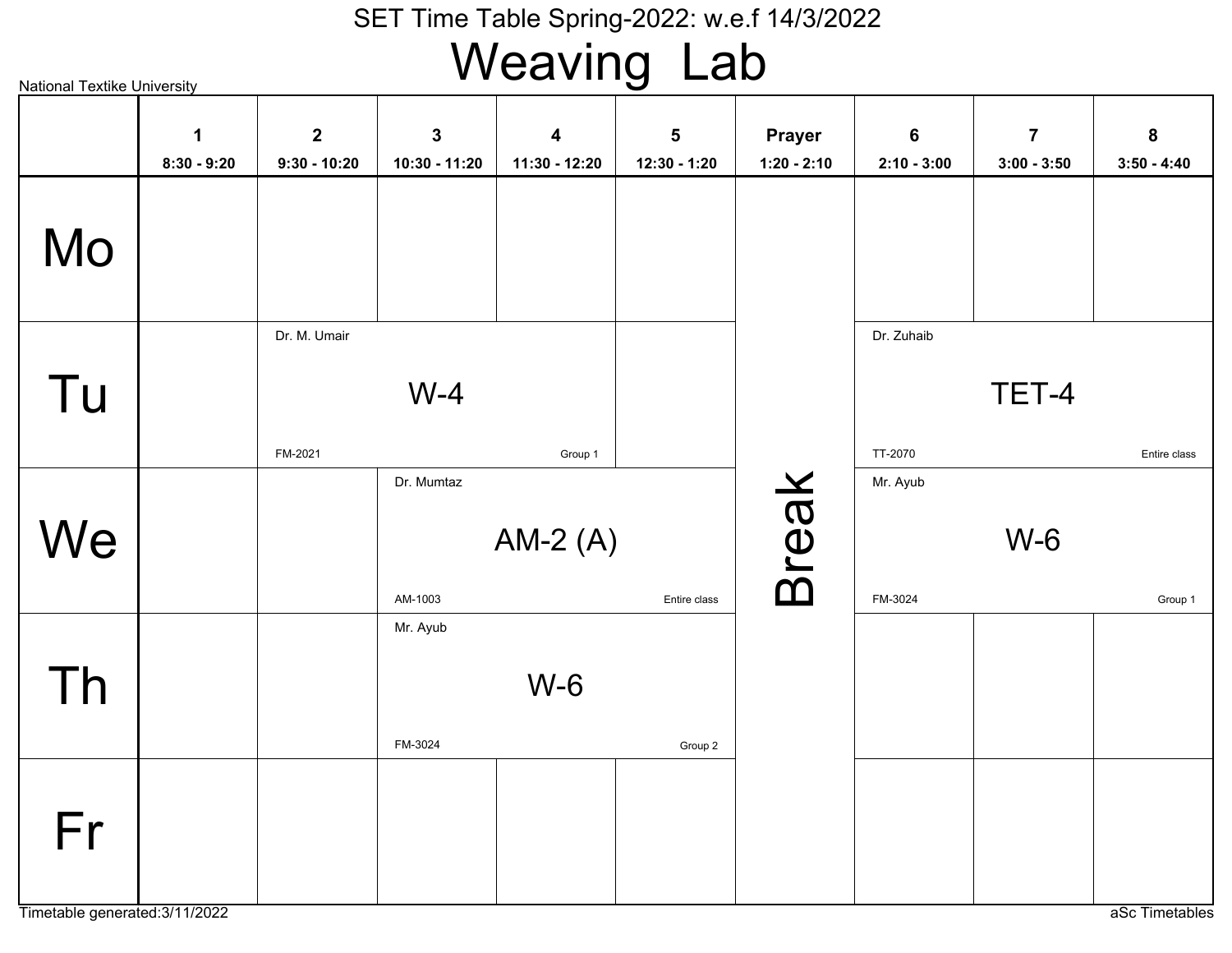# Fabric Manufacturing Lab 2

|    | $\mathbf 1$<br>$8:30 - 9:20$ | $\overline{2}$<br>$9:30 - 10:20$ | $\mathbf 3$<br>10:30 - 11:20 | $\overline{\mathbf{4}}$<br>11:30 - 12:20 | ${\bf 5}$<br>12:30 - 1:20 | <b>Prayer</b><br>$1:20 - 2:10$ | $6\phantom{a}$<br>$2:10 - 3:00$ | $\overline{7}$<br>$3:00 - 3:50$ | ${\bf 8}$<br>$3:50 - 4:40$ |
|----|------------------------------|----------------------------------|------------------------------|------------------------------------------|---------------------------|--------------------------------|---------------------------------|---------------------------------|----------------------------|
| Mo |                              |                                  |                              |                                          |                           |                                |                                 |                                 |                            |
| Tu |                              |                                  |                              |                                          |                           |                                | Mr. Ayub<br>AM-1003             | AM-2 $(B)$                      | Entire class               |
| We |                              |                                  |                              |                                          |                           | <b>Break</b>                   | Dr. Hafsa<br>TT-3068            | TET-6                           | Entire class               |
| Th |                              |                                  |                              |                                          |                           |                                | Dr. M. Umair<br>FM-2021         | $W-4$                           | Group 2                    |
| Fr |                              |                                  |                              |                                          |                           |                                |                                 |                                 |                            |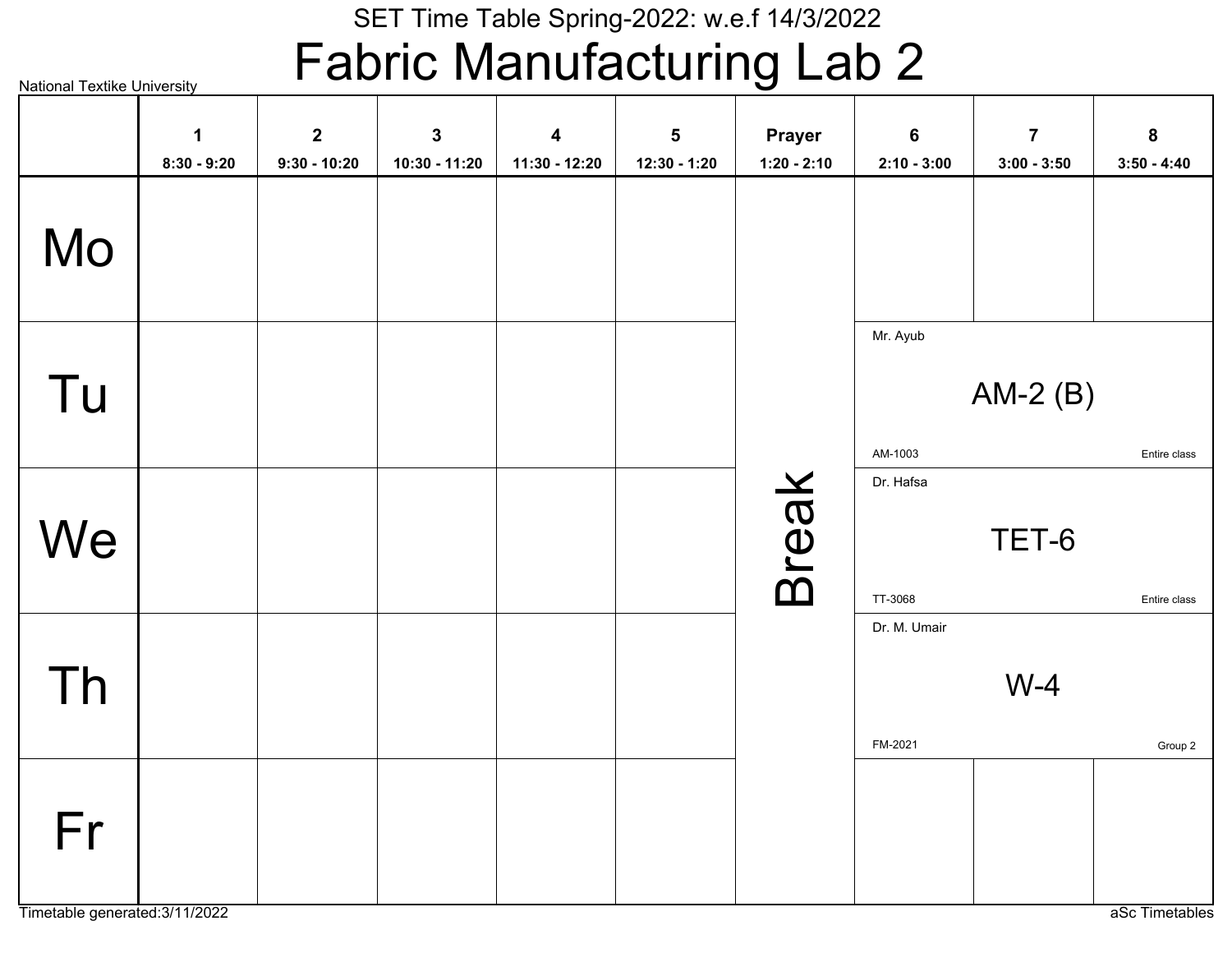### SET Time Table Spring-2022: w.e.f 14/3/2022Textile Processing Lab1

National Textike University

|    | $\mathbf 1$   | $\overline{2}$ | $\mathbf{3}$  | $\overline{\mathbf{4}}$ | $\overline{\mathbf{5}}$ | <b>Prayer</b> | 6             | $\overline{7}$ | 8             |
|----|---------------|----------------|---------------|-------------------------|-------------------------|---------------|---------------|----------------|---------------|
|    | $8:30 - 9:20$ | $9:30 - 10:20$ | 10:30 - 11:20 | 11:30 - 12:20           | 12:30 - 1:20            | $1:20 - 2:10$ | $2:10 - 3:00$ | $3:00 - 3:50$  | $3:50 - 4:40$ |
|    |               |                | Mr. Qummar    |                         |                         |               | Dr. Ahsan     |                |               |
|    |               |                |               |                         |                         |               |               |                |               |
| Mo |               |                |               | $P-6$                   |                         |               |               | $P-8$          |               |
|    |               |                |               |                         |                         |               |               |                |               |
|    |               |                | TP-3033       |                         | Group 2                 |               | TP-4033       |                | Group 2       |
|    |               |                | Dr. Kashif    |                         |                         |               | Dr. Amjed     |                |               |
|    |               |                |               |                         |                         |               |               |                |               |
| Tu |               |                |               | $P-6$                   |                         |               |               | $P-4$          |               |
|    |               |                |               |                         |                         |               |               |                |               |
|    |               |                | TP-3032       |                         | Group 2                 |               | TE-2113       |                | Group 2       |
|    |               |                | Mr. Qummar    |                         |                         |               | Dr. Ahsan     |                |               |
|    |               |                |               |                         |                         |               |               |                |               |
| We |               |                |               | $Y-4$                   |                         |               |               | $P-8$          |               |
|    |               |                |               |                         |                         | <b>Break</b>  |               |                |               |
|    |               |                | TE-2113       |                         | Entire class            |               | TP-4033       |                | Group 1       |
|    | Dr. Amna      |                |               | Dr. Amjed               |                         |               | Dr. A. Rehman |                |               |
|    |               | TET-4          |               | $G-4$                   |                         |               |               | $P-4$          |               |
| Th |               |                |               |                         |                         |               |               |                |               |
|    | TT-2067       |                | Entire class  | TE-2113                 | Group 1                 |               | TP-2031       |                | Group 1       |
|    |               |                | Dr. Sharjeel  |                         |                         |               | Dr. Sharjeel  |                |               |
|    |               |                |               |                         |                         |               |               |                |               |
| Fr |               |                |               | $K-4/TT4$               |                         |               |               | $W-4$          |               |
|    |               |                |               |                         |                         |               |               |                |               |
|    |               |                | TE-2113       |                         | Group 2                 |               | TE-2113       |                | Group 2       |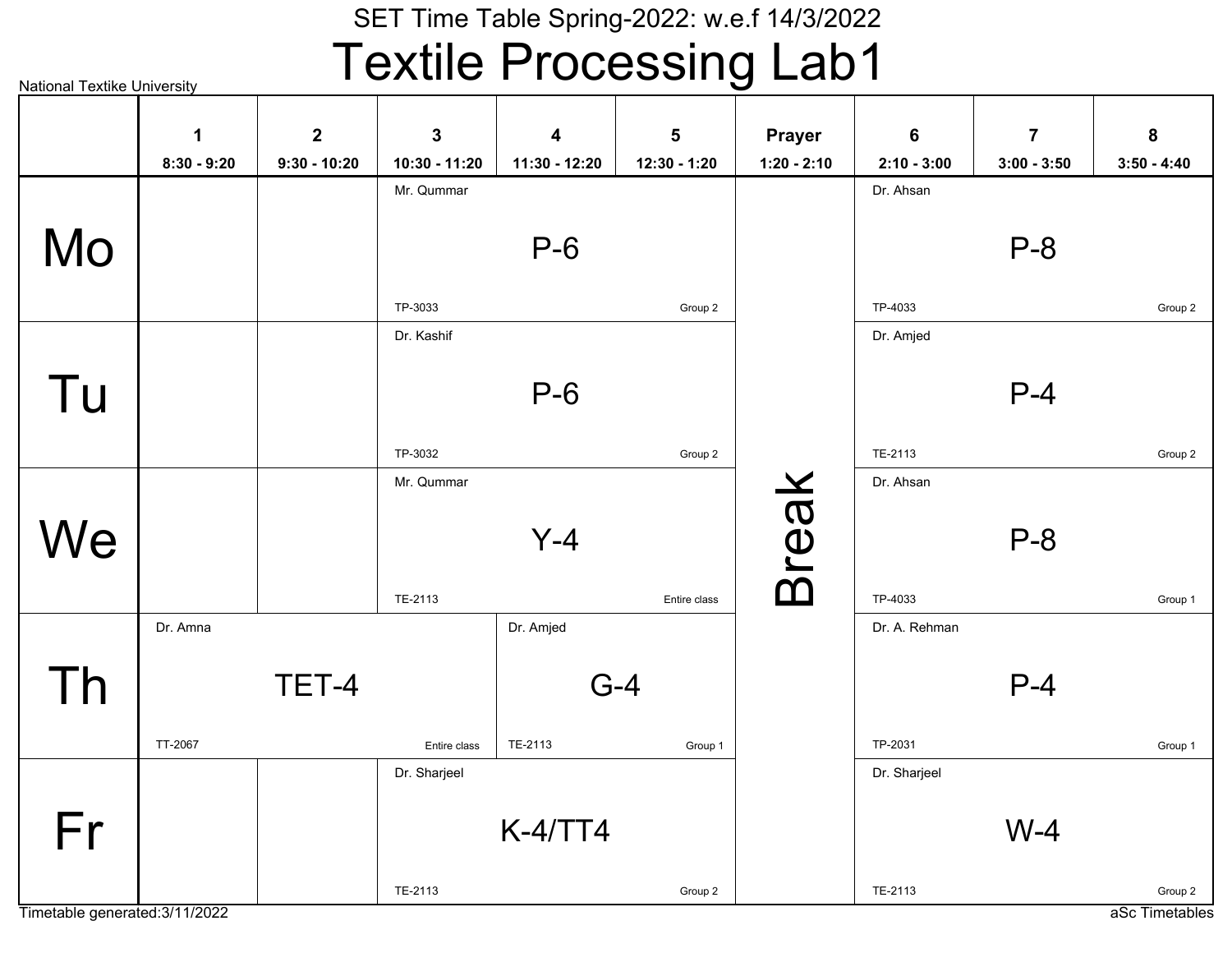### SET Time Table Spring-2022: w.e.f 14/3/2022Textile Processing Lab2

|    | 1             | $\overline{2}$ | $\mathbf{3}$  | $\overline{\mathbf{4}}$ | 5            | <b>Prayer</b> | $6\phantom{1}6$ | $\overline{7}$ | 8             |
|----|---------------|----------------|---------------|-------------------------|--------------|---------------|-----------------|----------------|---------------|
|    | $8:30 - 9:20$ | $9:30 - 10:20$ | 10:30 - 11:20 | 11:30 - 12:20           | 12:30 - 1:20 | $1:20 - 2:10$ | $2:10 - 3:00$   | $3:00 - 3:50$  | $3:50 - 4:40$ |
|    |               |                | Dr. Kashif    |                         |              |               | Dr. Amjed       |                |               |
| Mo |               |                |               | $P-6$                   |              |               |                 | $G-4$          |               |
|    |               |                | TP-3032       |                         | Group 1      |               | TE-2113         |                | Group 2       |
|    |               |                | Mr. Qummar    |                         |              |               | Dr. Rashid      |                |               |
| Tu |               |                |               | $P-6$                   |              |               |                 | TET-6          |               |
|    |               |                | TP-3033       |                         | Group 1      |               | TT-3069         |                | Entire class  |
|    |               |                | Dr. Amjed     |                         |              |               | Dr. Sharjeel    |                |               |
| We |               |                | TE-2113       | $P-4$                   | Group 1      | <b>Break</b>  | TE-2113         | $K-4/TT4$      | Group 1       |
|    |               |                | Dr. A. Rehman |                         |              |               | Dr. Sharjeel    |                |               |
| Th |               |                |               | $P-4$                   |              |               |                 | $W-4$          |               |
|    |               |                | TP-2031       |                         | Group 2      |               | TE-2113         |                | Group 1       |
| Fr |               |                |               |                         |              |               |                 |                |               |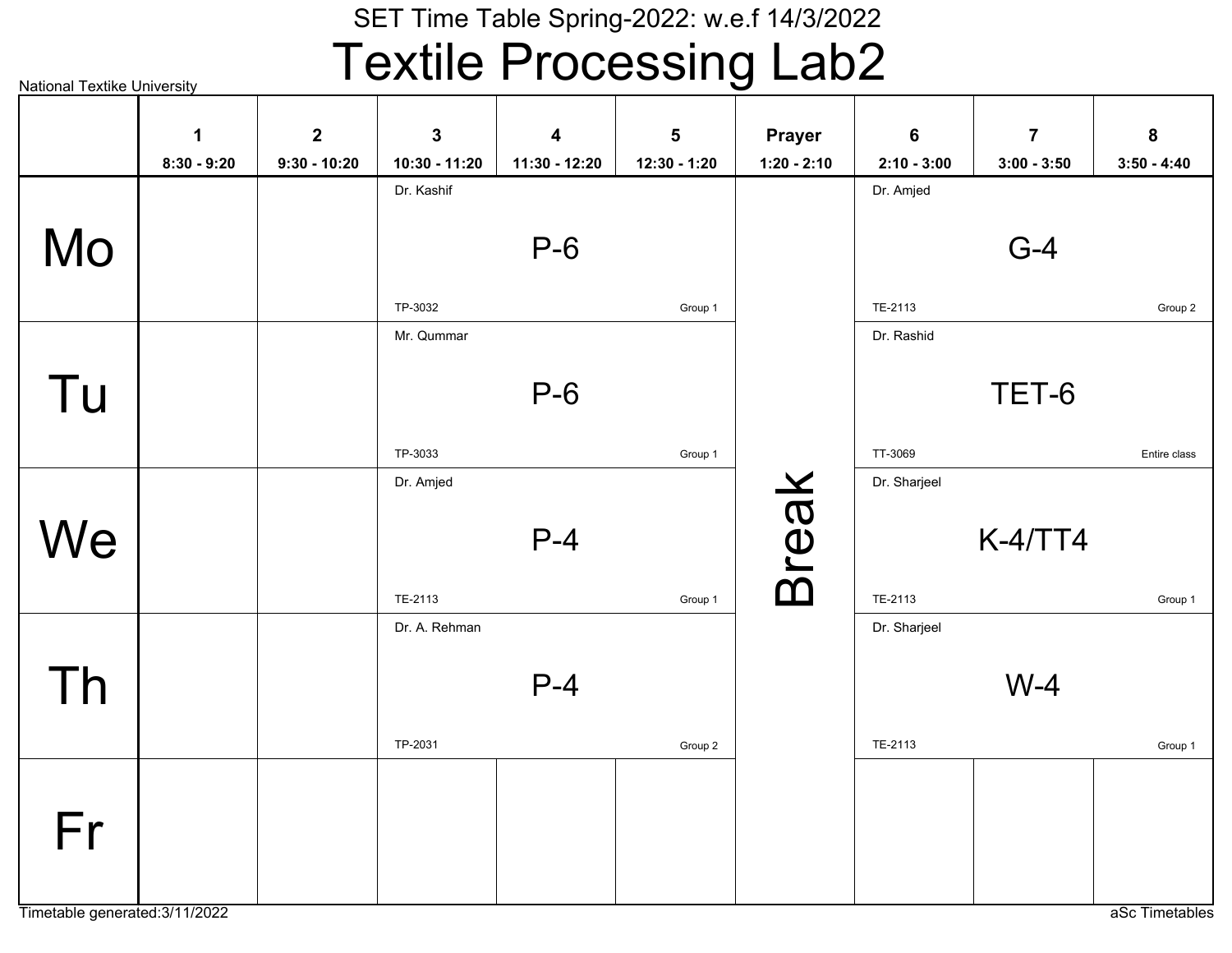TP (IT Lab)

|    | $\mathbf 1$   | $\mathbf{2}$                              | $\mathbf{3}$  | 4             | $5\phantom{a}$ | <b>Prayer</b> | $\bf 6$       | $\overline{7}$ | $\boldsymbol{8}$ |
|----|---------------|-------------------------------------------|---------------|---------------|----------------|---------------|---------------|----------------|------------------|
|    | $8:30 - 9:20$ | $9:30 - 10:20$                            | 10:30 - 11:20 | 11:30 - 12:20 | 12:30 - 1:20   | $1:20 - 2:10$ | $2:10 - 3:00$ | $3:00 - 3:50$  | $3:50 - 4:40$    |
| Mo |               |                                           |               |               |                |               |               |                |                  |
|    | Mr. Naeem     |                                           |               |               |                |               |               |                |                  |
| Tu |               | $P-4$                                     |               |               |                |               |               |                |                  |
|    | CS-3071       | Group 2                                   |               |               |                |               |               |                |                  |
| We |               |                                           |               |               |                | <b>Break</b>  |               |                |                  |
|    |               |                                           | Mr. Naeem     |               |                |               | Dr. Talha     |                |                  |
| Th |               |                                           |               | $P-4$         |                |               |               | $W-8$          |                  |
|    |               |                                           | CS-3071       |               | Group 1        |               | CS-3072       |                | Entire class     |
|    | Mr. H. Fayzan | Mr. H. Fayzan                             |               |               |                |               |               |                |                  |
| Fr | DM-6          | DM-6                                      |               |               |                |               |               |                |                  |
|    |               | CS-3073 Entire class CS-3073 Entire class |               |               |                |               |               |                |                  |

Timetable generated:3/11/2022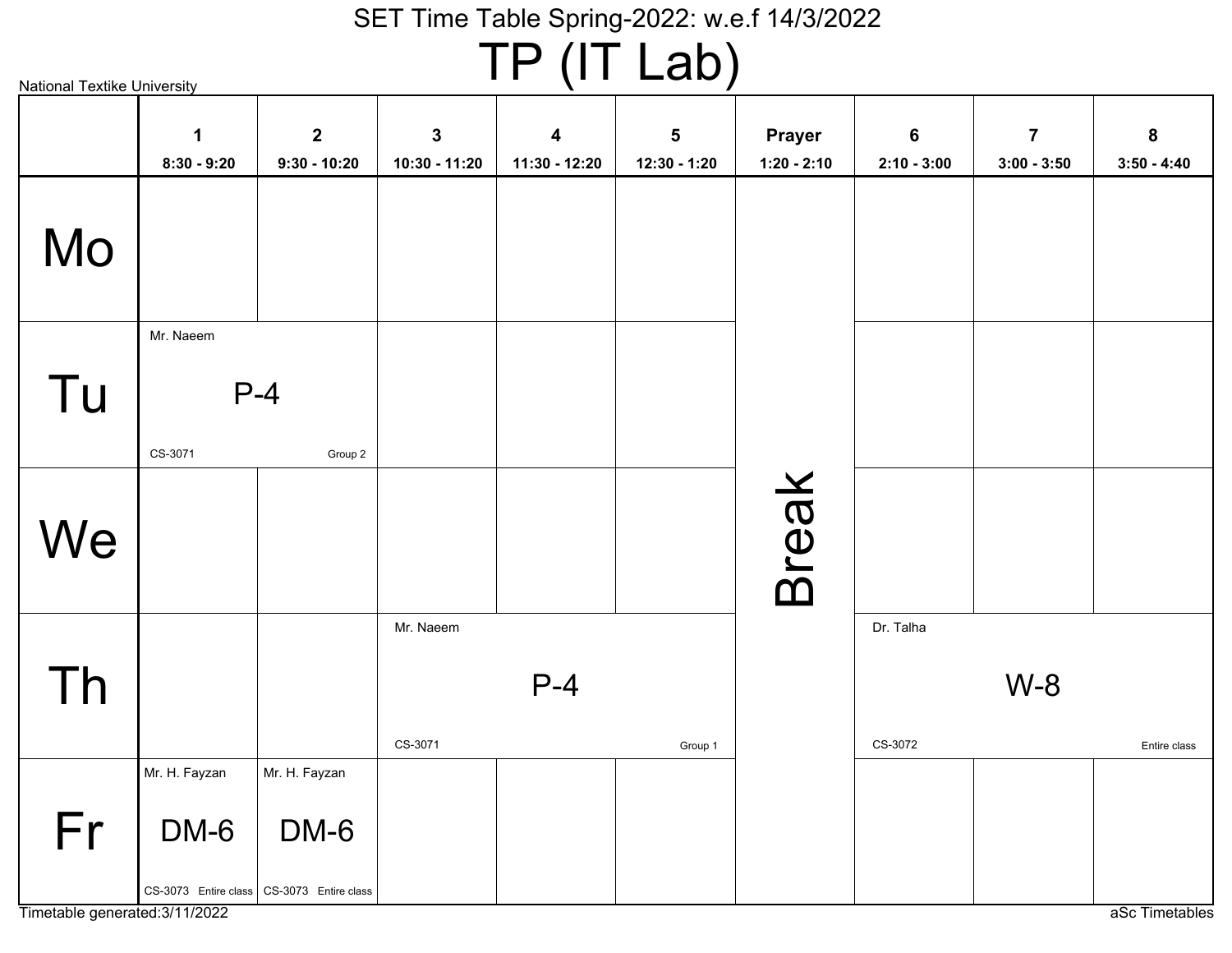# Sewing Lab basic

National Textike University

|    | $\mathbf 1$<br>$8:30 - 9:20$ | $\overline{2}$<br>$9:30 - 10:20$ | $\mathbf{3}$<br>10:30 - 11:20 | $\overline{\mathbf{4}}$<br>11:30 - 12:20 | $5\phantom{a}$<br>12:30 - 1:20 | Prayer<br>$1:20 - 2:10$ | $6\phantom{a}$<br>$2:10 - 3:00$ | $\overline{7}$<br>$3:00 - 3:50$ | 8<br>$3:50 - 4:40$ |
|----|------------------------------|----------------------------------|-------------------------------|------------------------------------------|--------------------------------|-------------------------|---------------------------------|---------------------------------|--------------------|
| Mo |                              |                                  |                               |                                          |                                |                         | Dr. Madeha                      | $P-4$                           |                    |
|    |                              |                                  |                               |                                          |                                |                         | TE-2114                         |                                 | Group 1            |
| Tu |                              |                                  |                               |                                          |                                |                         |                                 |                                 |                    |
|    | Dr. Shagufta                 |                                  |                               | Dr. Madeha                               |                                |                         | Dr. Shagufta                    |                                 |                    |
| We | $K-4/TT4$                    |                                  |                               |                                          | $P-4$                          | <b>Break</b>            |                                 | $W-4$                           |                    |
|    | TE-2114                      |                                  | Group 1<br>Dr. Fatima         | TE-2114                                  | Group 2                        |                         | TE-2114<br>Dr. Aqsa             |                                 | Group 2            |
| Th |                              |                                  |                               | $Y-4$                                    |                                |                         |                                 | $G-4$                           |                    |
|    |                              |                                  | TE-2114                       |                                          | Entire class                   |                         | TE-2114                         |                                 | Entire class       |
|    |                              |                                  | Dr. Shagufta                  |                                          |                                |                         | Dr. Shagufta                    |                                 |                    |
| Fr |                              |                                  |                               | $W-4$                                    |                                |                         |                                 | <b>K-4/TT4</b>                  |                    |
|    |                              |                                  | TE-2114                       |                                          | Group 1                        |                         | TE-2114                         |                                 | Group 2            |

Timetable generated:3/11/2022

aSc Timetables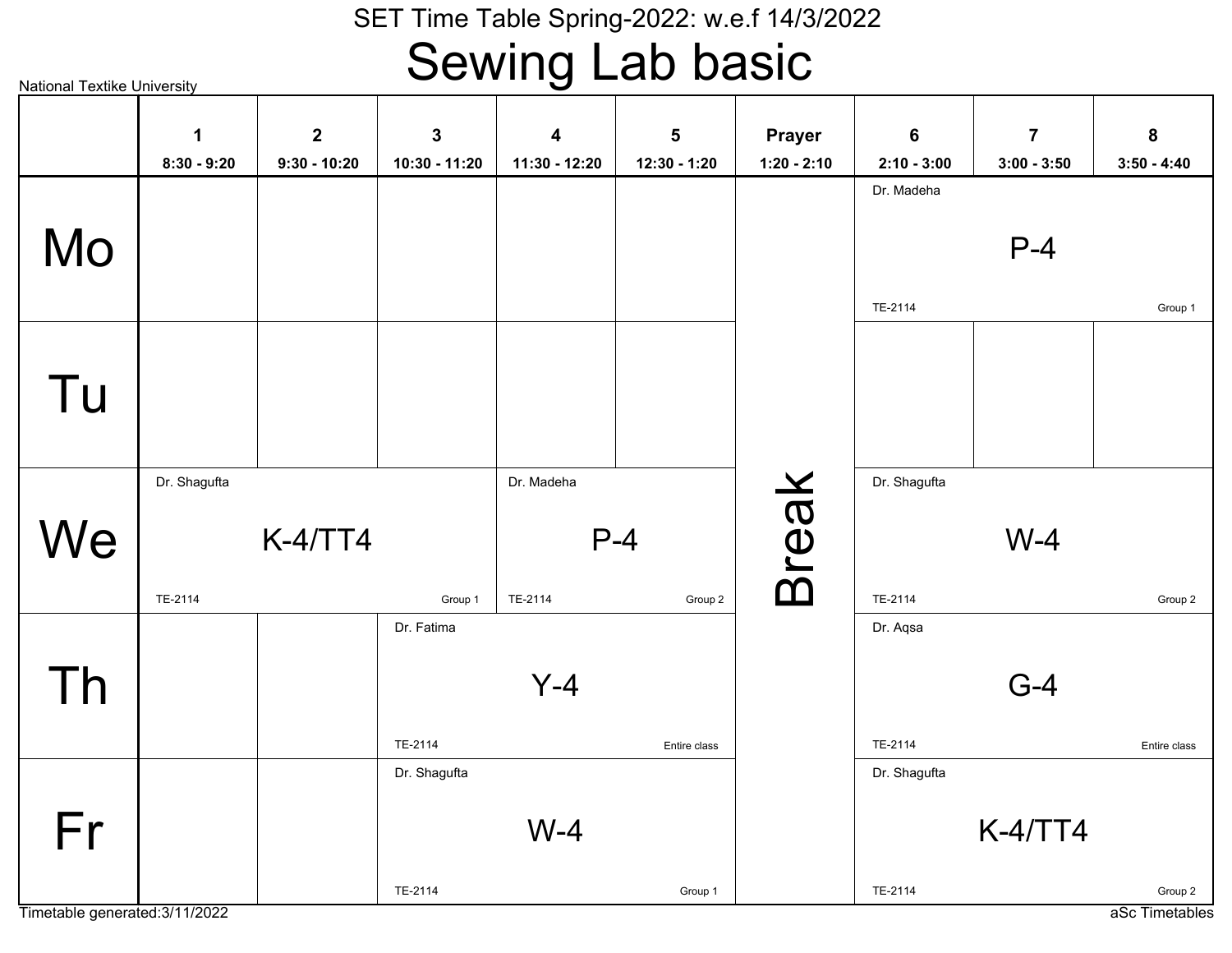### Sewing lab advance

National Textike UniversityTET-6TT-3066Dr. JawadEntire classG-6GM-3044Dr. FatimaEntire classG-6GM-3043Dr. AqsaEntire classTET-4TT-2068Dr. JawadEntire classBreak MoTu**We** ThFr**18:30 - 9:2029:30 - 10:20310:30 - 11:20411:30 - 12:20512:30 - 1:20Prayer1:20 - 2:1062:10 - 3:0073:00 - 3:5083:50 - 4:40**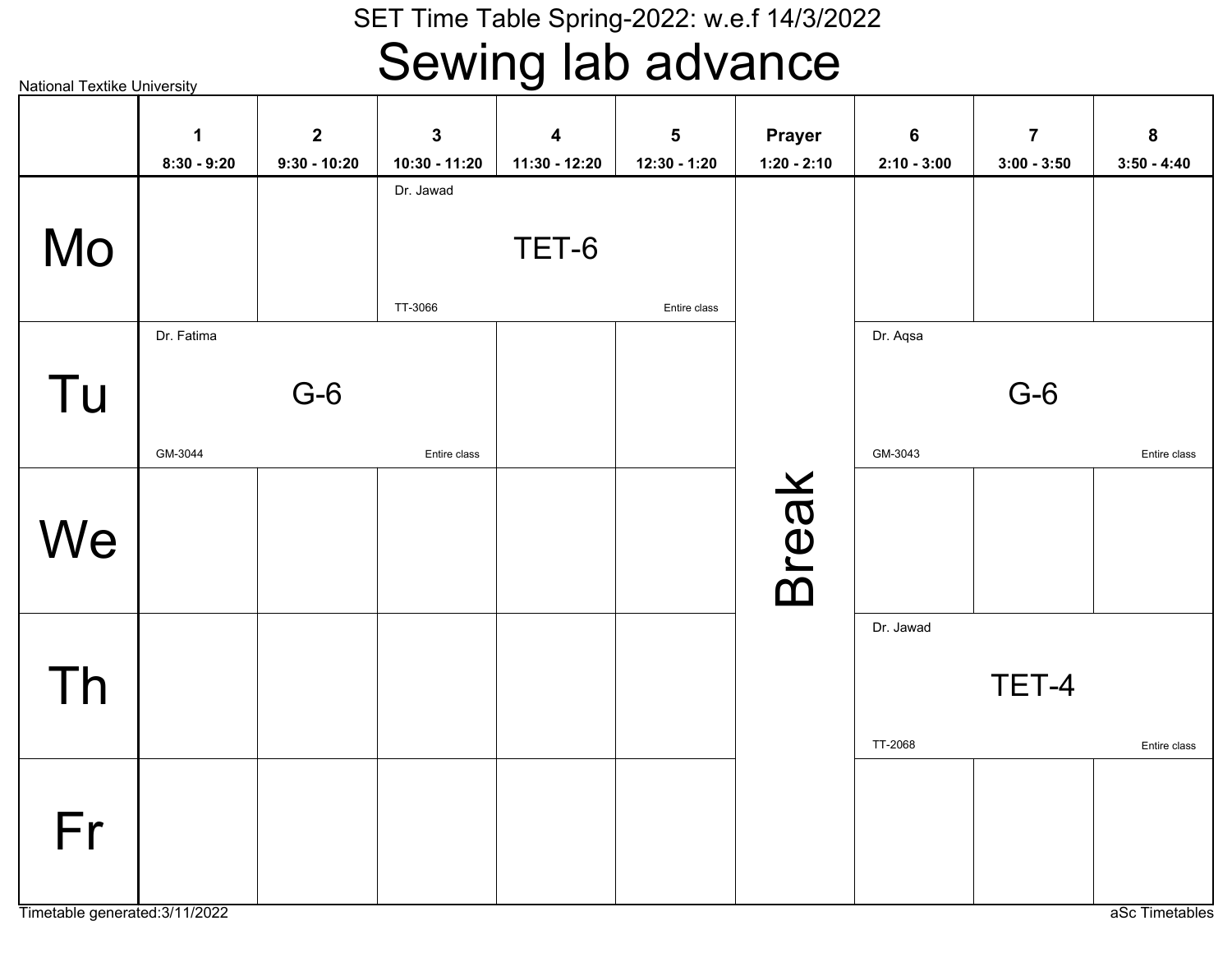# GMD Cad Lab

National Textike University

|    | $\mathbf 1$<br>$8:30 - 9:20$ | $\mathbf{2}$<br>$9:30 - 10:20$ | $\mathbf{3}$<br>10:30 - 11:20 | $\boldsymbol{4}$<br>11:30 - 12:20 | $\sqrt{5}$<br>$12:30 - 1:20$ | Prayer<br>$1:20 - 2:10$ | $6\phantom{a}$<br>$2:10 - 3:00$ | $\overline{7}$<br>$3:00 - 3:50$ | $\bf 8$<br>$3:50 - 4:40$ |
|----|------------------------------|--------------------------------|-------------------------------|-----------------------------------|------------------------------|-------------------------|---------------------------------|---------------------------------|--------------------------|
| Mo |                              |                                |                               |                                   |                              |                         |                                 |                                 |                          |
| Tu |                              |                                |                               |                                   |                              |                         |                                 |                                 |                          |
| We |                              |                                |                               |                                   |                              | Break                   |                                 |                                 |                          |
| Th |                              |                                |                               |                                   |                              |                         |                                 |                                 |                          |
| Fr |                              |                                |                               |                                   |                              |                         |                                 |                                 |                          |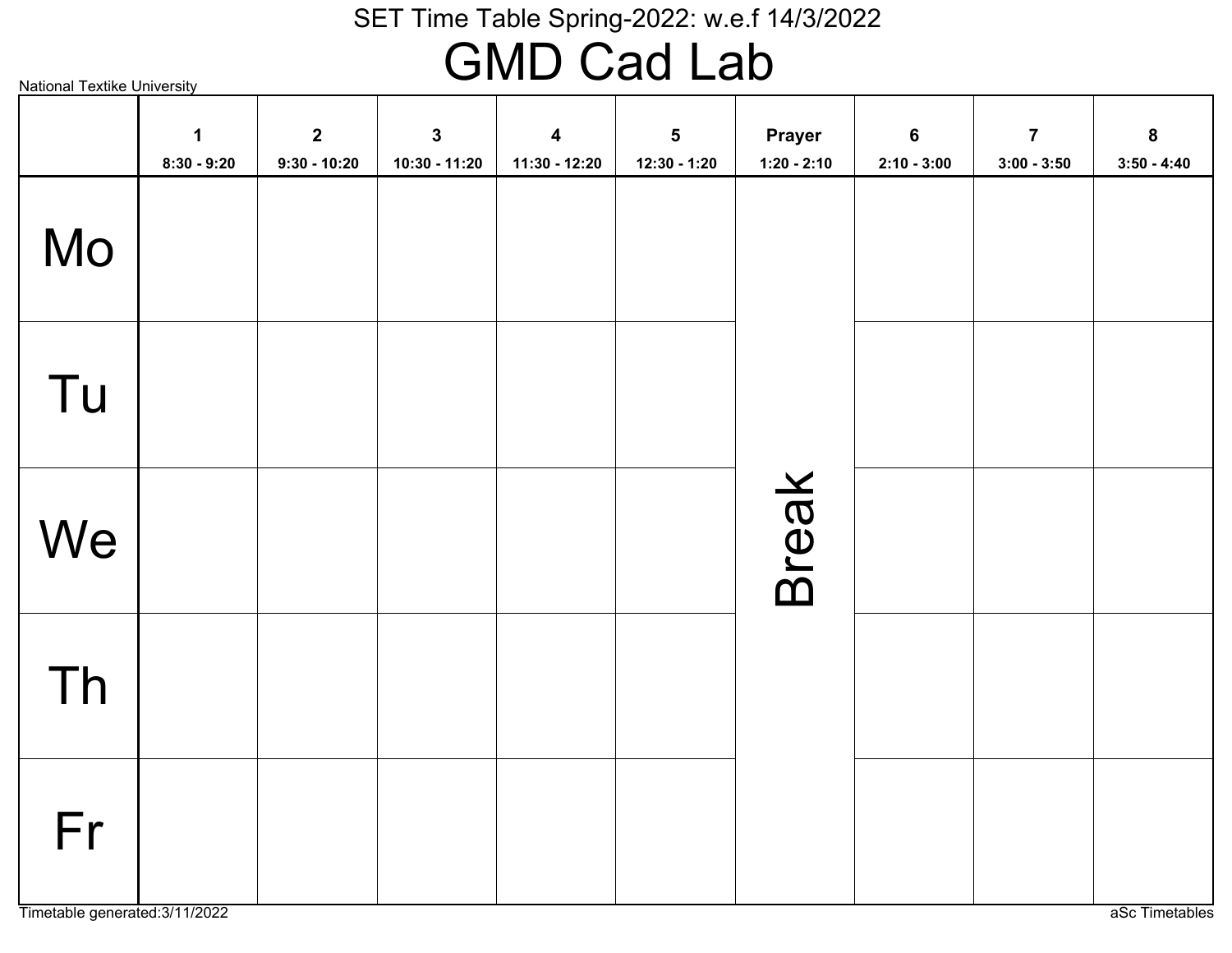GM (IT Lab)

|    | $\mathbf 1$   | $\overline{2}$ | $\mathbf{3}$                                | 4             | $5\phantom{1}$ | <b>Prayer</b> | $6\phantom{1}$ | $\overline{7}$ | 8             |
|----|---------------|----------------|---------------------------------------------|---------------|----------------|---------------|----------------|----------------|---------------|
|    | $8:30 - 9:20$ | $9:30 - 10:20$ | 10:30 - 11:20                               | 11:30 - 12:20 | 12:30 - 1:20   | $1:20 - 2:10$ | $2:10 - 3:00$  | $3:00 - 3:50$  | $3:50 - 4:40$ |
|    |               |                |                                             |               |                |               | Mr. Owais      |                |               |
|    |               |                |                                             |               |                |               |                |                |               |
| Mo |               |                |                                             |               |                |               |                | DM-4           |               |
|    |               |                |                                             |               |                |               |                |                |               |
|    |               |                |                                             |               |                |               | CS-3071        |                | Entire class  |
|    |               |                | Dr. Madeha                                  |               |                |               |                |                |               |
|    |               |                |                                             |               |                |               |                |                |               |
| Tu |               |                |                                             | $G-8$         |                |               |                |                |               |
|    |               |                |                                             |               |                |               |                |                |               |
|    |               |                | CS-4071                                     |               | Group 1        |               |                |                |               |
|    |               | Dr. Madeha     | Dr. Madeha                                  |               |                |               | Dr. Madeha     |                |               |
| We |               | $G-8$          | $G-8$                                       |               |                |               |                | $G-8$          |               |
|    |               |                |                                             |               |                |               |                |                |               |
|    |               |                | CS-4071 Entire class   CS-4071 Entire class |               |                | <b>Break</b>  | CS-4071        |                | Group 2       |
|    |               |                |                                             |               |                |               | Dr. Salman     |                |               |
|    |               |                |                                             |               |                |               |                |                |               |
| Th |               |                |                                             |               |                |               |                | <b>DM-2</b>    |               |
|    |               |                |                                             |               |                |               |                |                |               |
|    |               |                |                                             |               |                |               | CS-1071        |                | Entire class  |
|    |               |                | Mr. H. Fayzan                               |               |                |               |                |                |               |
|    |               |                |                                             |               |                |               |                |                |               |
| Fr |               |                |                                             | DM-6          |                |               |                |                |               |
|    |               |                |                                             |               |                |               |                |                |               |
|    |               |                | CS-3073                                     |               | Entire class   |               |                |                |               |

Timetable generated:3/11/2022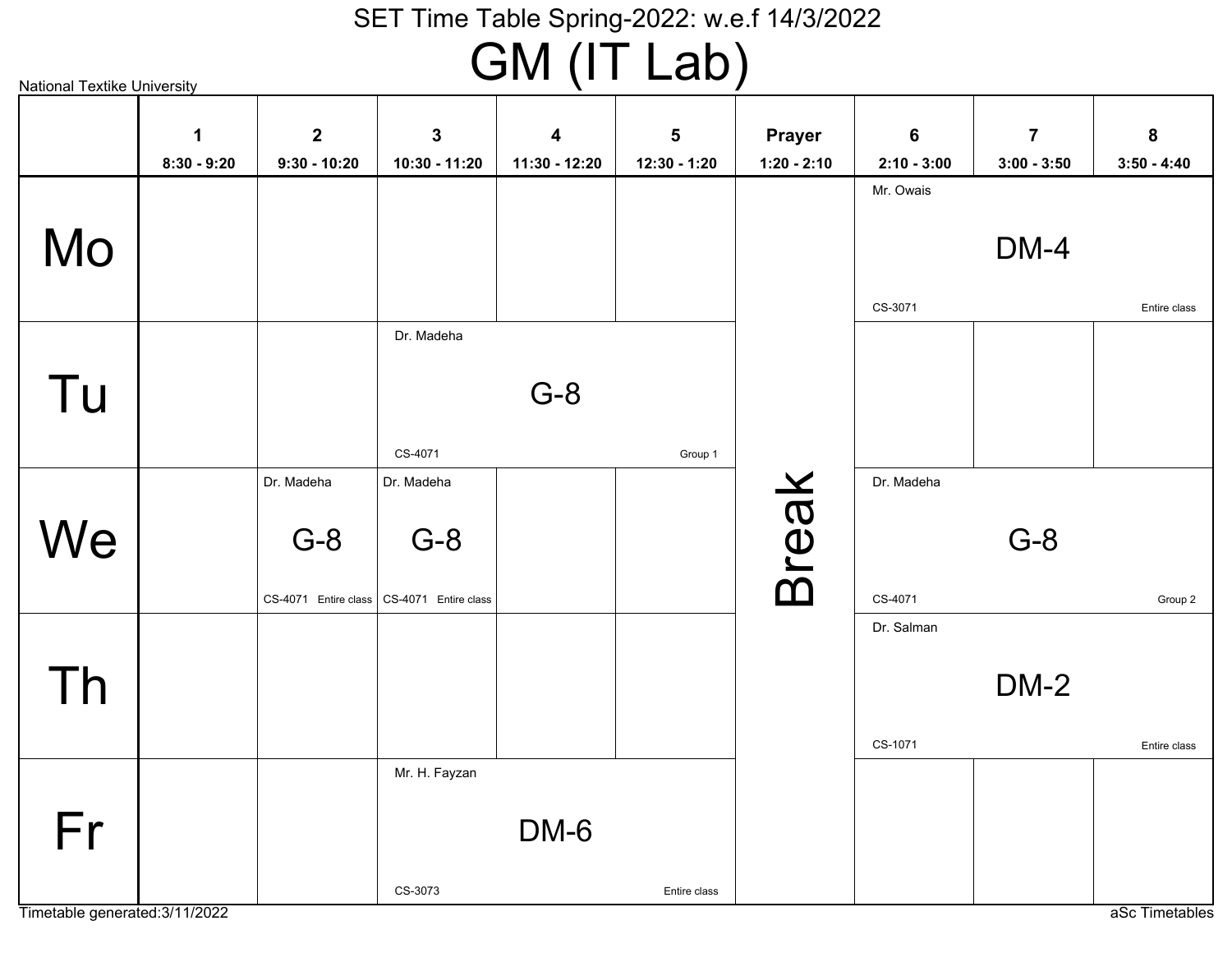# Knitting Lab

| <b>National Textike University</b> |               |                |               | $\cdots$                |              |               |                            |                |               |
|------------------------------------|---------------|----------------|---------------|-------------------------|--------------|---------------|----------------------------|----------------|---------------|
|                                    | $\mathbf 1$   | $\mathbf{2}$   | $\mathbf{3}$  | $\overline{\mathbf{4}}$ | $\sqrt{5}$   | <b>Prayer</b> | $6\phantom{1}6$            | $\overline{7}$ | ${\bf 8}$     |
|                                    | $8:30 - 9:20$ | $9:30 - 10:20$ | 10:30 - 11:20 | 11:30 - 12:20           | 12:30 - 1:20 | $1:20 - 2:10$ | $2:10 - 3:00$<br>Mr Shabaz | $3:00 - 3:50$  | $3:50 - 4:40$ |
| Mo                                 |               |                |               |                         |              |               |                            | $K-6$          |               |
|                                    |               |                |               |                         |              |               | KN-3053                    |                | Entire class  |
|                                    |               |                | Dr. Muzzamil  |                         |              |               |                            |                |               |
| Tu                                 |               |                |               | $K-8$                   |              |               |                            |                |               |
|                                    |               |                | KN-4054       |                         | Entire class |               |                            |                |               |
|                                    |               | Dr. Habib      |               |                         |              | <b>Break</b>  |                            |                |               |
| We                                 |               |                | $K-6$         |                         |              |               |                            |                |               |
|                                    |               | KN-3054        |               | Entire class            |              |               |                            |                |               |
|                                    |               |                |               |                         |              |               |                            |                |               |
| Th                                 |               |                |               |                         |              |               |                            |                |               |
|                                    |               |                |               |                         |              |               |                            |                |               |
|                                    |               |                |               |                         |              |               |                            |                |               |
| Fr                                 |               |                |               |                         |              |               |                            |                |               |
|                                    |               |                |               |                         |              |               |                            |                |               |
|                                    |               |                |               |                         |              |               |                            |                |               |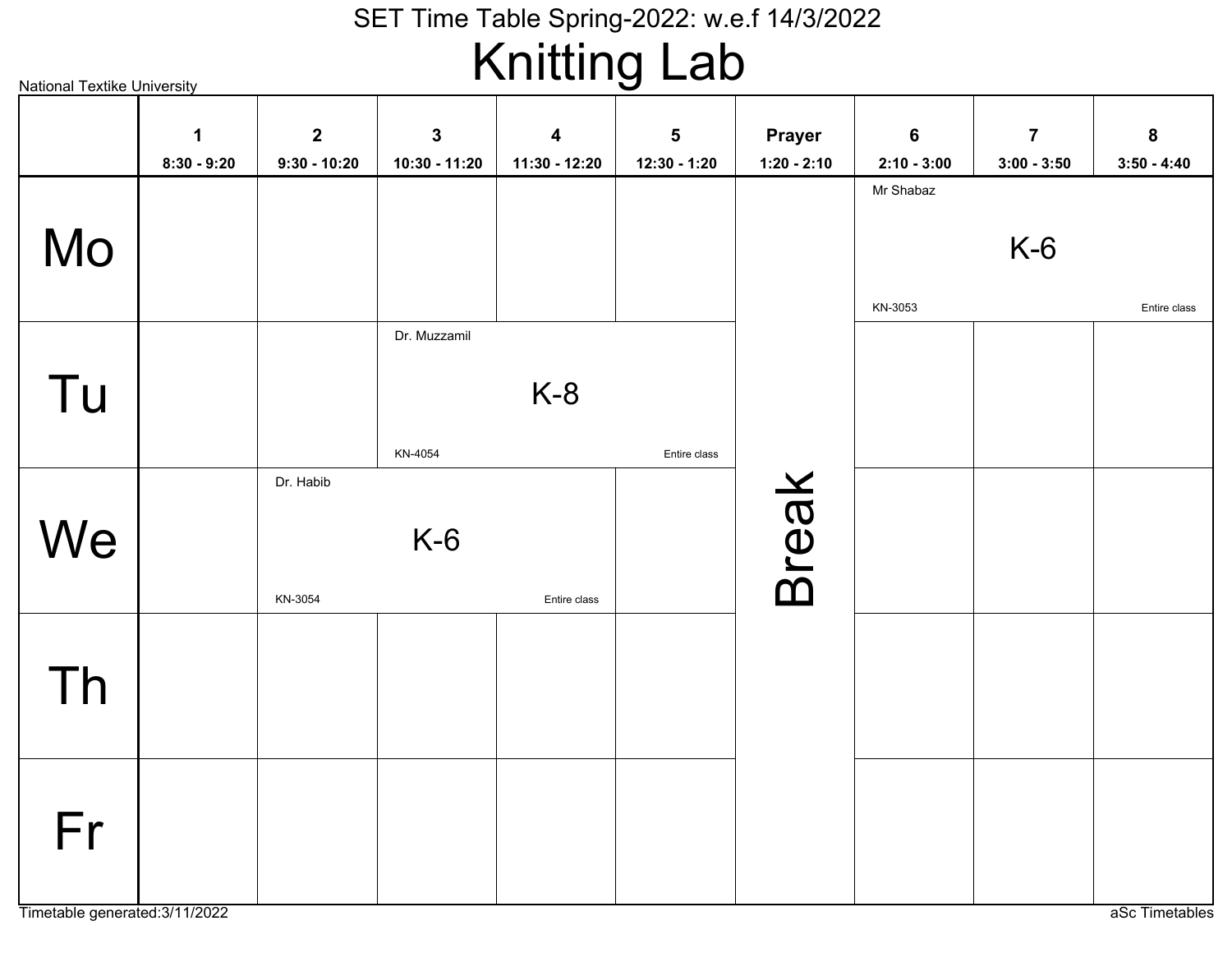KN (IT Lab)

| <b>National Textike University</b> |                    |                                  |                              |                    | $\cdots$ , $\cdots$        |                                |                    |                                                                    |                    |
|------------------------------------|--------------------|----------------------------------|------------------------------|--------------------|----------------------------|--------------------------------|--------------------|--------------------------------------------------------------------|--------------------|
|                                    | 1<br>$8:30 - 9:20$ | $\overline{2}$<br>$9:30 - 10:20$ | $\mathbf 3$<br>10:30 - 11:20 | 4<br>11:30 - 12:20 | $\sqrt{5}$<br>12:30 - 1:20 | <b>Prayer</b><br>$1:20 - 2:10$ | 6<br>$2:10 - 3:00$ | $\overline{7}$<br>$3:00 - 3:50$                                    | 8<br>$3:50 - 4:40$ |
| Mo                                 |                    | Mr Ashraf                        | $Y-6$                        |                    |                            |                                |                    |                                                                    |                    |
|                                    |                    | CS-3072<br>Dr. Habib             |                              | Group 2            |                            |                                |                    |                                                                    |                    |
| Tu                                 |                    | $K-6$<br>KN-3054 Entire class    |                              |                    |                            |                                |                    |                                                                    |                    |
|                                    |                    |                                  | Mr Ashraf                    |                    |                            |                                | Dr. Habib          | Mr Ashraf                                                          | Mr Ashraf          |
| We                                 |                    |                                  |                              | $Y-6$              |                            | <b>Break</b>                   | $K-6$              | $K-6$                                                              | $K-6$              |
|                                    |                    |                                  | CS-3072                      |                    | Group 1                    |                                |                    | KN-3054 Entire class   CS-3072 Entire class   CS-3072 Entire class |                    |
| Th                                 |                    |                                  |                              |                    |                            |                                | Mr Ashraf          | $K-6$                                                              |                    |
|                                    |                    |                                  |                              |                    |                            |                                | CS-3072            |                                                                    | Entire class       |
| Fr                                 |                    |                                  |                              |                    |                            |                                |                    |                                                                    |                    |
| Timetable generated: 3/11/2022     |                    |                                  |                              |                    |                            |                                |                    |                                                                    | aSc Timetables     |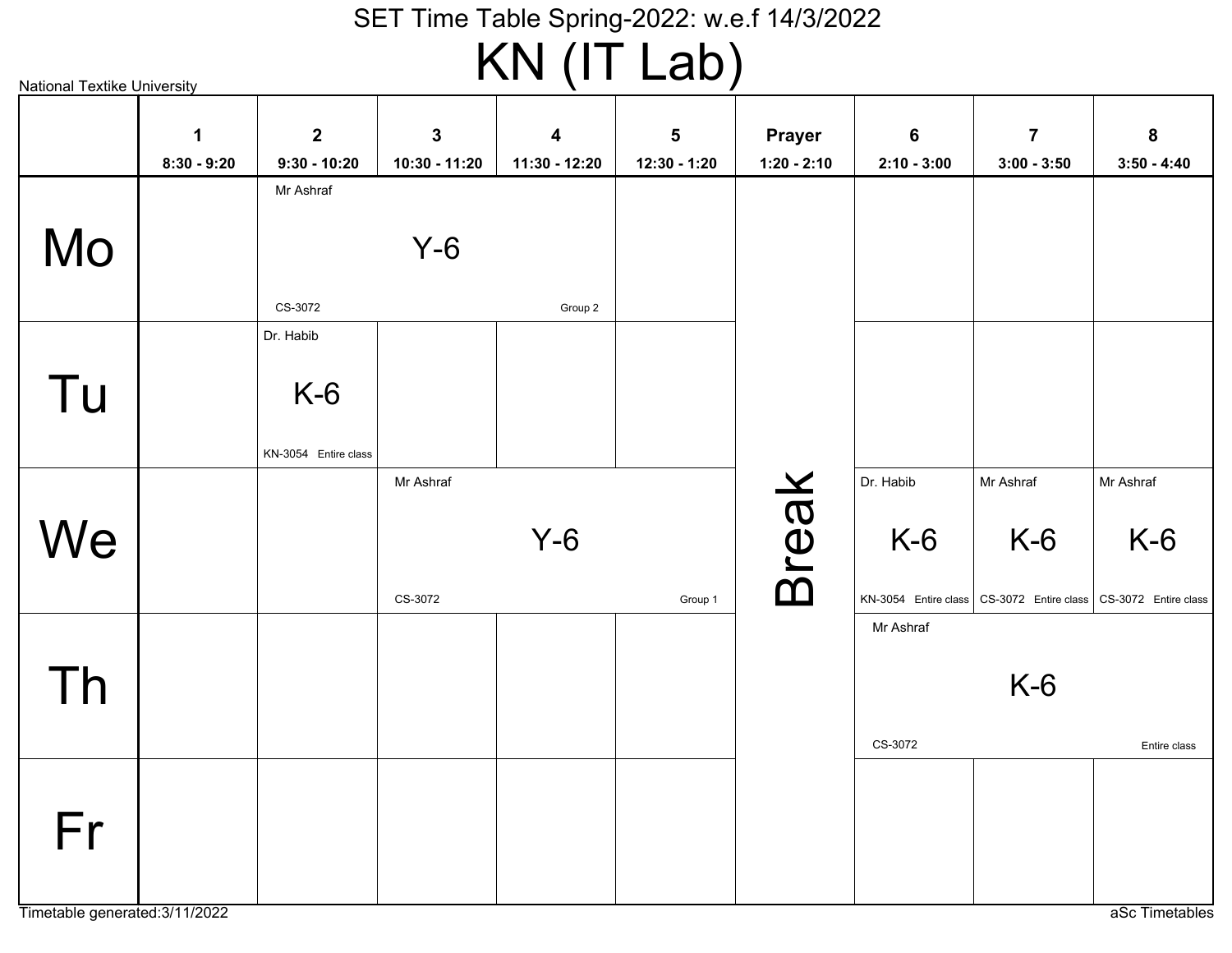# Drawing Hall

|    | $\mathbf 1$<br>$8:30 - 9:20$ | $\mathbf{2}$<br>$9:30 - 10:20$ | $\mathbf{3}$<br>10:30 - 11:20 | $\overline{\mathbf{4}}$<br>11:30 - 12:20 | $\overline{\mathbf{5}}$<br>12:30 - 1:20 | <b>Prayer</b><br>$1:20 - 2:10$ | $\bf 6$<br>$2:10 - 3:00$ | $\overline{7}$<br>$3:00 - 3:50$ | 8<br>$3:50 - 4:40$ |
|----|------------------------------|--------------------------------|-------------------------------|------------------------------------------|-----------------------------------------|--------------------------------|--------------------------|---------------------------------|--------------------|
| Mo |                              |                                |                               |                                          |                                         |                                | Dr. Ali<br>ME-1121       | $W-2$                           | Entire class       |
| Tu |                              | Mr. Hassan<br>ME-1121          | $K-2$                         | Entire class                             |                                         |                                | Mr. Muzammil<br>ME-1121  | $G-2$                           | Entire class       |
| We |                              |                                |                               |                                          |                                         | <b>Break</b>                   |                          |                                 |                    |
| Th |                              |                                | Dr. H. Shahzad<br>ME-1121     | $Y-2$                                    | Entire class                            |                                | Mr. Hassan<br>ME-1121    | $P-2$                           | Entire class       |
| Fr |                              |                                |                               |                                          |                                         |                                | Miss Ayesha<br>ME-1121   | $DM-2$                          | Entire class       |

Timetable generated:3/11/2022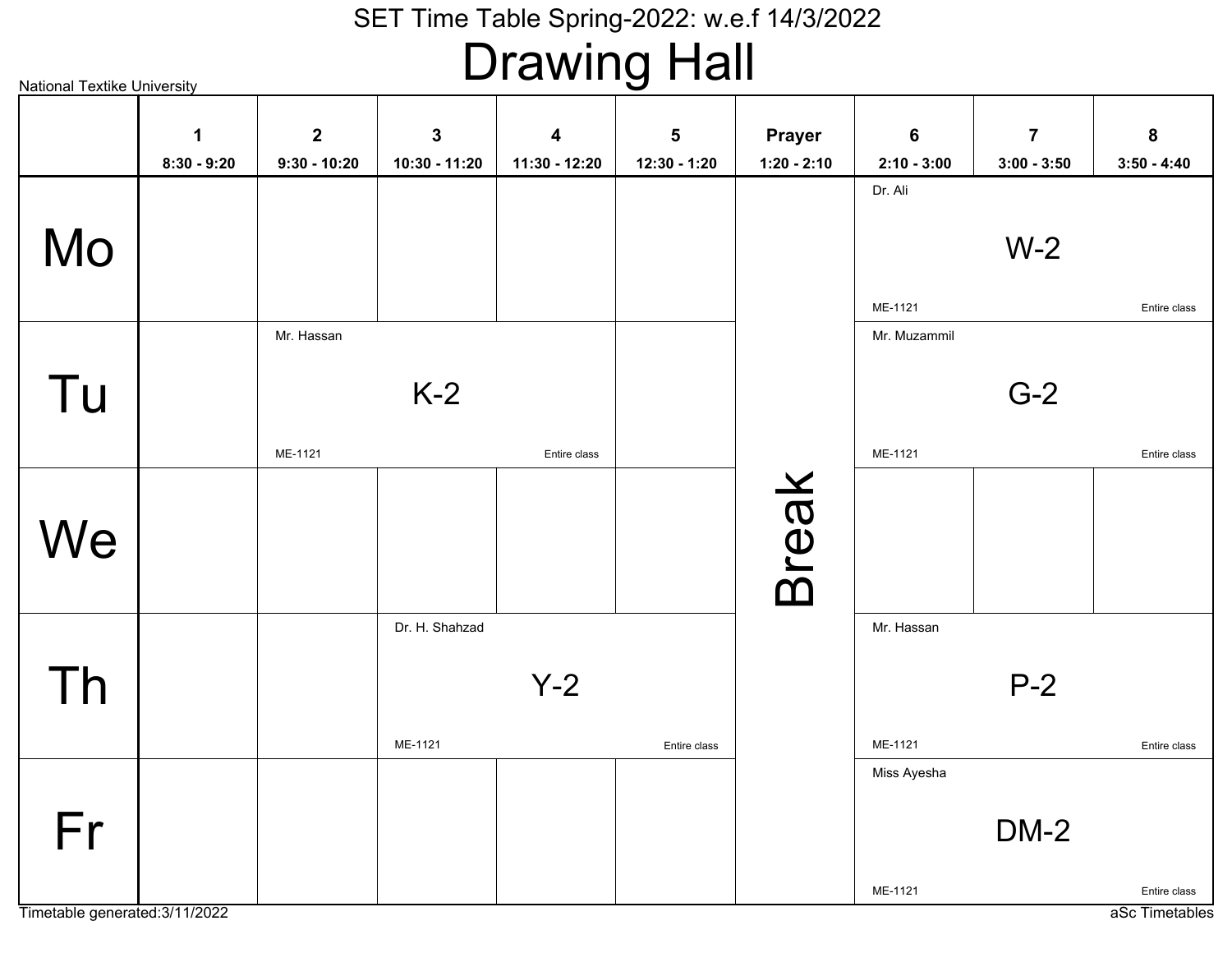### SET Time Table Spring-2022: w.e.f 14/3/2022Physical Testing Lab

|    | $\mathbf 1$   | $\mathbf{2}$   | $\overline{\mathbf{3}}$ | $\overline{\mathbf{4}}$ | 5            | <b>Prayer</b> | $6\phantom{a}$ | $\overline{7}$ | ${\bf 8}$     |
|----|---------------|----------------|-------------------------|-------------------------|--------------|---------------|----------------|----------------|---------------|
|    | $8:30 - 9:20$ | $9:30 - 10:20$ | 10:30 - 11:20           | 11:30 - 12:20           | 12:30 - 1:20 | $1:20 - 2:10$ | $2:10 - 3:00$  | $3:00 - 3:50$  | $3:50 - 4:40$ |
|    |               |                | Dr. Mumtaz              |                         |              |               | Dr. A. Basit   |                |               |
| Mo |               |                |                         | $W-6$                   |              |               |                | $G-4$          |               |
|    |               |                | TE-3113                 |                         | Entire class |               | TE-3112        |                | Group 1       |
|    |               |                |                         |                         |              |               | Dr. A. Basit   |                |               |
| Tu |               |                |                         |                         |              |               |                | $G-4$          |               |
|    |               |                |                         |                         |              |               | TE-3112        |                | Group 2       |
|    |               |                | Dr. Faheem              |                         |              |               | Dr. Danish     |                |               |
| We |               |                |                         | TET-4                   |              | <b>Break</b>  |                | $W-8$          |               |
|    |               |                | TT-2066                 |                         | Entire class |               | FM-4023        |                | Group 1       |
|    |               |                | Dr. Danish              |                         |              |               |                |                |               |
| Th |               |                |                         | $W-8$                   |              |               |                |                |               |
|    |               |                | FM-4023                 |                         | Group 2      |               |                |                |               |
| Fr |               |                |                         |                         |              |               |                |                |               |
|    |               |                |                         |                         |              |               |                |                |               |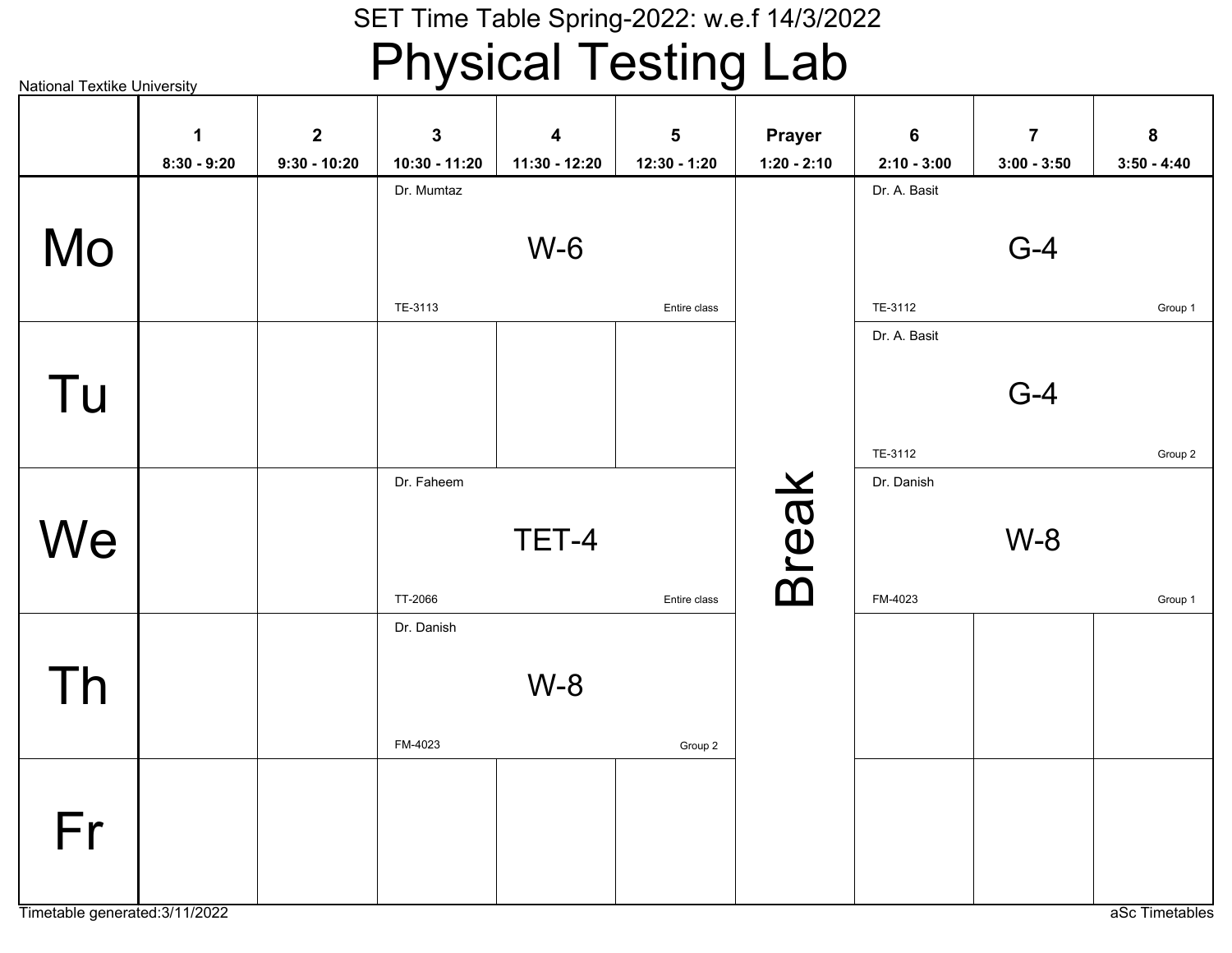# Electrotechnic Lab

National Textike University

|    | $\mathbf 1$   | $\boldsymbol{2}$ | $\mathbf{3}$  | $\boldsymbol{4}$ | 5            | <b>Prayer</b> | $6\phantom{1}$ | $\overline{7}$ | 8             |
|----|---------------|------------------|---------------|------------------|--------------|---------------|----------------|----------------|---------------|
|    | $8:30 - 9:20$ | $9:30 - 10:20$   | 10:30 - 11:20 | 11:30 - 12:20    | 12:30 - 1:20 | $1:20 - 2:10$ | $2:10 - 3:00$  | $3:00 - 3:50$  | $3:50 - 4:40$ |
|    |               |                  | Ms. Neelam    |                  |              |               |                |                |               |
|    |               |                  |               |                  |              |               |                |                |               |
| Mo |               |                  |               | $G-6$            |              |               |                |                |               |
|    |               |                  |               |                  |              |               |                |                |               |
|    |               |                  | EE-3001       |                  | Entire class |               |                |                |               |
|    |               |                  | Ms. Neelam    |                  |              |               | Ms. Neelam     |                |               |
|    |               |                  |               |                  |              |               |                |                |               |
| Tu |               |                  |               | $K-6$            |              |               |                | $P-6$          |               |
|    |               |                  |               |                  |              |               |                |                |               |
|    |               |                  | EE-3001       |                  | Entire class |               | EE-3001        |                | Group 1       |
|    |               |                  |               |                  |              |               | Dr. Haroon     |                |               |
|    |               |                  |               |                  |              |               |                |                |               |
| We |               |                  |               |                  |              |               |                | $W-6$          |               |
|    |               |                  |               |                  |              |               |                |                |               |
|    |               |                  |               |                  |              | <b>Break</b>  | EE-3001        |                | Group 2       |
|    |               |                  | Dr. Haroon    |                  |              |               | Dr. Haroon     |                |               |
|    |               |                  |               |                  |              |               |                |                |               |
| Th |               |                  |               | $W-6$            |              |               |                | $Y-6$          |               |
|    |               |                  |               |                  |              |               |                |                |               |
|    |               |                  | EE-3001       |                  | Group 1      |               | EE-3001        |                | Entire class  |
|    |               |                  | Ms. Neelam    |                  |              |               |                |                |               |
|    |               |                  |               |                  |              |               |                |                |               |
| Fr |               |                  |               | $P-6$            |              |               |                |                |               |
|    |               |                  |               |                  |              |               |                |                |               |
|    |               |                  | EE-3001       |                  | Group 2      |               |                |                |               |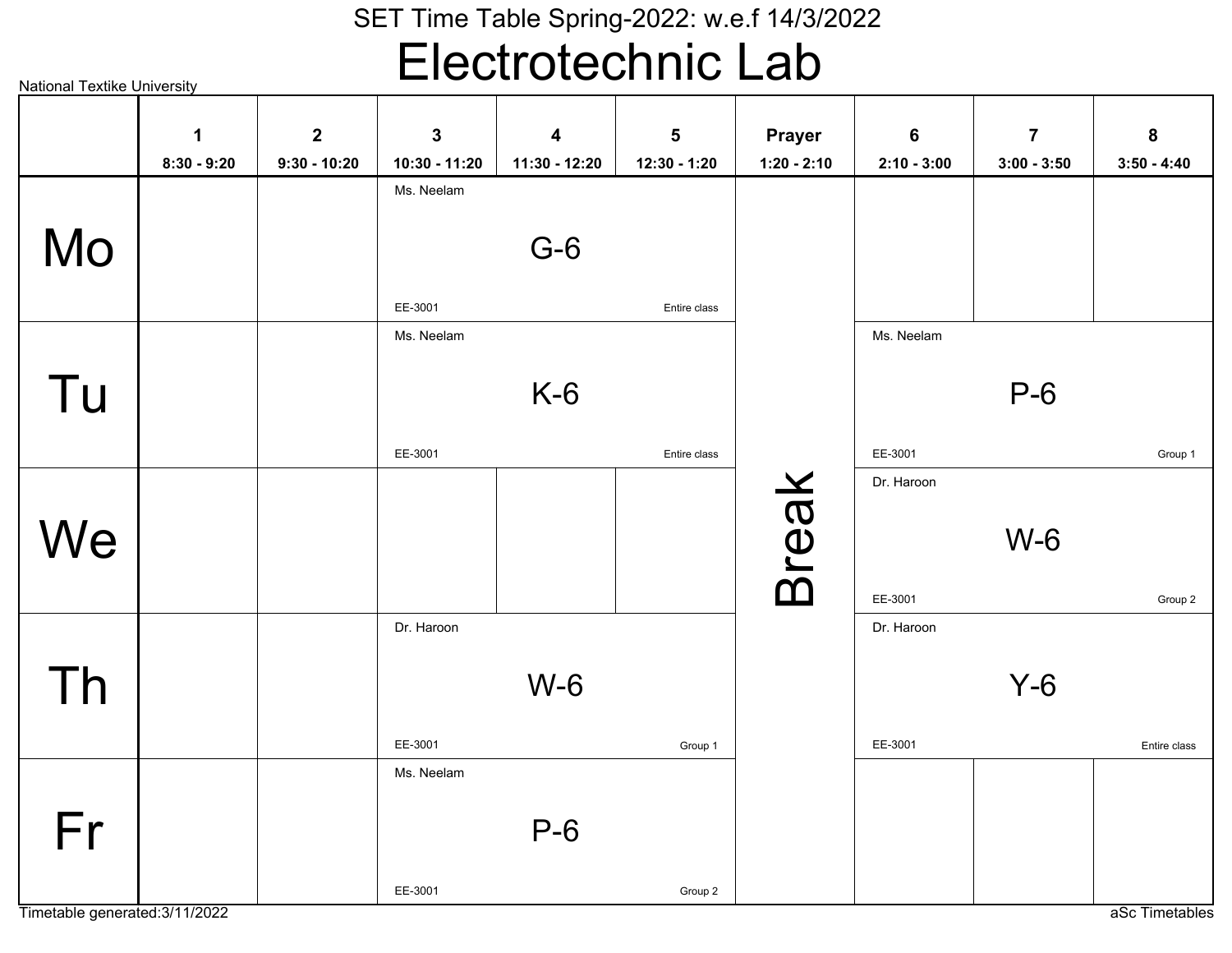### SET Time Table Spring-2022: w.e.f 14/3/2022Mechanical Workshop

National Textike University

|    | 1             | $\mathbf{2}$   | 3             | $\overline{\mathbf{4}}$ | 5            | <b>Prayer</b> | 6             | $\overline{7}$ | 8             |
|----|---------------|----------------|---------------|-------------------------|--------------|---------------|---------------|----------------|---------------|
|    | $8:30 - 9:20$ | $9:30 - 10:20$ | 10:30 - 11:20 | 11:30 - 12:20           | 12:30 - 1:20 | $1:20 - 2:10$ | $2:10 - 3:00$ | $3:00 - 3:50$  | $3:50 - 4:40$ |
|    |               |                | Mr. A Rehman  |                         |              |               | Mr. A Rehman  |                |               |
| Mo |               |                |               | $K-4/TT4$               |              |               |               | $P-6$          |               |
|    |               |                |               |                         |              |               |               |                |               |
|    |               |                | ME-2122       |                         | Group 2      |               | ME-2122       |                | Group 1       |
|    |               |                | Mr. A Rehman  |                         |              |               | Mr. A Rehman  |                |               |
|    |               |                |               |                         |              |               |               |                |               |
| Tu |               |                |               | TET $2(B)$              |              |               |               | $TET-2(A)$     |               |
|    |               |                | ME-2122       |                         | Entire class |               | ME-2122       |                | Entire class  |
|    | Mr. A Rehman  |                | Mr. A Rehman  |                         |              |               |               |                |               |
|    |               |                |               |                         |              |               |               |                |               |
| We | $P-6$         |                |               | <b>DM-4</b>             |              |               |               |                |               |
|    | ME-2122       | Group 2        | ME-2122       |                         | Entire class | <b>Break</b>  |               |                |               |
|    |               |                | Mr. A Rehman  |                         |              |               | Mr. A Rehman  |                |               |
|    |               |                |               |                         |              |               |               |                |               |
| Th |               |                |               | $W-4$                   |              |               |               | $K-4/TT4$      |               |
|    |               |                |               |                         |              |               |               |                |               |
|    |               |                | ME-2122       |                         | Entire class |               | ME-2122       |                | Group 1       |
|    |               |                | Mr. A Rehman  |                         |              |               | Mr. A Rehman  |                |               |
| Fr |               |                |               | $Y-4$                   |              |               |               | $G-4$          |               |
|    |               |                |               |                         |              |               |               |                |               |
|    |               |                | ME-2122       |                         | Entire class |               | ME-2122       |                | Entire class  |

Timetable generated:3/11/2022

aSc Timetables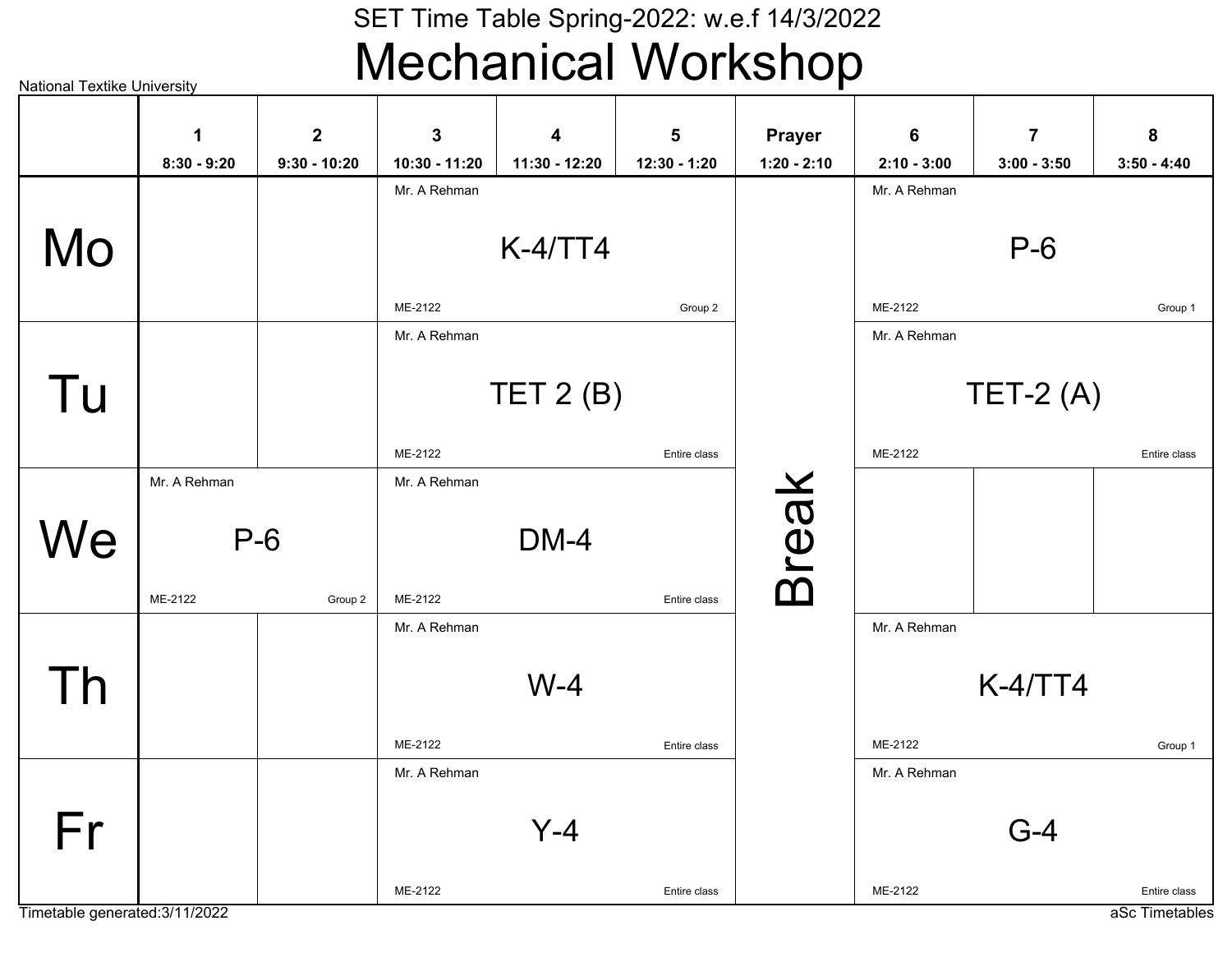### Polymer Characterization Lab

|    | $\mathbf 1$<br>$8:30 - 9:20$ | $\mathbf{2}$<br>$9:30 - 10:20$ | $\mathbf{3}$<br>10:30 - 11:20 | $\overline{\mathbf{4}}$<br>11:30 - 12:20 | $\overline{\mathbf{5}}$<br>12:30 - 1:20 | Prayer<br>$1:20 - 2:10$ | $\boldsymbol{6}$<br>$2:10 - 3:00$ | $\overline{7}$<br>$3:00 - 3:50$ | $\bf8$<br>$3:50 - 4:40$ |
|----|------------------------------|--------------------------------|-------------------------------|------------------------------------------|-----------------------------------------|-------------------------|-----------------------------------|---------------------------------|-------------------------|
| Mo |                              |                                |                               |                                          |                                         |                         |                                   |                                 |                         |
| Tu |                              |                                |                               |                                          |                                         |                         |                                   |                                 |                         |
| We |                              |                                |                               |                                          |                                         | Break                   |                                   |                                 |                         |
| Th |                              |                                |                               |                                          |                                         |                         |                                   |                                 |                         |
| Fr |                              |                                |                               |                                          |                                         |                         |                                   |                                 |                         |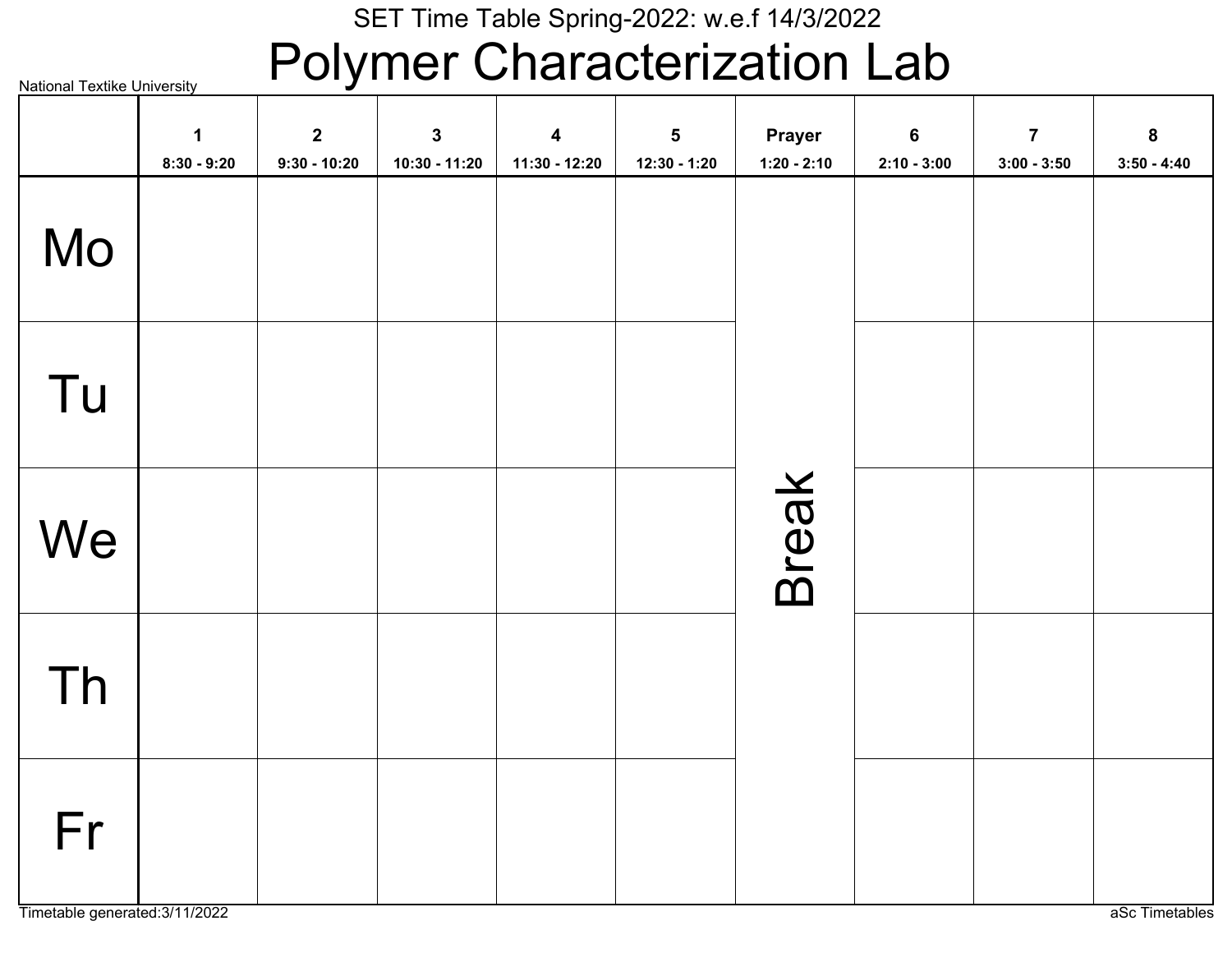### Polymer Processing Lab

|    | $\mathbf 1$<br>$8:30 - 9:20$ | $\mathbf{2}$<br>$9:30 - 10:20$ | $\mathbf{3}$<br>$10:30 - 11:20$ | $\overline{\mathbf{4}}$<br>11:30 - 12:20 | $\overline{\mathbf{5}}$<br>$12:30 - 1:20$ | Prayer<br>$1:20 - 2:10$ | $6\phantom{a}$<br>$2:10 - 3:00$ | $\overline{7}$<br>$3:00 - 3:50$ | 8<br>$3:50 - 4:40$ |
|----|------------------------------|--------------------------------|---------------------------------|------------------------------------------|-------------------------------------------|-------------------------|---------------------------------|---------------------------------|--------------------|
| Mo |                              |                                |                                 |                                          |                                           |                         |                                 |                                 |                    |
| Tu |                              |                                |                                 |                                          |                                           |                         |                                 |                                 |                    |
| We |                              |                                |                                 |                                          |                                           | Break                   |                                 |                                 |                    |
| Th |                              |                                |                                 |                                          |                                           |                         |                                 |                                 |                    |
| Fr |                              |                                |                                 |                                          |                                           |                         |                                 |                                 |                    |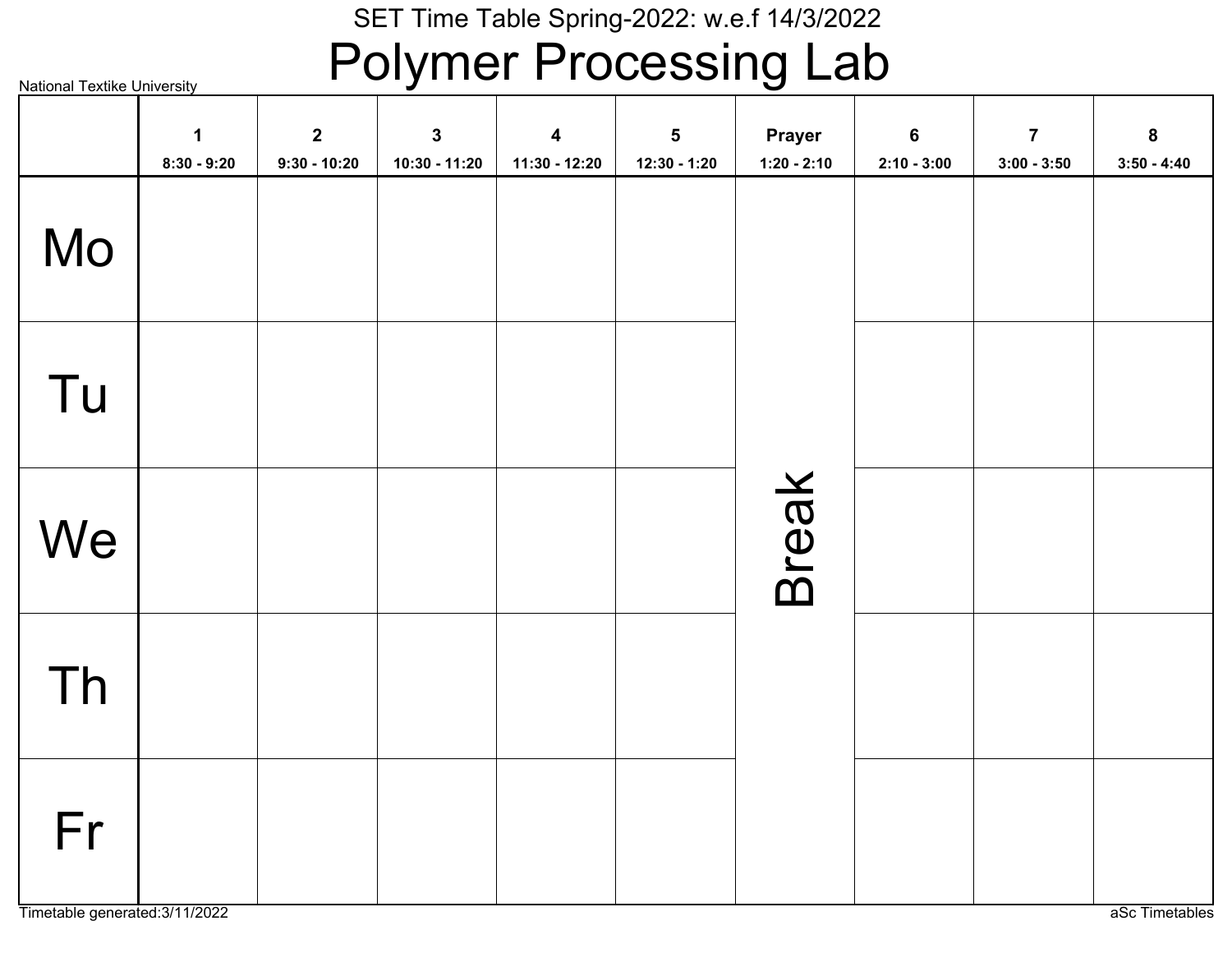# IPC Lab (NTRC)

|    | $\mathbf 1$<br>$8:30 - 9:20$ | $\mathbf{2}$<br>$9:30 - 10:20$ | $\mathbf 3$<br>10:30 - 11:20 | $\overline{\mathbf{4}}$<br>11:30 - 12:20 | $5\phantom{a}$<br>12:30 - 1:20 | <b>Prayer</b><br>$1:20 - 2:10$ | $6\phantom{a}$<br>$2:10 - 3:00$ | $\overline{7}$<br>$3:00 - 3:50$ | 8<br>$3:50 - 4:40$      |
|----|------------------------------|--------------------------------|------------------------------|------------------------------------------|--------------------------------|--------------------------------|---------------------------------|---------------------------------|-------------------------|
| Mo |                              |                                |                              |                                          |                                |                                | Dr. Haroon                      | $P-8$                           |                         |
| Tu |                              |                                |                              |                                          |                                |                                | ME-2121<br>Ms. Iqra<br>PE-4106  | DM-8                            | Group 1<br>Entire class |
| We |                              | Dr. Haroon<br>ME-2121          | $P-8$                        | Group 2                                  |                                | <b>Break</b>                   |                                 |                                 |                         |
| Th |                              |                                |                              |                                          |                                |                                |                                 |                                 |                         |
| Fr |                              |                                |                              |                                          |                                |                                |                                 |                                 |                         |

Timetable generated:3/11/2022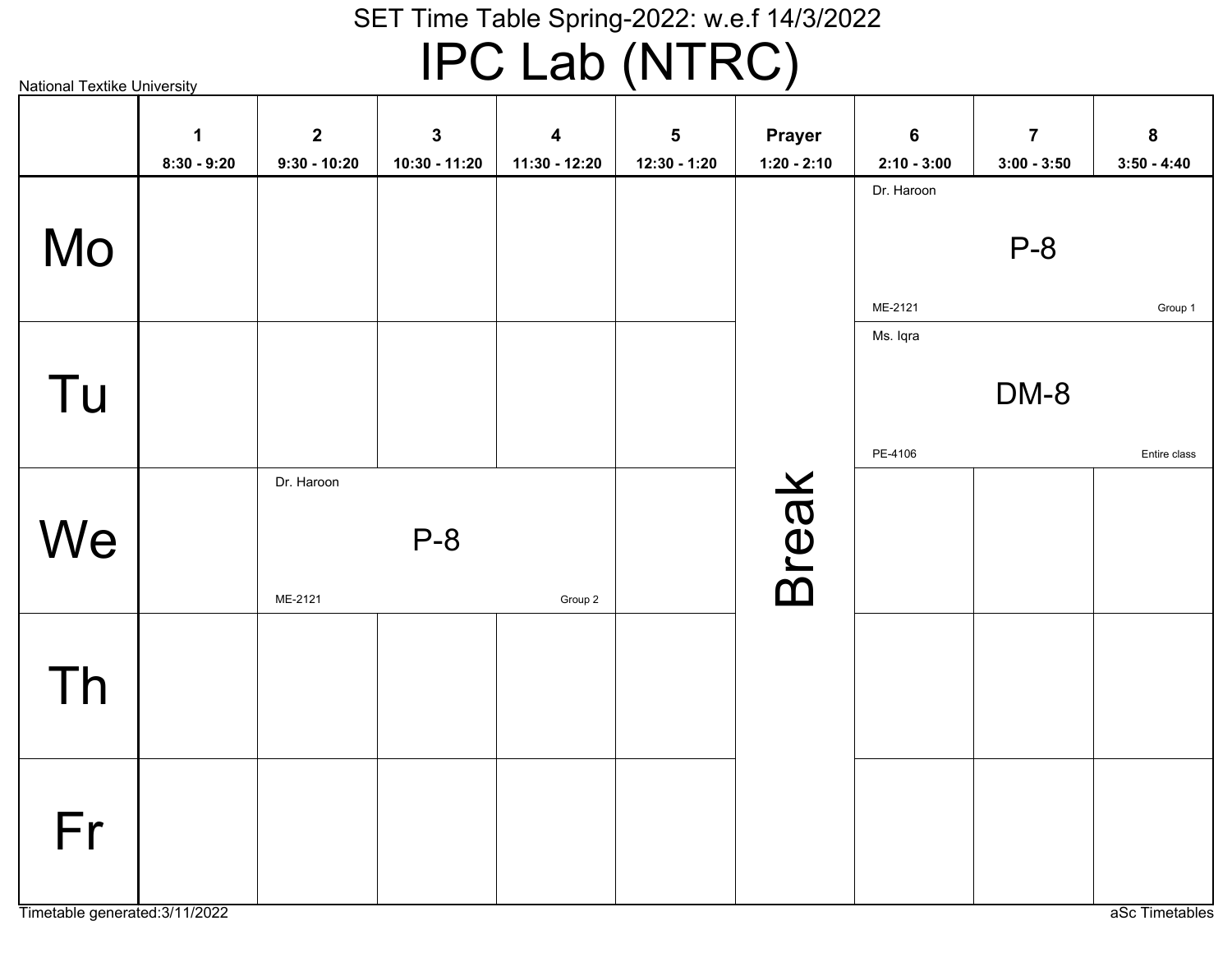# IT-Lab1

| <b>National Textike University</b> |                              |                                  |                                 |                                            |                              |                         |                                 |                                 |                                   |
|------------------------------------|------------------------------|----------------------------------|---------------------------------|--------------------------------------------|------------------------------|-------------------------|---------------------------------|---------------------------------|-----------------------------------|
|                                    | $\mathbf 1$<br>$8:30 - 9:20$ | $\overline{2}$<br>$9:30 - 10:20$ | $\mathbf{3}$<br>$10:30 - 11:20$ | $\overline{\mathbf{4}}$<br>$11:30 - 12:20$ | $\sqrt{5}$<br>$12:30 - 1:20$ | Prayer<br>$1:20 - 2:10$ | $6\phantom{1}$<br>$2:10 - 3:00$ | $\overline{7}$<br>$3:00 - 3:50$ | $\boldsymbol{8}$<br>$3:50 - 4:40$ |
| Mo                                 |                              |                                  |                                 |                                            |                              |                         |                                 |                                 |                                   |
| Tu                                 |                              |                                  |                                 |                                            |                              |                         |                                 |                                 |                                   |
| We                                 |                              |                                  |                                 |                                            |                              | <b>Break</b>            |                                 |                                 |                                   |
| Th                                 |                              |                                  |                                 |                                            |                              |                         |                                 |                                 |                                   |
| Fr                                 |                              |                                  |                                 |                                            |                              |                         |                                 |                                 |                                   |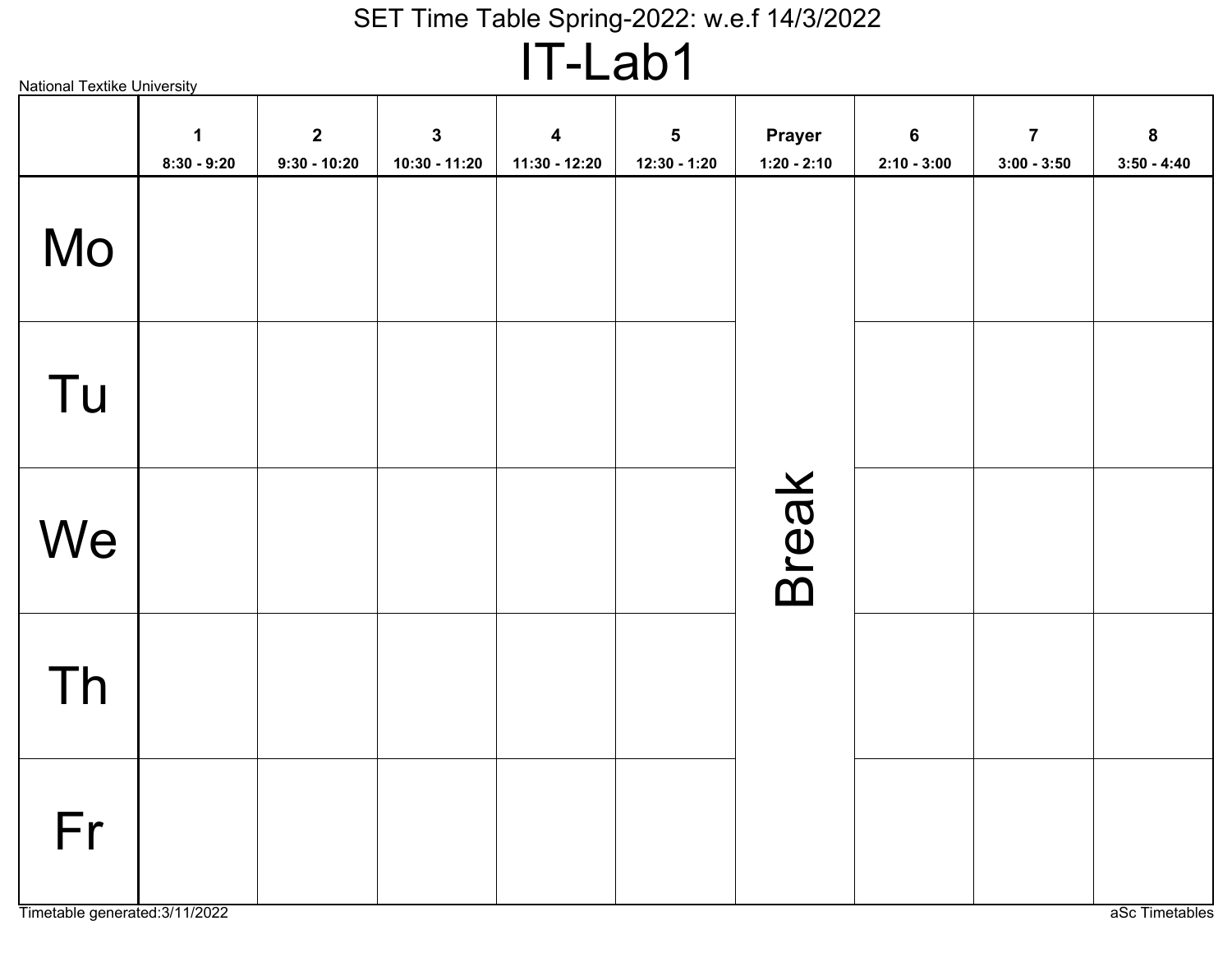# IT-Lab 2

| <b>National Textike University</b> |                              |                                |                                 | . .<br>$\blacksquare$ $\blacksquare$     |                              |                                |                                 |                                 |                                   |
|------------------------------------|------------------------------|--------------------------------|---------------------------------|------------------------------------------|------------------------------|--------------------------------|---------------------------------|---------------------------------|-----------------------------------|
|                                    | $\mathbf 1$<br>$8:30 - 9:20$ | $\mathbf{2}$<br>$9:30 - 10:20$ | $\mathbf{3}$<br>$10:30 - 11:20$ | $\overline{\mathbf{4}}$<br>11:30 - 12:20 | $\sqrt{5}$<br>$12:30 - 1:20$ | <b>Prayer</b><br>$1:20 - 2:10$ | $6\phantom{1}$<br>$2:10 - 3:00$ | $\overline{7}$<br>$3:00 - 3:50$ | $\boldsymbol{8}$<br>$3:50 - 4:40$ |
| Mo                                 |                              |                                |                                 |                                          |                              |                                |                                 |                                 |                                   |
| Tu                                 |                              |                                |                                 |                                          |                              |                                |                                 |                                 |                                   |
| We                                 |                              |                                |                                 |                                          |                              | <b>Break</b>                   |                                 |                                 |                                   |
| Th                                 |                              |                                |                                 |                                          |                              |                                |                                 |                                 |                                   |
| Fr                                 |                              |                                |                                 |                                          |                              |                                |                                 |                                 |                                   |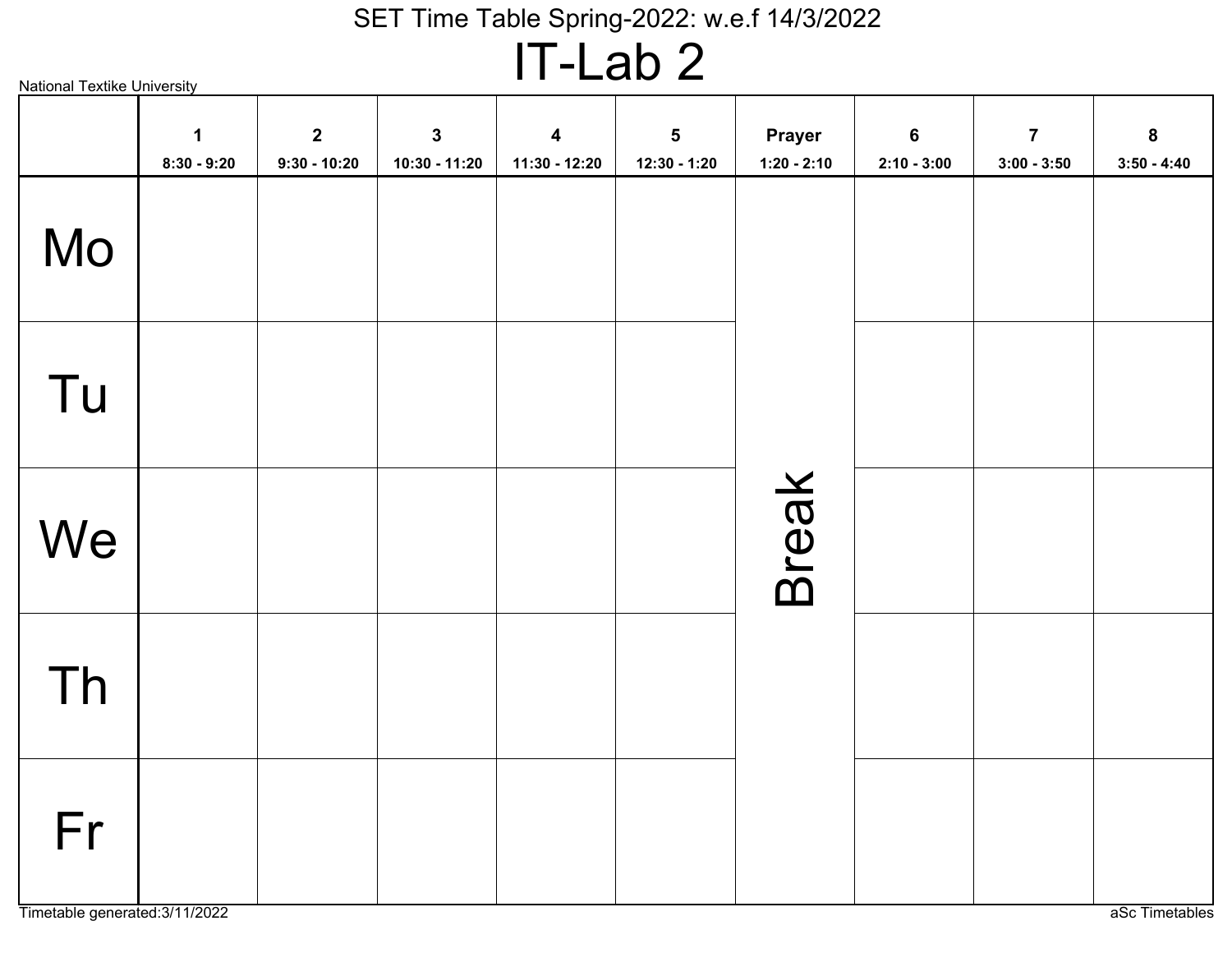# IT-Lab 3

| <b>National Textike University</b> |                    |                                  |                                 | . .                                        | $-$ unde                     |                                |                                 |                                 |                                   |
|------------------------------------|--------------------|----------------------------------|---------------------------------|--------------------------------------------|------------------------------|--------------------------------|---------------------------------|---------------------------------|-----------------------------------|
|                                    | 1<br>$8:30 - 9:20$ | $\overline{2}$<br>$9:30 - 10:20$ | $\mathbf{3}$<br>$10:30 - 11:20$ | $\overline{\mathbf{4}}$<br>$11:30 - 12:20$ | $\sqrt{5}$<br>$12:30 - 1:20$ | <b>Prayer</b><br>$1:20 - 2:10$ | $6\phantom{1}$<br>$2:10 - 3:00$ | $\overline{7}$<br>$3:00 - 3:50$ | $\boldsymbol{8}$<br>$3:50 - 4:40$ |
| Mo                                 |                    |                                  |                                 |                                            |                              |                                |                                 |                                 |                                   |
| Tu                                 |                    |                                  |                                 |                                            |                              |                                |                                 |                                 |                                   |
| We                                 |                    |                                  |                                 |                                            |                              | <b>Break</b>                   |                                 |                                 |                                   |
| Th                                 |                    |                                  |                                 |                                            |                              |                                |                                 |                                 |                                   |
| Fr                                 |                    |                                  |                                 |                                            |                              |                                |                                 |                                 |                                   |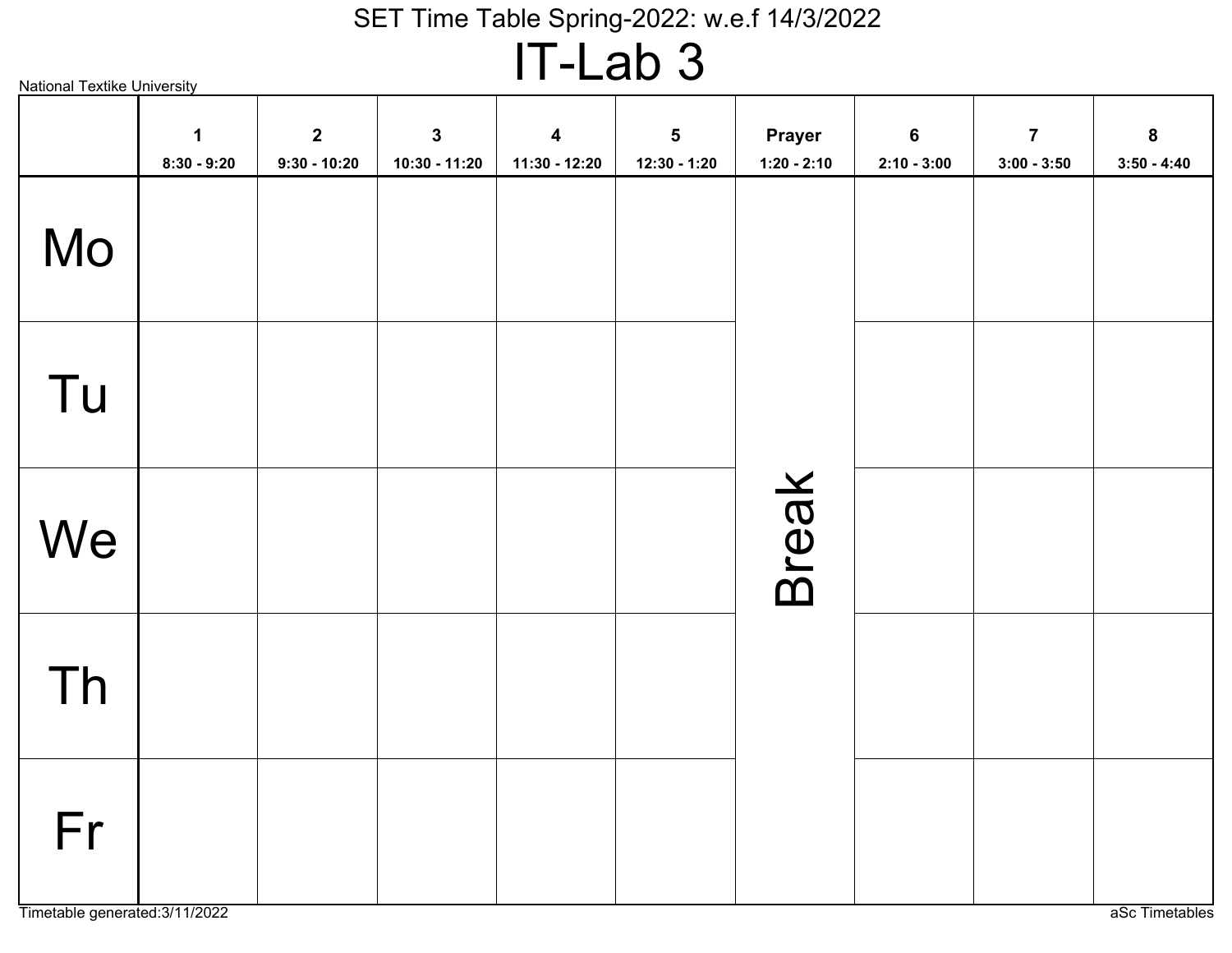IT-Lab4

|    | $\mathbf 1$<br>$8:30 - 9:20$ | $\mathbf{2}$<br>$9:30 - 10:20$ | $\mathbf{3}$<br>$10:30 - 11:20$ | $\boldsymbol{4}$<br>11:30 - 12:20 | $5\phantom{1}$<br>$12:30 - 1:20$ | Prayer<br>$1:20 - 2:10$ | $6\phantom{a}$<br>$2:10 - 3:00$ | $\overline{7}$<br>$3:00 - 3:50$ | $\bf{8}$<br>$3:50 - 4:40$ |
|----|------------------------------|--------------------------------|---------------------------------|-----------------------------------|----------------------------------|-------------------------|---------------------------------|---------------------------------|---------------------------|
| Mo |                              |                                |                                 |                                   |                                  |                         |                                 |                                 |                           |
| Tu |                              |                                |                                 |                                   |                                  |                         |                                 |                                 |                           |
| We |                              |                                |                                 |                                   |                                  | Break                   |                                 |                                 |                           |
| Th |                              |                                |                                 |                                   |                                  |                         |                                 |                                 |                           |
| Fr |                              |                                |                                 |                                   |                                  |                         |                                 |                                 |                           |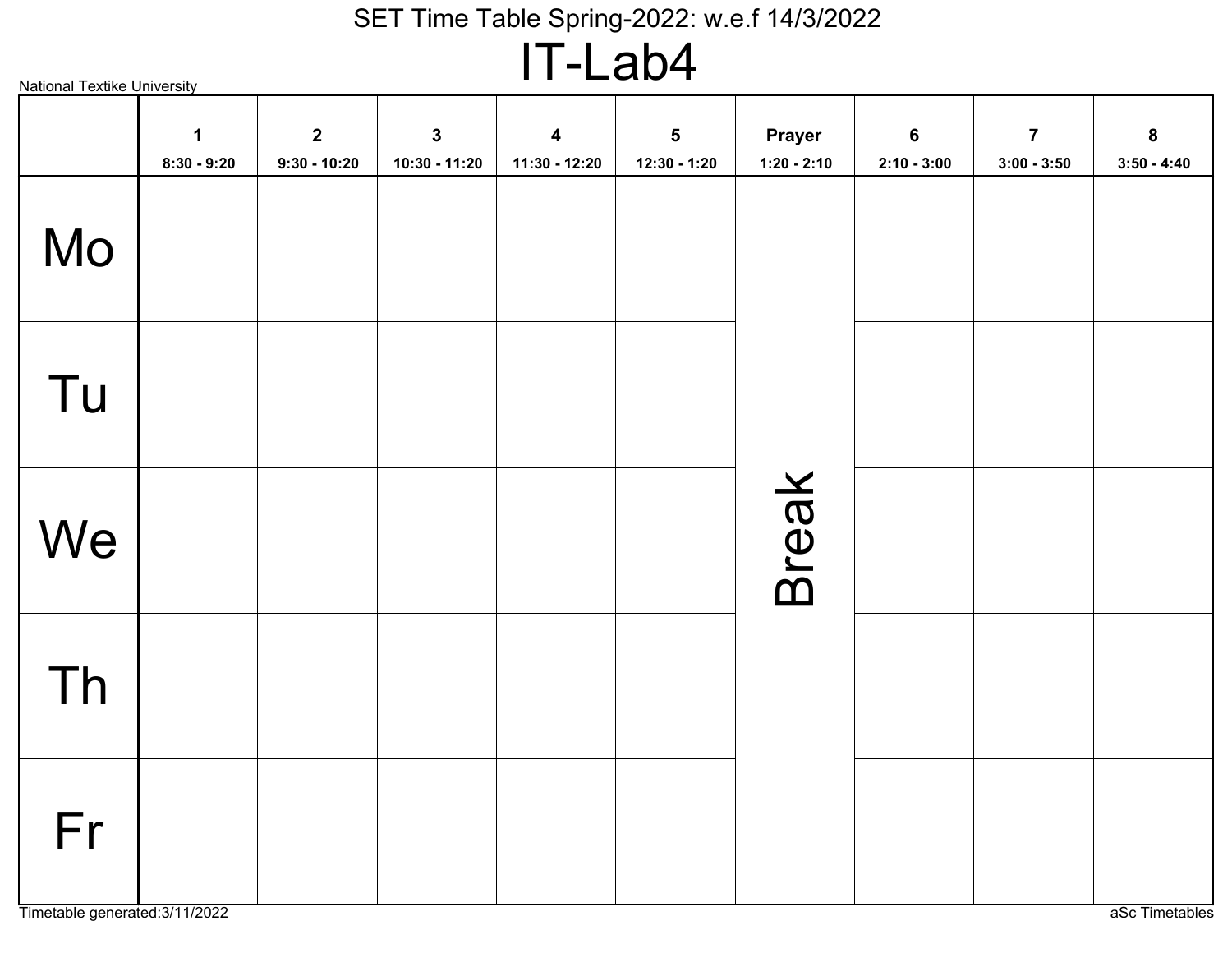# IT Lab 5

|    | $\mathbf 1$<br>$8:30 - 9:20$ | $\mathbf{2}$<br>$9:30 - 10:20$ | $\mathbf{3}$<br>$10:30 - 11:20$ | $\overline{\mathbf{4}}$<br>11:30 - 12:20 | $\overline{\mathbf{5}}$<br>12:30 - 1:20 | Prayer<br>$1:20 - 2:10$ | $6\phantom{a}$<br>$2:10 - 3:00$ | $\overline{7}$<br>$3:00 - 3:50$ | $\boldsymbol{8}$<br>$3:50 - 4:40$ |
|----|------------------------------|--------------------------------|---------------------------------|------------------------------------------|-----------------------------------------|-------------------------|---------------------------------|---------------------------------|-----------------------------------|
| Mo |                              |                                |                                 |                                          |                                         |                         |                                 |                                 |                                   |
| Tu |                              |                                |                                 |                                          |                                         |                         |                                 |                                 |                                   |
| We |                              |                                |                                 |                                          |                                         | Break                   |                                 |                                 |                                   |
| Th |                              |                                |                                 |                                          |                                         |                         |                                 |                                 |                                   |
| Fr |                              |                                |                                 |                                          |                                         |                         |                                 |                                 |                                   |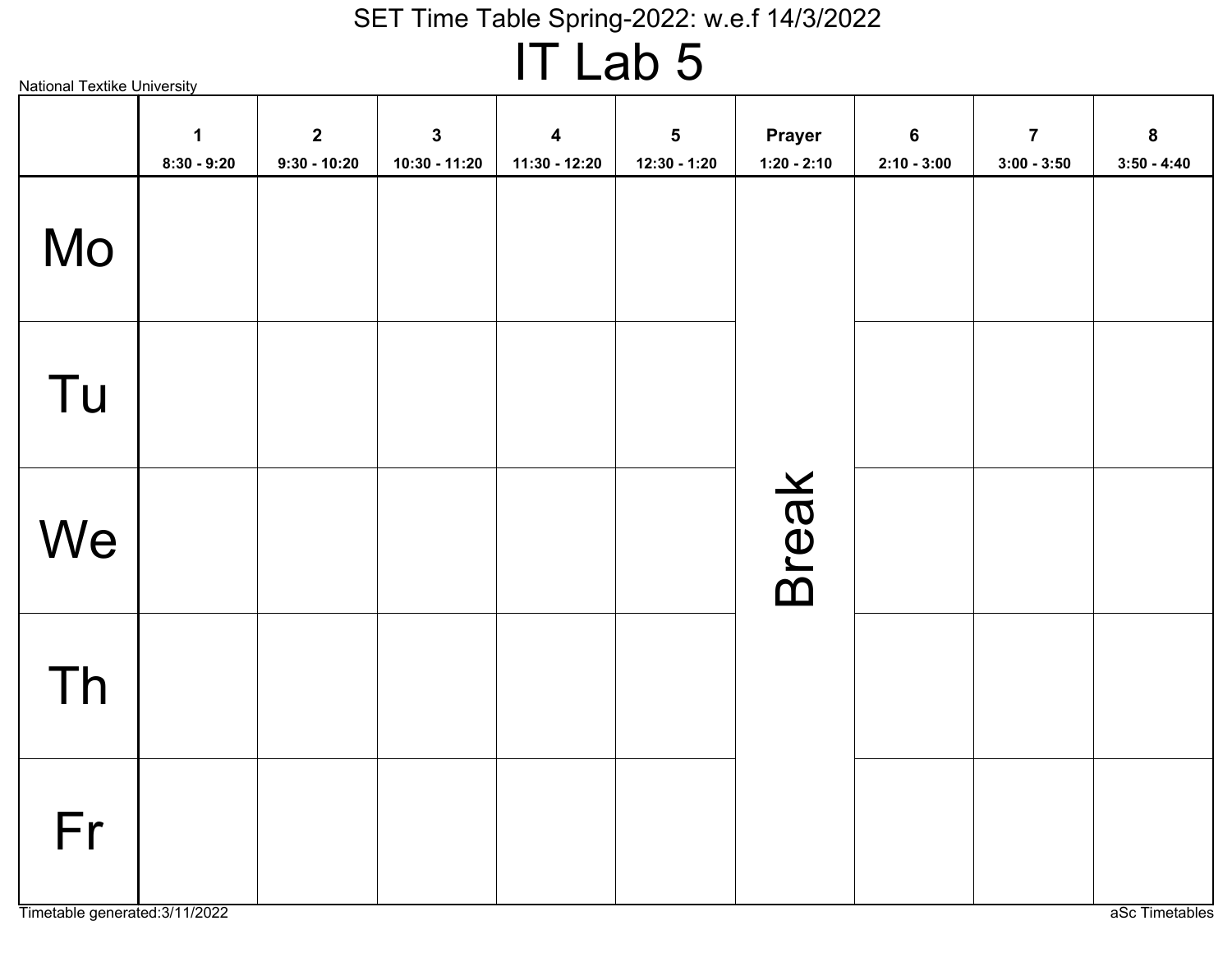# Unit Operatuibs Lab

|    | $\mathbf 1$<br>$8:30 - 9:20$ | $\mathbf{2}$<br>$9:30 - 10:20$ | $\mathbf{3}$<br>10:30 - 11:20 | $\overline{\mathbf{4}}$<br>11:30 - 12:20 | 5<br>$12:30 - 1:20$ | <b>Prayer</b><br>$1:20 - 2:10$ | $6\phantom{a}$<br>$2:10 - 3:00$ | $\overline{7}$<br>$3:00 - 3:50$ | $\bf{8}$<br>$3:50 - 4:40$ |
|----|------------------------------|--------------------------------|-------------------------------|------------------------------------------|---------------------|--------------------------------|---------------------------------|---------------------------------|---------------------------|
| Mo |                              |                                |                               |                                          |                     |                                |                                 |                                 |                           |
| Tu |                              |                                |                               |                                          |                     |                                |                                 |                                 |                           |
| We |                              |                                |                               |                                          |                     | <b>Break</b>                   |                                 |                                 |                           |
| Th |                              |                                |                               |                                          |                     |                                |                                 |                                 |                           |
| Fr |                              |                                |                               |                                          |                     |                                |                                 |                                 |                           |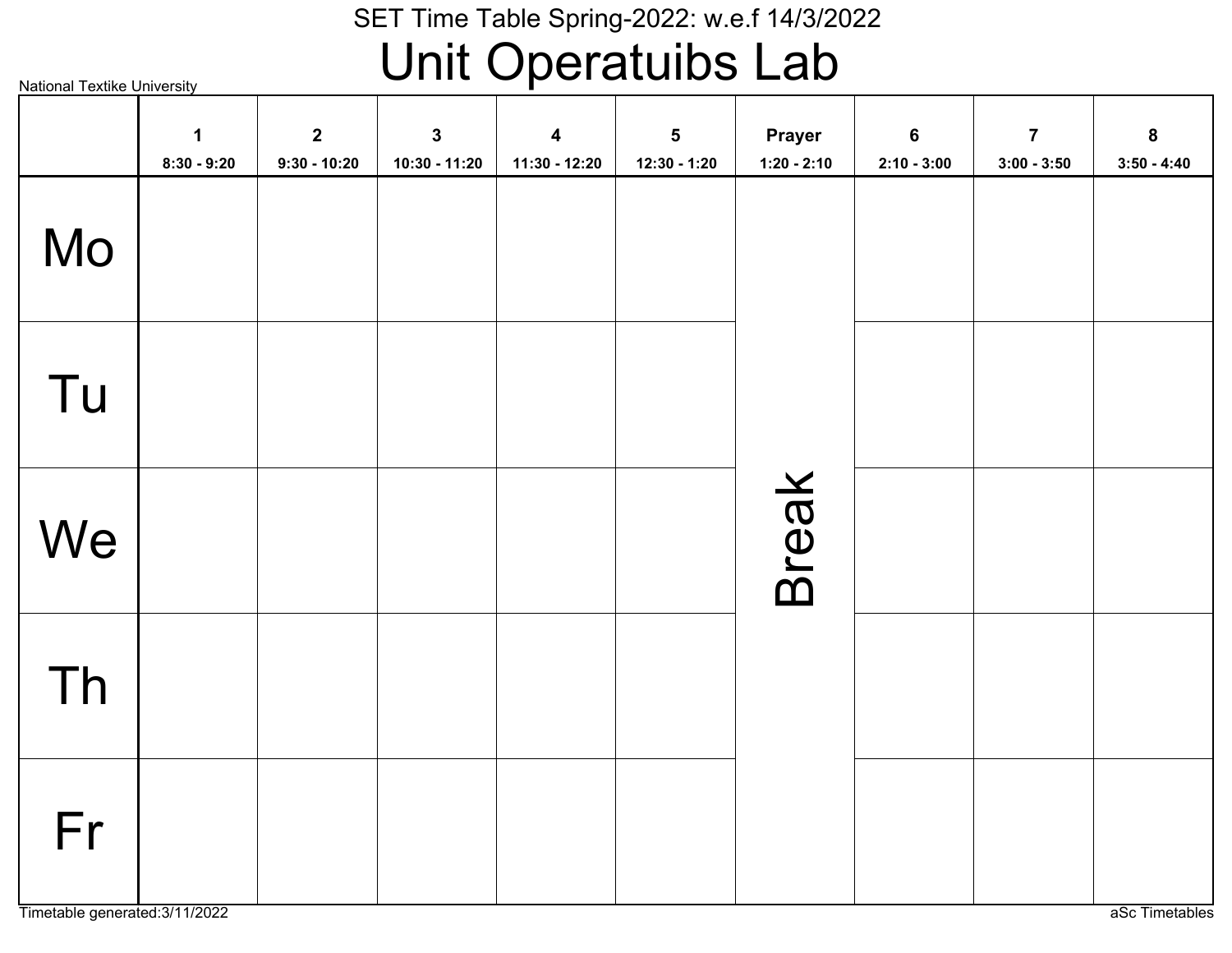# Weaving Studio

National Textike University

|    | $\mathbf 1$<br>$8:30 - 9:20$ | $\mathbf{2}$<br>$9:30 - 10:20$ | $\mathbf{3}$<br>10:30 - 11:20 | $\boldsymbol{4}$<br>11:30 - 12:20 | $5\phantom{a}$<br>$12:30 - 1:20$ | <b>Prayer</b><br>$1:20 - 2:10$ | $6\phantom{1}$<br>$2:10 - 3:00$ | $\overline{7}$<br>$3:00 - 3:50$ | $\bf{8}$<br>$3:50 - 4:40$ |
|----|------------------------------|--------------------------------|-------------------------------|-----------------------------------|----------------------------------|--------------------------------|---------------------------------|---------------------------------|---------------------------|
| Mo |                              |                                |                               |                                   |                                  |                                |                                 |                                 |                           |
| Tu |                              |                                |                               |                                   |                                  |                                |                                 |                                 |                           |
| We |                              |                                |                               |                                   |                                  | <b>Break</b>                   |                                 |                                 |                           |
| Th |                              |                                |                               |                                   |                                  |                                |                                 |                                 |                           |
| Fr |                              |                                |                               |                                   |                                  |                                |                                 |                                 |                           |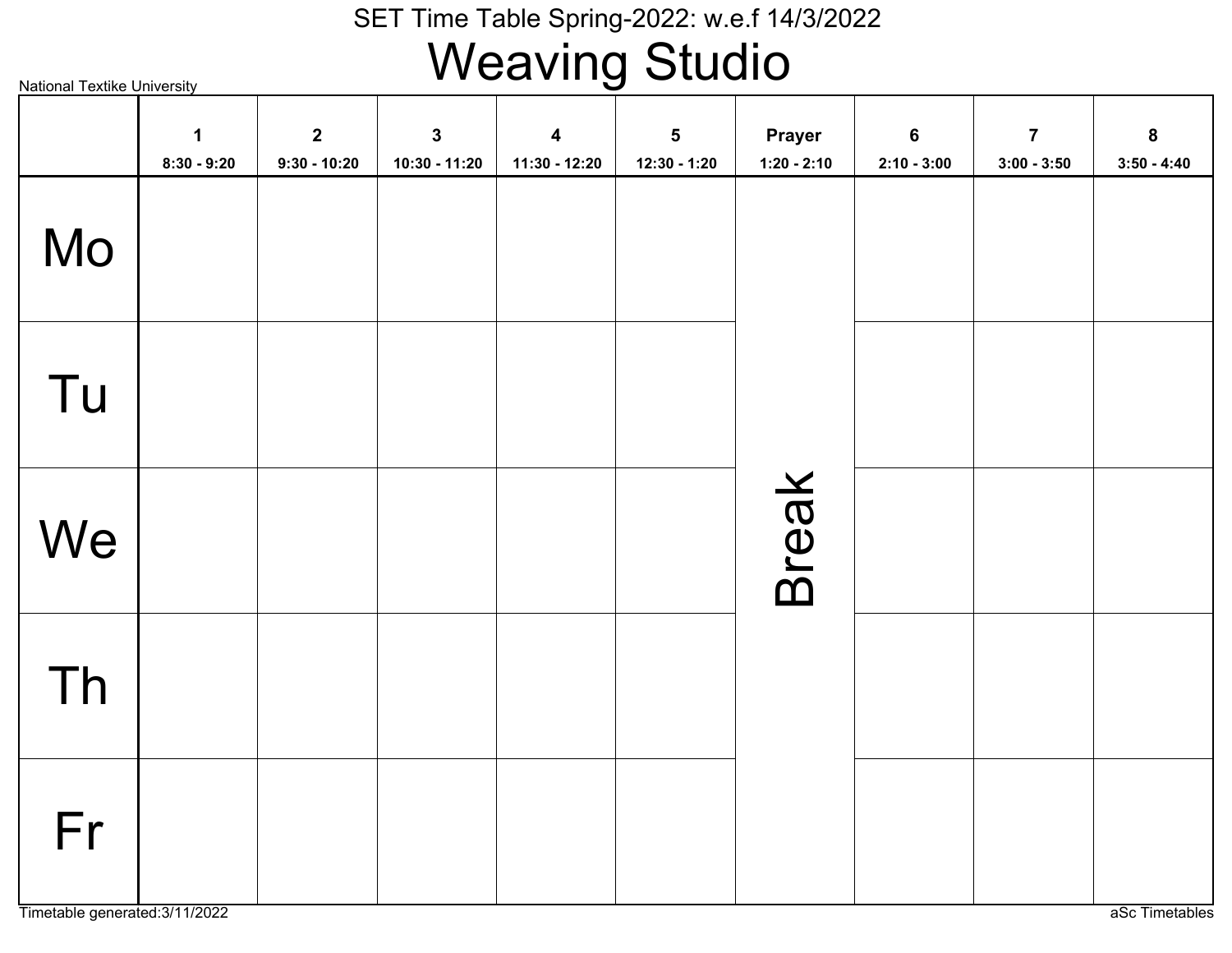### SET Time Table Spring-2022: w.e.f 14/3/2022University Main Hall

|    | $\mathbf 1$<br>$8:30 - 9:20$ | $\overline{2}$<br>$9:30 - 10:20$                                                                | $\mathbf{3}$<br>10:30 - 11:20 | $\boldsymbol{4}$<br>11:30 - 12:20 | 5<br>12:30 - 1:20 | Prayer<br>$1:20 - 2:10$ | $6\phantom{a}$<br>$2:10 - 3:00$ | $\overline{7}$<br>$3:00 - 3:50$ | 8<br>$3:50 - 4:40$ |
|----|------------------------------|-------------------------------------------------------------------------------------------------|-------------------------------|-----------------------------------|-------------------|-------------------------|---------------------------------|---------------------------------|--------------------|
| Mo |                              |                                                                                                 |                               |                                   |                   |                         |                                 |                                 |                    |
| Tu |                              | Prof. Dr. Tanveer<br>$ $ <sup>Hussain</sup> -2/<br>$W-2/$<br>DM-8<br>${\tt TQ}$<br>Entire class |                               |                                   |                   |                         |                                 |                                 |                    |
| We |                              |                                                                                                 |                               |                                   |                   | <b>Break</b>            |                                 |                                 |                    |
| Th |                              |                                                                                                 |                               |                                   |                   |                         |                                 |                                 |                    |
| Fr |                              |                                                                                                 |                               |                                   |                   |                         |                                 |                                 |                    |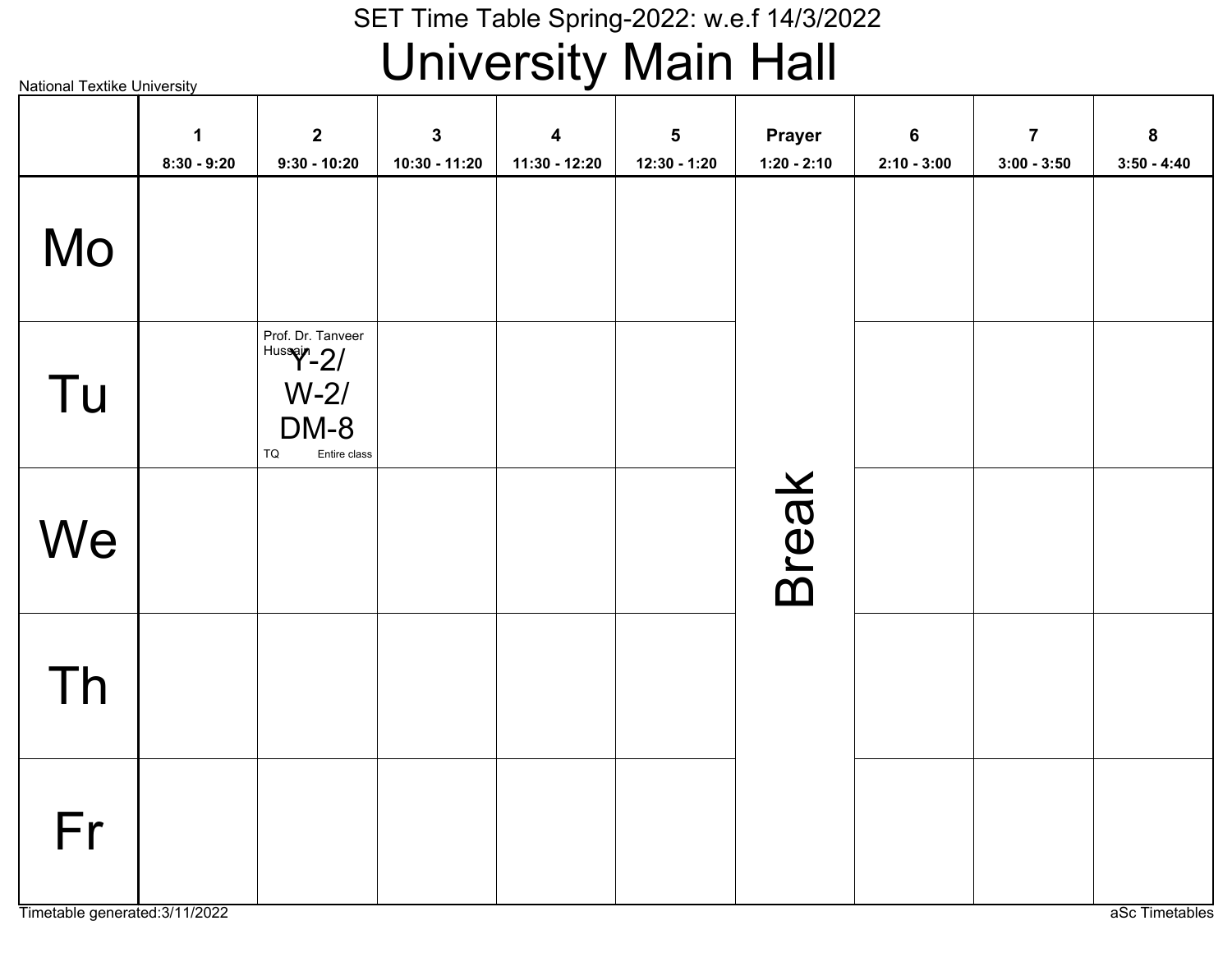### SET Time Table Spring-2022: w.e.f 14/3/2022**Online**

Break MoTu**We** ThFr**1 8:30 - 9:2029:30 - 10:20310:30 - 11:20411:30 - 12:20512:30 - 1:20Prayer1:20 - 2:1062:10 - 3:0073:00 - 3:5083:50 - 4:40**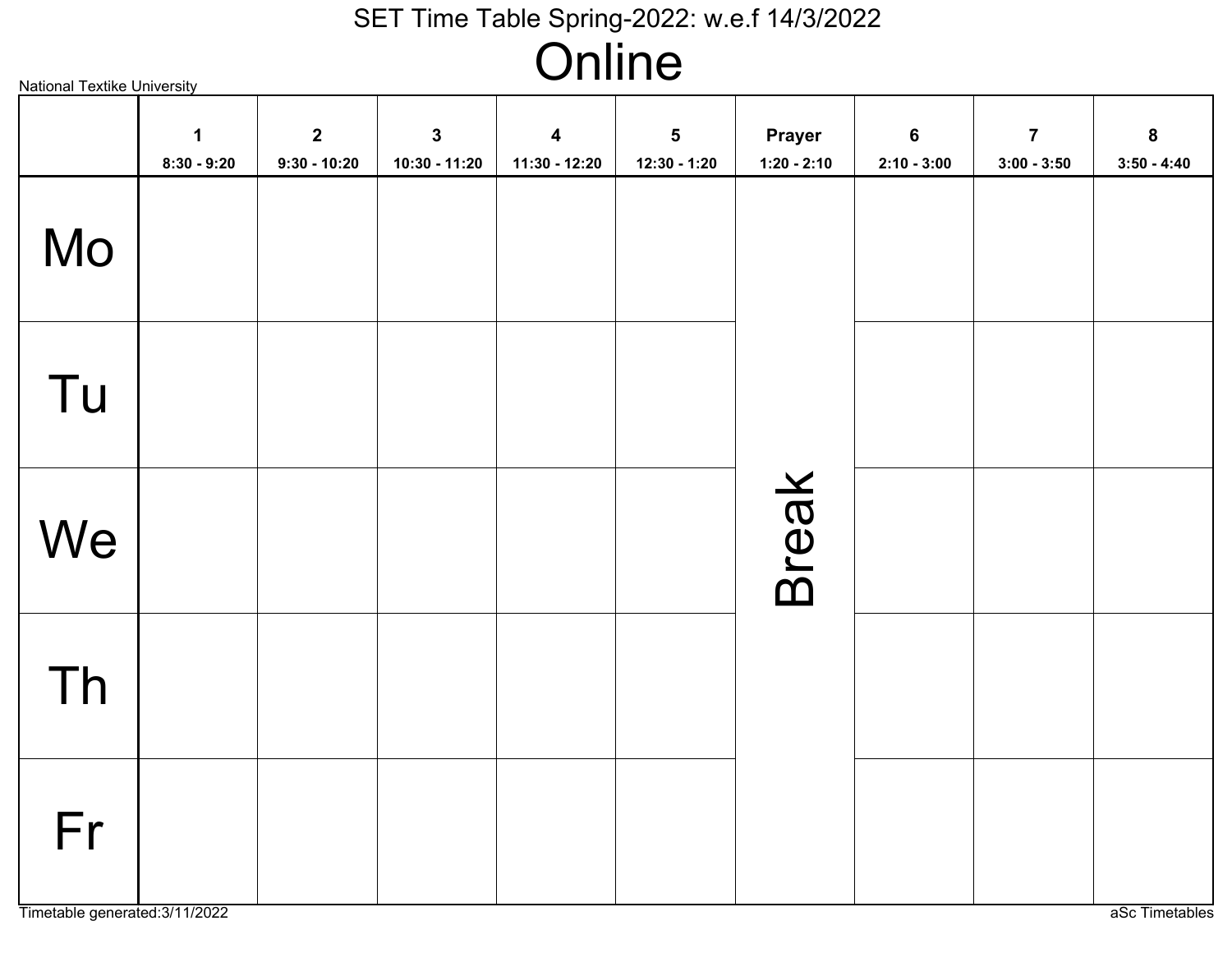### SET Time Table Spring-2022: w.e.f 14/3/2022MultiPurposeHall 1stFloor

|    | $\mathbf 1$<br>$8:30 - 9:20$ | $\mathbf{2}$<br>$9:30 - 10:20$ | $\mathbf{3}$<br>10:30 - 11:20 | $\overline{\mathbf{4}}$<br>11:30 - 12:20 | $\overline{\mathbf{5}}$<br>$12:30 - 1:20$ | Prayer<br>$1:20 - 2:10$ | $6\phantom{a}$<br>$2:10 - 3:00$ | $\overline{7}$<br>$3:00 - 3:50$ | $\bf{8}$<br>$3:50 - 4:40$ |
|----|------------------------------|--------------------------------|-------------------------------|------------------------------------------|-------------------------------------------|-------------------------|---------------------------------|---------------------------------|---------------------------|
| Mo |                              |                                |                               |                                          |                                           |                         |                                 |                                 |                           |
| Tu |                              |                                |                               |                                          |                                           |                         |                                 |                                 |                           |
| We |                              |                                |                               |                                          |                                           | <b>Break</b>            |                                 |                                 |                           |
| Th |                              |                                |                               |                                          |                                           |                         |                                 |                                 |                           |
| Fr |                              |                                |                               |                                          |                                           |                         |                                 |                                 |                           |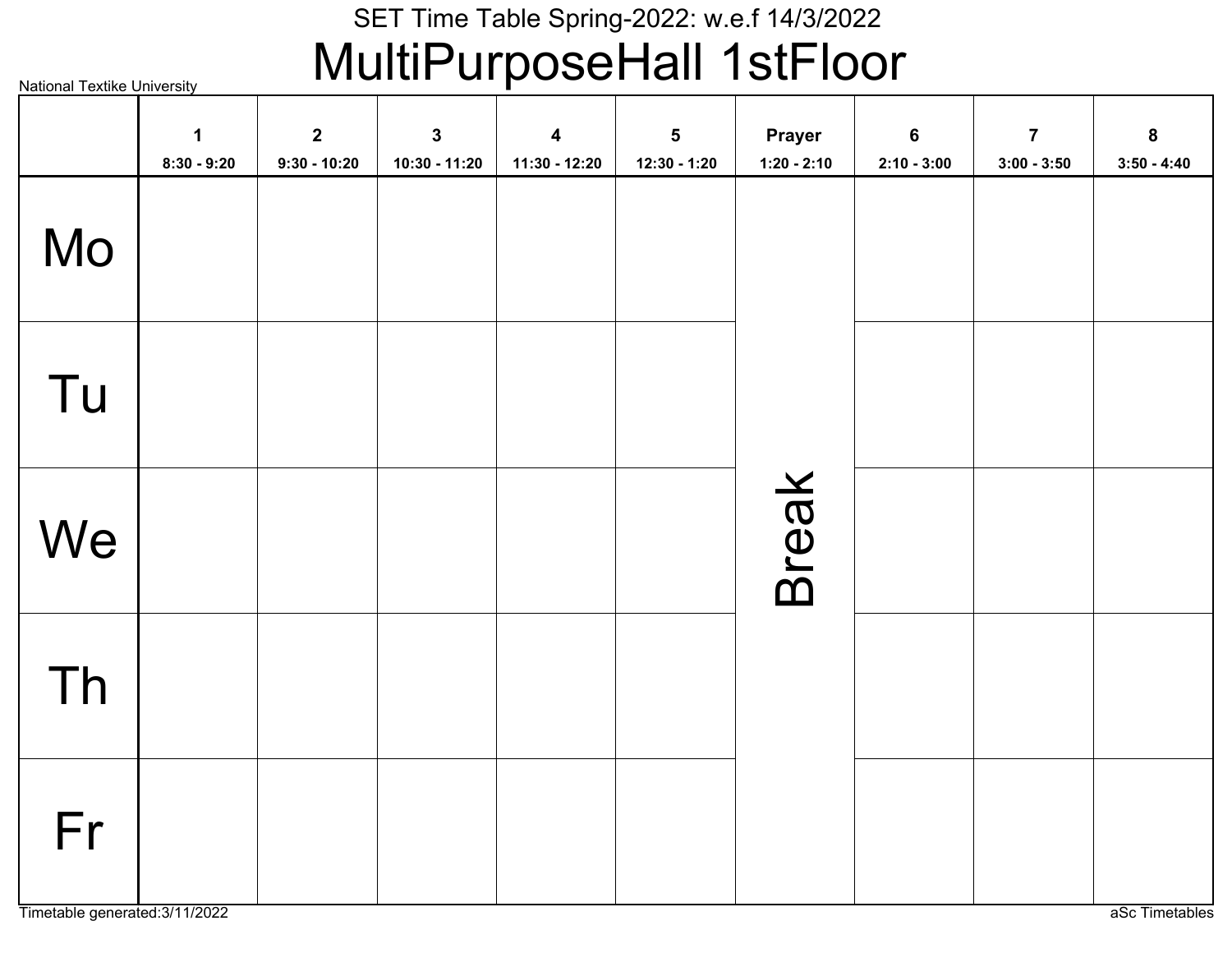# SET Time Table Spring-2022: w.e.f 14/3/2022<br>Multipurpose Hall2

National Textike University

|    | $\mathbf 1$<br>$8:30 - 9:20$ | $\mathbf{2}$<br>$9:30 - 10:20$ | $\mathbf{3}$<br>10:30 - 11:20 | $\overline{\mathbf{4}}$<br>11:30 - 12:20 | $5\phantom{a}$<br>$12:30 - 1:20$ | Prayer<br>$1:20 - 2:10$ | $6\phantom{a}$<br>$2:10 - 3:00$ | $\overline{7}$<br>$3:00 - 3:50$ | 8<br>$3:50 - 4:40$ |
|----|------------------------------|--------------------------------|-------------------------------|------------------------------------------|----------------------------------|-------------------------|---------------------------------|---------------------------------|--------------------|
| Mo |                              |                                |                               |                                          |                                  |                         |                                 |                                 |                    |
| Tu |                              |                                |                               |                                          |                                  |                         |                                 |                                 |                    |
| We |                              |                                |                               |                                          |                                  | Break                   |                                 |                                 |                    |
| Th |                              |                                |                               |                                          |                                  |                         |                                 |                                 |                    |
| Fr |                              |                                |                               |                                          |                                  |                         |                                 |                                 |                    |